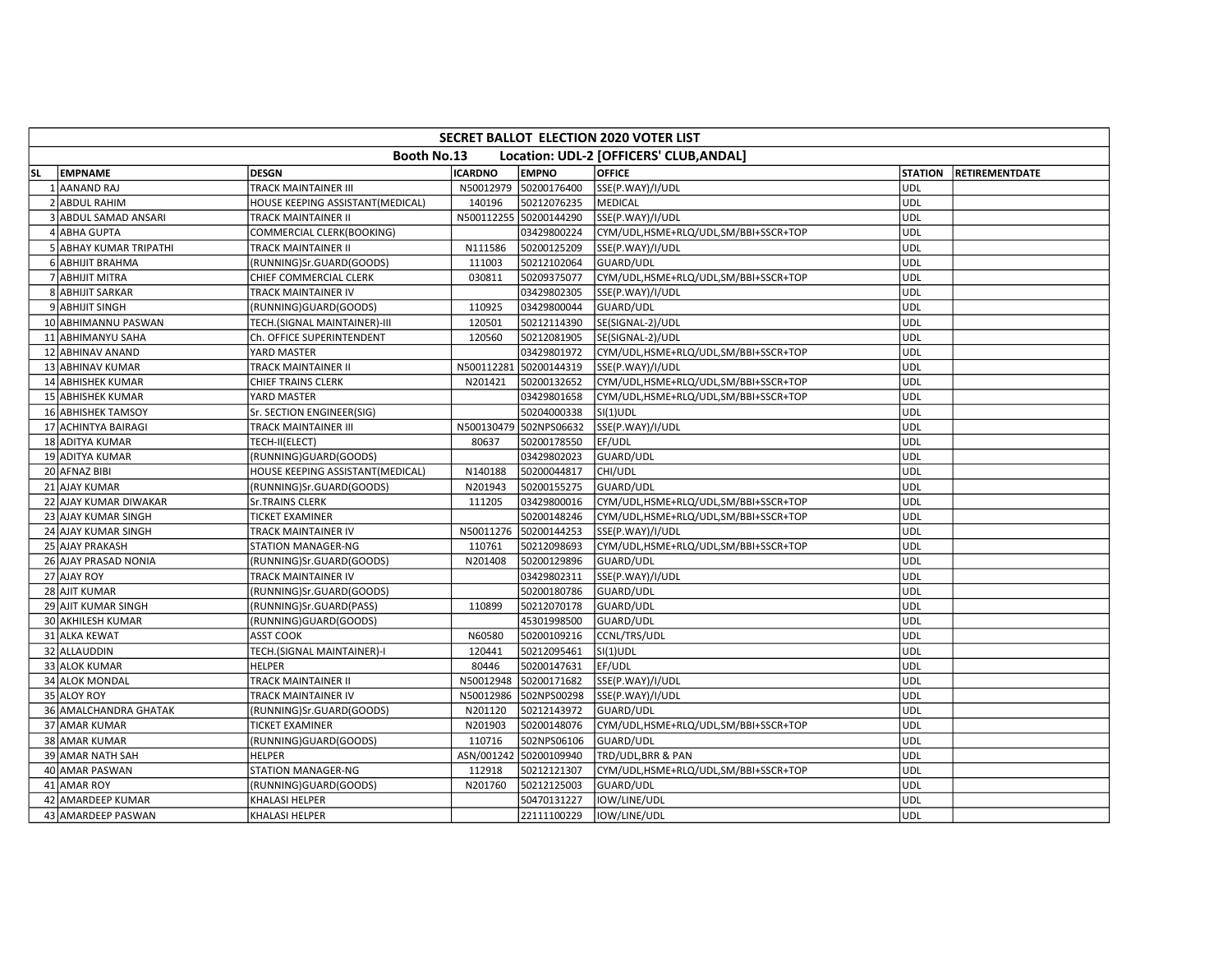|           | SECRET BALLOT ELECTION 2020 VOTER LIST |                                  |                |                        |                                         |                |                       |  |  |  |  |  |  |
|-----------|----------------------------------------|----------------------------------|----------------|------------------------|-----------------------------------------|----------------|-----------------------|--|--|--|--|--|--|
|           |                                        | Booth No.13                      |                |                        | Location: UDL-2 [OFFICERS' CLUB, ANDAL] |                |                       |  |  |  |  |  |  |
| <b>SL</b> | <b>EMPNAME</b>                         | <b>DESGN</b>                     | <b>ICARDNO</b> | <b>EMPNO</b>           | <b>OFFICE</b>                           | <b>STATION</b> | <b>RETIREMENTDATE</b> |  |  |  |  |  |  |
|           | 44 AMARDEEP RAJAK                      | HOUSE KEEPING ASSISTANT(MEDICAL) | 100544         | 50212095102            | CHI/UDL                                 | <b>UDL</b>     |                       |  |  |  |  |  |  |
|           | 45 AMARESH                             | (RUNNING)Sr.GUARD(GOODS)         | N200175        | 50200053570            | GUARD/UDL                               | <b>UDL</b>     |                       |  |  |  |  |  |  |
|           | 46 AMARNATH ROY                        | <b>STATION MASTER</b>            |                | 502NPS06919            | CYM/UDL,HSME+RLQ/UDL,SM/BBI+SSCR+TOP    | UDL            |                       |  |  |  |  |  |  |
|           | 47 AMINDAR PASWAN                      | SHUNTING MASTER                  | 112918         | 50212045202            | CYM/UDL,HSME+RLQ/UDL,SM/BBI+SSCR+TOP    | <b>UDL</b>     |                       |  |  |  |  |  |  |
|           | 48 AMIT BISWAS                         | TRACK MAINTAINER III             |                | N500130480 502NPS06776 | SSE(P.WAY)/I/UDL                        | <b>UDL</b>     |                       |  |  |  |  |  |  |
|           | 49 AMIT GOSWAMI                        | <b>TECHNICIAN III</b>            | 050242         | 50212113414            | TRD/UDL, BRR & PAN                      | <b>UDL</b>     |                       |  |  |  |  |  |  |
|           | 50 AMIT KUMAR                          | (RUNNING)Sr.GUARD(GOODS)         |                | 50200155263            | GUARD/UDL                               | <b>UDL</b>     |                       |  |  |  |  |  |  |
|           | 51 AMIT KUMAR                          | Sr.COMMERCIAL CLERK              | N30550         | 50200130606            | CYM/UDL,HSME+RLQ/UDL,SM/BBI+SSCR+TOP    | <b>UDL</b>     |                       |  |  |  |  |  |  |
|           | 52 AMIT KUMAR                          | ASSISTANT(S/T)                   |                | 50200156220            | SI(1)UDL                                | UDL            |                       |  |  |  |  |  |  |
|           | 53 AMIT KUMAR                          | (RUNNING)GUARD(GOODS)            | N-201944       | 03429801719            | GUARD/UDL                               | <b>UDL</b>     |                       |  |  |  |  |  |  |
|           | 54 AMIT KUMAR SHAHU                    | (RUNNING)GUARD(GOODS)            | 111038         | 50200144009            | GUARD/UDL                               | <b>UDL</b>     |                       |  |  |  |  |  |  |
|           | 55 AMIT LOHANI                         | (RUNNING)GUARD(GOODS)            |                | 03429801915            | GUARD/UDL                               | <b>UDL</b>     |                       |  |  |  |  |  |  |
|           | 56 AMRESH KUMAR                        | TECH.(SIGNAL MAINTAINER)-I       | N170024        | 50200053156            | $SI(1)$ UDL                             | <b>UDL</b>     |                       |  |  |  |  |  |  |
|           | 57 ANAND KUMAR                         | TRACK MAINTAINER II              | 500112402      | 50200147930            | SSE(P.WAY)/I/UDL                        | UDL            |                       |  |  |  |  |  |  |
|           | 58 ANAND PRASAD                        | TECH.(ELEC)-II                   | 80610          | 50200088043            | EF/UDL                                  | <b>UDL</b>     |                       |  |  |  |  |  |  |
|           | 59 ANANDA CHANDRA MANDI                | <b>TECHNICIAN III</b>            | 060761         | 50212143868            | EF/UDL                                  | UDL            |                       |  |  |  |  |  |  |
|           | 60 ANANDA KUMAR BALA                   | STATION MANAGER-NG               | 113329         | 50209567008            | CYM/UDL,HSME+RLQ/UDL,SM/BBI+SSCR+TOP    | <b>UDL</b>     |                       |  |  |  |  |  |  |
|           | 61 ANANDI PASWAN                       | TRACK MAINTAINER II              | N500347        | 50200083938            | SSE(P.WAY)/I/UDL                        | <b>UDL</b>     |                       |  |  |  |  |  |  |
|           | 62 ANANTA SINGHA                       | (RUNNING)GUARD(GOODS)            | 110721         | 50200180579            | GUARD/UDL                               | <b>UDL</b>     |                       |  |  |  |  |  |  |
|           | 63 ANIKETH KUMAR PANDEY                | CHIEF TRAINS CLERK               | 111078         | 502NPS07157            | CYM/UDL,HSME+RLQ/UDL,SM/BBI+SSCR+TOP    | <b>UDL</b>     |                       |  |  |  |  |  |  |
|           | 64 ANIL KUMAR                          | TRACK MAINTAINER I               | N111583        | 50200125192            | SSE(P.WAY)/I/UDL                        | <b>UDL</b>     |                       |  |  |  |  |  |  |
|           | 65 ANIL KUMAR PANDEY                   | CHIEF COMMERCIAL CLERK           | 030051         | 50212073910            | CYM/UDL,HSME+RLQ/UDL,SM/BBI+SSCR+TOP    | <b>UDL</b>     |                       |  |  |  |  |  |  |
|           | 66 ANIL KUMAR MONDAL                   | SR. TECHNICIAN                   | 060332         | 50212082338            | EF/UDL                                  | <b>UDL</b>     |                       |  |  |  |  |  |  |
|           | 67 ANIL KUMAR PRASAD                   | CHIEF TRAINS CLERK               | N201425        | 50212134030            | CYM/UDL,HSME+RLQ/UDL,SM/BBI+SSCR+TOP    | <b>UDL</b>     |                       |  |  |  |  |  |  |
|           | 68 ANIL KUMAR PRASAD                   | TRACK MAINTAINER III             | N50012950      | 50200171712            | SSE(P.WAY)/I/UDL                        | <b>UDL</b>     |                       |  |  |  |  |  |  |
|           | 69 ANIL KUMAR SINHA                    | (RUNNING)Sr.GUARD(GOODS)         | 110948         | 50211112645            | GUARD/UDL                               | UDL            |                       |  |  |  |  |  |  |
|           | 70 ANIL PANDIT                         | CHIEF TRAINS CLERK               | 111206         | 50200157247            | CYM/UDL,HSME+RLQ/UDL,SM/BBI+SSCR+TOP    | <b>UDL</b>     |                       |  |  |  |  |  |  |
|           | 71 ANIL RAM                            | STATION MASTER                   | ASN001376      | 50200174452            | CYM/UDL,HSME+RLQ/UDL,SM/BBI+SSCR+TOP    | <b>UDL</b>     |                       |  |  |  |  |  |  |
|           | 72 ANIMESH MONDAL                      | OFFICE SUPERINTENDENT            | N201007        | 50212079431            | CYM/UDL,HSME+RLQ/UDL,SM/BBI+SSCR+TOP    | <b>UDL</b>     |                       |  |  |  |  |  |  |
|           | 73 ANIMESH SARDAR                      | ASSISTANT(S/T)                   | N170365        | 50200125088            | SE(SIGNAL-2)/UDL                        | <b>UDL</b>     |                       |  |  |  |  |  |  |
|           | 74 ANIRUDDHA DUTTA                     | TRACK MAINTAINER IV              |                | 03429802615            | SSE(P.WAY)/I/UDL                        | <b>UDL</b>     |                       |  |  |  |  |  |  |
|           | 75 ANJANI CHOUDHURY                    | AYAH                             | N140195        | 50200122324            | <b>MEDICAL</b>                          | UDL            |                       |  |  |  |  |  |  |
|           | 76 ANJANI DEVI                         | KHALASI(MULTI PURPOSE)           | N40098         | 50200063563            | IOW/LINE/UDL                            | <b>UDL</b>     |                       |  |  |  |  |  |  |
|           | 77 ANJANI KUMAR                        | <b>STATION MANAGER-NG</b>        | 110780         | 50212068585            | CYM/UDL,HSME+RLQ/UDL,SM/BBI+SSCR+TOP    | <b>UDL</b>     |                       |  |  |  |  |  |  |
|           | 78 ANJON THAKUR                        | TRACK MAINTAINER IV              |                | 03429802297            | SSE(P.WAY)/I/UDL                        | <b>UDL</b>     |                       |  |  |  |  |  |  |
|           | 79 ANJU DEVI                           | JR.MASALCHI                      | 140170         | 50200092940            | MEDICAL                                 | <b>UDL</b>     |                       |  |  |  |  |  |  |
|           | 80 ANKIT KACHHAP                       | <b>CHIEF TRAINS CLERK</b>        | 110873         | 502NPS00295            | CYM/UDL,HSME+RLQ/UDL,SM/BBI+SSCR+TOP    | <b>UDL</b>     |                       |  |  |  |  |  |  |
|           | 81 ANKIT KUMAR                         | TRAINEES                         |                | 03429803040            | SSE(P.WAY)/I/UDL                        | <b>UDL</b>     |                       |  |  |  |  |  |  |
|           | 82 ANUJ KUMAR CHATTERJEE               | <b>TECHNICIAN GR-I</b>           | 060459         | 50212125969            | EF/UDL                                  | <b>UDL</b>     |                       |  |  |  |  |  |  |
|           | 83 ANUP KR DEY                         | Sr.TECH.(WIREMAN)                | 80615          | 50212104772            | EF/UDL                                  | <b>UDL</b>     |                       |  |  |  |  |  |  |
|           | 84 ANUP KUMAR SUR                      | TRACK MAINTAINER III             | N50012968      | 502NPS00300            | SSE(P.WAY)/I/UDL                        | UDL            |                       |  |  |  |  |  |  |
|           | 85 ANUP RAM                            | <b>HELPER</b>                    |                | 03429802102            | $SI(1)$ UDL                             | <b>UDL</b>     |                       |  |  |  |  |  |  |
|           | 86 ANUP SAREN                          | <b>TRACK MAINTAINER I</b>        |                | N500112257 50200138484 | SSE(P.WAY)/I/UDL                        | UDL            |                       |  |  |  |  |  |  |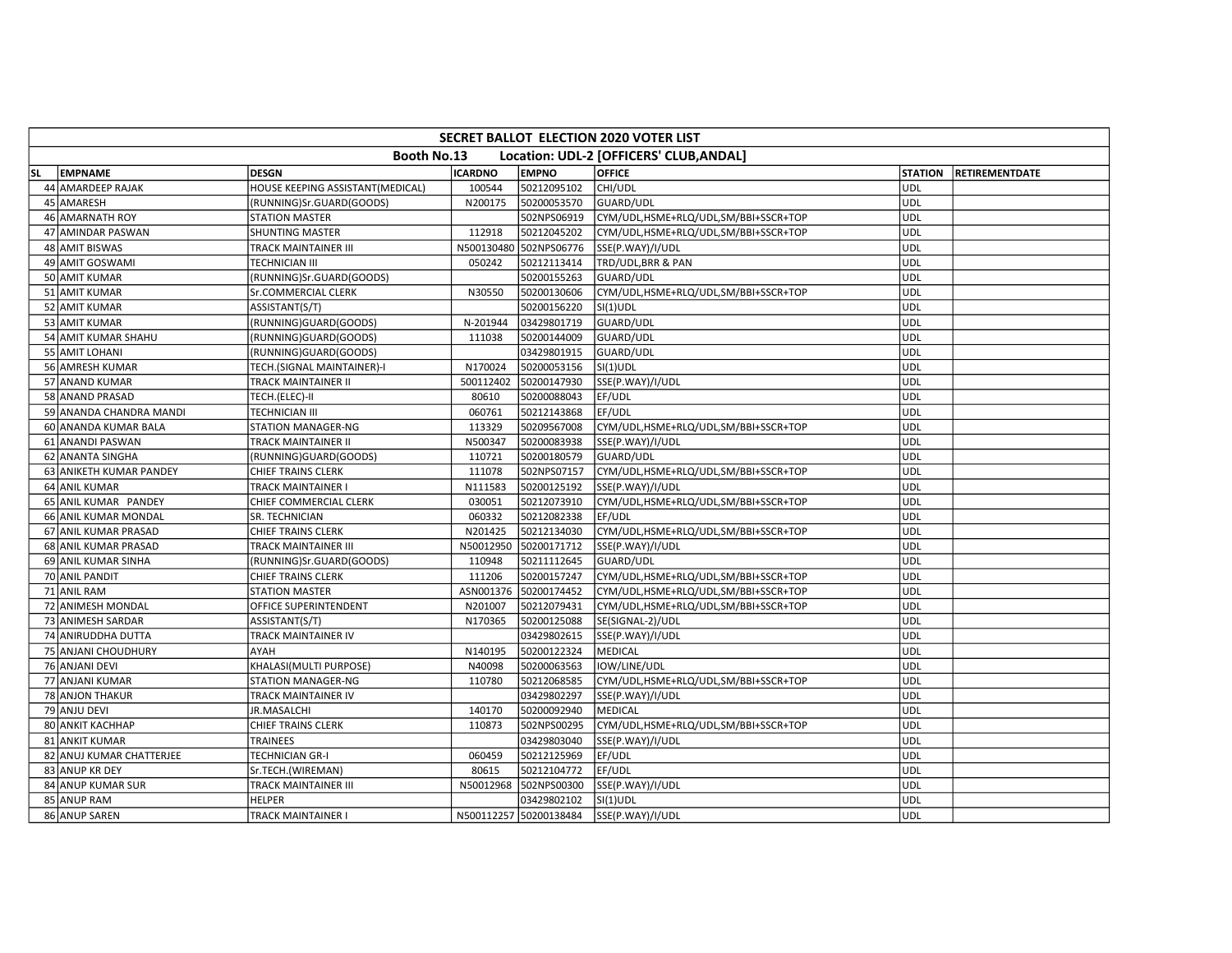|           | <b>SECRET BALLOT ELECTION 2020 VOTER LIST</b> |                                  |                |                        |                                         |                |                       |  |  |  |  |  |  |
|-----------|-----------------------------------------------|----------------------------------|----------------|------------------------|-----------------------------------------|----------------|-----------------------|--|--|--|--|--|--|
|           |                                               | Booth No.13                      |                |                        | Location: UDL-2 [OFFICERS' CLUB, ANDAL] |                |                       |  |  |  |  |  |  |
| <b>SL</b> | <b>EMPNAME</b>                                | <b>DESGN</b>                     | <b>ICARDNO</b> | <b>EMPNO</b>           | <b>OFFICE</b>                           | <b>STATION</b> | <b>RETIREMENTDATE</b> |  |  |  |  |  |  |
|           | 87 ANUP SARKAR                                | TRACK MAINTAINER IV              |                | 03429802306            | SSE(P.WAY)/I/UDL                        | <b>UDL</b>     |                       |  |  |  |  |  |  |
|           | 88 APARNA MUKHERJEE                           | OFFICE SUPERINTENDENT            | 110742         | 50212091935            | CYM/UDL,HSME+RLQ/UDL,SM/BBI+SSCR+TOP    | <b>UDL</b>     |                       |  |  |  |  |  |  |
|           | 89 APPU KUMAR                                 | YARD MASTER                      |                | 03429801973            | CYM/UDL, HSME+RLQ/UDL, SM/BBI+SSCR+TOP  | <b>UDL</b>     |                       |  |  |  |  |  |  |
|           | 90 ARATI DEVI                                 | HOUSE KEEPING ASSISTANT(MEDICAL) | N140202        | 50200089590            | CHI/UDL                                 | <b>UDL</b>     |                       |  |  |  |  |  |  |
|           | 91 ARBIND KUMAR                               | SR.TECH.(ELEC)                   | 041688         | 50272871120            | EF/UDL                                  | <b>UDL</b>     |                       |  |  |  |  |  |  |
|           | 92 ARINDAM BISWAS                             | (RUNNING)GUARD(GOODS)            |                | 03429802092            | GUARD/UDL                               | <b>UDL</b>     |                       |  |  |  |  |  |  |
|           | 93 ARINDAM SARKAR                             | <b>CHIEF TRAINS CLERK</b>        | N201385        | 50200095266            | CYM/UDL,HSME+RLQ/UDL,SM/BBI+SSCR+TOP    | <b>UDL</b>     |                       |  |  |  |  |  |  |
|           | 94 ARJUN DAS                                  | TRACK MAINTAINER IV              |                | 03429802614            | SSE(P.WAY)/I/UDL                        | <b>UDL</b>     |                       |  |  |  |  |  |  |
|           | 95 ARUN KUMAR THAKUR                          | (RUNNING)Sr.GUARD(GOODS)         | 110910         | 50212096751            | GUARD/UDL                               | <b>UDL</b>     |                       |  |  |  |  |  |  |
|           | 96 ARUN CHANDRA BAGDI                         | SR.TECH.(ELEC)                   | 060391         | 50212114248            | EF/UDL                                  | <b>UDL</b>     |                       |  |  |  |  |  |  |
|           | 97 ARUN KUMAR                                 | ASSISTANT(S/T)                   |                | 50200148787            | $SI(1)$ UDL                             | <b>UDL</b>     |                       |  |  |  |  |  |  |
|           | 98 ARUN KUMAR                                 | KHALASI HELPER                   | ASN/001239     | 33329800885            | TRD/UDL, BRR & PAN                      | <b>UDL</b>     |                       |  |  |  |  |  |  |
|           | 99 ARUN KUMAR RAM                             | TRACK MAINTAINER II              | N500334        | 50200096740            | SSE(P.WAY)/I/UDL                        | <b>UDL</b>     |                       |  |  |  |  |  |  |
|           | 100 ARUN KUMAR SAHU                           | CHIEF PHARMACIST                 | 100574         | 50212072849            | <b>MEDICAL</b>                          | UDL            |                       |  |  |  |  |  |  |
|           | 101 ARUN SAHA                                 | DY.CHIEF YARD MASTER             | 110730         | 50212096817            | CYM/UDL,HSME+RLQ/UDL,SM/BBI+SSCR+TOP    | <b>UDL</b>     |                       |  |  |  |  |  |  |
|           | 102 ARVIND KUMAR                              | <b>TRACK MAINTAINER II</b>       |                | N500112406 50200145555 | SSE(P.WAY)/I/UDL                        | <b>UDL</b>     |                       |  |  |  |  |  |  |
|           | 103 ARVIND KUMAR                              | (RUNNING)GUARD(GOODS)            | 11050          | 33329805627            | GUARD/UDL                               | <b>UDL</b>     |                       |  |  |  |  |  |  |
|           | 104 ARVIND KUMAR PANDEY                       | YARD MASTER                      | N200432        | 50212146249            | CYM/UDL,HSME+RLQ/UDL,SM/BBI+SSCR+TOP    | <b>UDL</b>     |                       |  |  |  |  |  |  |
|           | 105 ASHA DEVI                                 | <b>HELPER</b>                    | 070937         | 50212104048            | IOW/LINE/UDL                            | UDL            |                       |  |  |  |  |  |  |
|           | 106 ASHIM KUMAR SAHA                          | OFFICE SUPERINTENDENT            | 040274         | 50212086630            | CCNL/TRS/UDL                            | <b>UDL</b>     |                       |  |  |  |  |  |  |
|           | 107 ASHIM KUMAR MONDAL                        | <b>TRACK MAINTAINER III</b>      |                | N500130442 502NPS00184 | SSE(P.WAY)/I/UDL                        | <b>UDL</b>     |                       |  |  |  |  |  |  |
|           | 108 ASHISH KUMAR                              | TRACK MAINTAINER II              | N111600        | 50200125581            | SSE(P.WAY)/I/UDL                        | <b>UDL</b>     |                       |  |  |  |  |  |  |
|           | 109 ASHISH KUMAR MONDAL                       | (RUNNING)Sr.GUARD(GOODS)         | 11989          | 50212080032            | GUARD/UDL                               | <b>UDL</b>     |                       |  |  |  |  |  |  |
|           | 110 ASHOK MANJHI                              | (RUNNING)Sr.GUARD(GOODS)         | 110888         | 50212110310            | GUARD/UDL                               | <b>UDL</b>     |                       |  |  |  |  |  |  |
|           | 111 ASHOK BHANDARI                            | <b>HELPER</b>                    | ASN/000947     | 50200406251            | EF/UDL                                  | <b>UDL</b>     |                       |  |  |  |  |  |  |
|           | 112 ASHOK HARI                                | HOUSE KEEPING ASSISTANT(MEDICAL) | 100534         | 50212050209            | CHI/UDL                                 | UDL            |                       |  |  |  |  |  |  |
|           | 113 ASHOK KUMAR                               | <b>DRESSER</b>                   | 100635         | 50212045032            | <b>MEDICAL</b>                          | <b>UDL</b>     |                       |  |  |  |  |  |  |
|           | 114 ASHOK KUMAR                               | STATION MANAGER-NG               | 110764         | 50217995085            | CYM/UDL,HSME+RLQ/UDL,SM/BBI+SSCR+TOP    | <b>UDL</b>     |                       |  |  |  |  |  |  |
|           | 115 ASHOK KUMAR                               | SENIOR SECTION ENGINEER(TRS)     | 041742         | 50212135859            | CCNL/TRS/UDL                            | UDL            |                       |  |  |  |  |  |  |
|           | 116 ASHOK KUMAR CHATTERJEE                    | (NON-RUN)CREW CONTROLLER         | 040947         | 50211096550            | CCNL/TRS/UDL                            | <b>UDL</b>     |                       |  |  |  |  |  |  |
|           | 117 ASHOK KUMAR MEENA                         | <b>Sr.TRAINS CLERK</b>           | 110870         | 50200125131            | CYM/UDL,HSME+RLQ/UDL,SM/BBI+SSCR+TOP    | <b>UDL</b>     |                       |  |  |  |  |  |  |
|           | 118 ASHOK KUMAR SHARMA                        | TECH.(FITTER)-I                  | 050247         | 50212117699            | TRD/UDL, BRR & PAN                      | <b>UDL</b>     |                       |  |  |  |  |  |  |
|           | 119 ASHOK KUMAR SHARMA                        | (RUNNING)Sr.GUARD(PASS)          | N201606        | 50212041038            | GUARD/UDL                               | <b>UDL</b>     |                       |  |  |  |  |  |  |
|           | 120 ASHOK KUMAR YADAV                         | (RUNNING)GUARD(GOODS)            | 111073         | 50200157296            | GUARD/UDL                               | UDL            |                       |  |  |  |  |  |  |
|           | 121 ASHOK SINGH YADAV                         | (RUNNING)GUARD(GOODS)            |                | N500130274 50200147515 | GUARD/UDL                               | <b>UDL</b>     |                       |  |  |  |  |  |  |
|           | 122 ASIM KUMAR MANDAL                         | TRACK MAINTAINER IV              |                | N500130449 502NPS07015 | SSE(P.WAY)/I/UDL                        | UDL            |                       |  |  |  |  |  |  |
|           | 123 ASISH DANGAR                              | TRACK MAINTAINER II              |                | N500112407 50200138680 | SSE(P.WAY)/I/UDL                        | UDL            |                       |  |  |  |  |  |  |
|           | 124 ASISH KUMAR MANDAL                        | TRACK MAINTAINER III             | N50012964      | 502NPS00231            | SSE(P.WAY)/I/UDL                        | <b>UDL</b>     |                       |  |  |  |  |  |  |
|           | 125 ASISH MANDAL                              | TRACK MAINTAINER III             |                | N500130477 502NPS06887 | SSE(P.WAY)/I/UDL                        | <b>UDL</b>     |                       |  |  |  |  |  |  |
|           | 126 ATANU MONDAL                              | (RUNNING)Sr.GUARD(GOODS)         | N201184        | 50212135550            | GUARD/UDL                               | <b>UDL</b>     |                       |  |  |  |  |  |  |
|           | 127 AVADHESH PRASAD                           | Chief LOCO.INSPECTOR.            | 041014         | 50212100882            | CCNL/TRS/UDL                            | UDL            |                       |  |  |  |  |  |  |
|           | 128 AVINASH BEDIA                             | TRACK MAINTAINER IV              |                | 03429801893            | SSE(P.WAY)/I/UDL                        | <b>UDL</b>     |                       |  |  |  |  |  |  |
|           | 129 AVISHEK ROY CHOWDHURY                     | TECH.(ELEC)-II                   | 80627          | 50200072448            | EF/UDL                                  | <b>UDL</b>     |                       |  |  |  |  |  |  |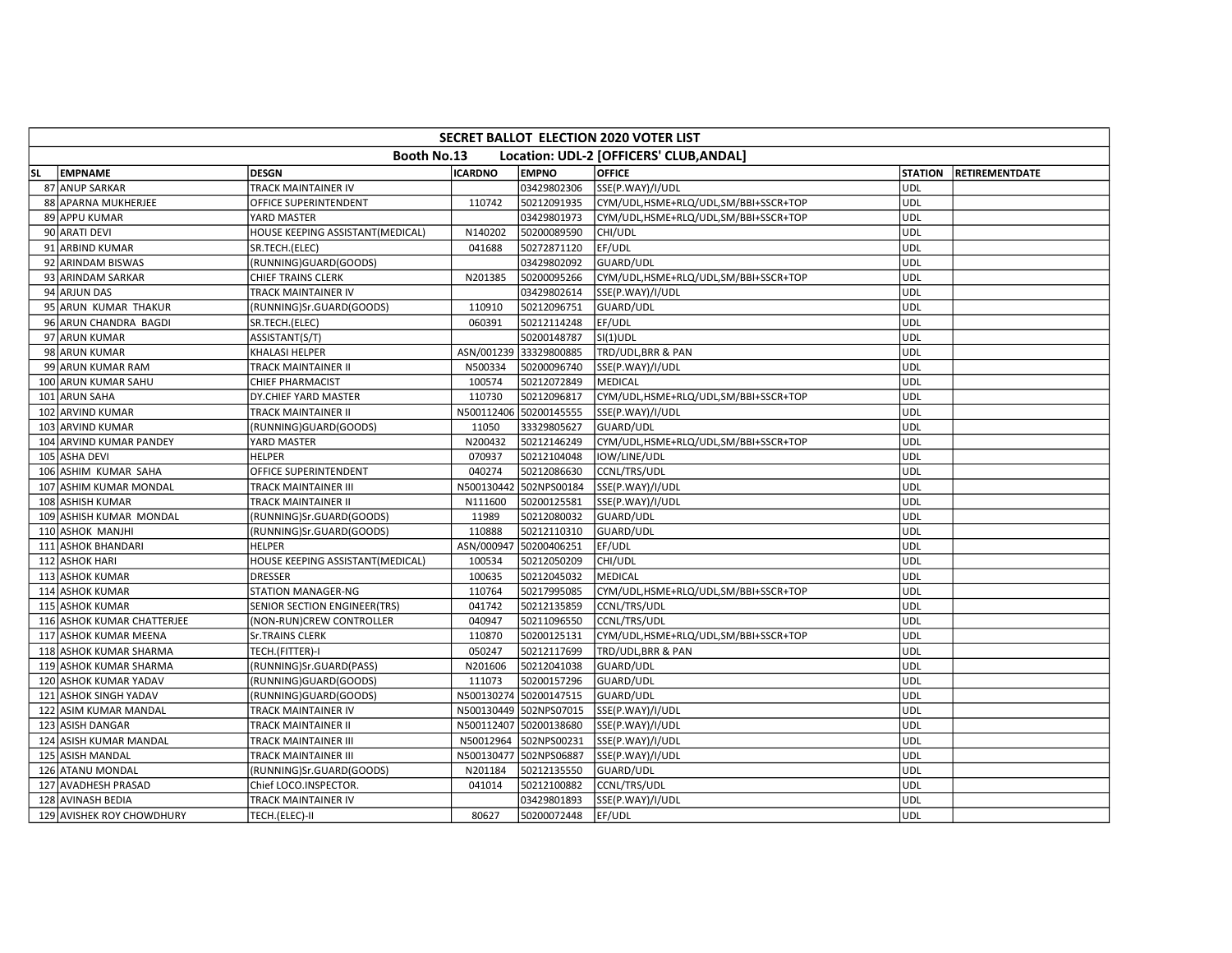|           | SECRET BALLOT ELECTION 2020 VOTER LIST |                                  |                |                        |                                         |                |                       |  |  |  |  |  |
|-----------|----------------------------------------|----------------------------------|----------------|------------------------|-----------------------------------------|----------------|-----------------------|--|--|--|--|--|
|           |                                        | Booth No.13                      |                |                        | Location: UDL-2 [OFFICERS' CLUB, ANDAL] |                |                       |  |  |  |  |  |
| <b>SL</b> | <b>EMPNAME</b>                         | <b>DESGN</b>                     | <b>ICARDNO</b> | <b>EMPNO</b>           | <b>OFFICE</b>                           | <b>STATION</b> | <b>RETIREMENTDATE</b> |  |  |  |  |  |
|           | 130 AWADH KISHORE SINGH                | (RUNNING)Sr.GUARD(PASS)          | 110975         | 50212078839            | GUARD/UDL                               | UDL            |                       |  |  |  |  |  |
|           | 131 AWADHESH KUMAR                     | (RUNNING)GUARD(GOODS)            |                | 33329805723            | GUARD/UDL                               | <b>UDL</b>     |                       |  |  |  |  |  |
|           | 132 AYAN CHAKRABORTY                   | (RUNNING)GUARD(GOODS)            |                | 03429801720            | GUARD/UDL                               | <b>UDL</b>     |                       |  |  |  |  |  |
|           | 133 BABBAN KUMAR SINGH                 | Chief LOCO.INSPECTOR.            | 041700         | 50212092666            | CCNL/TRS/UDL                            | <b>UDL</b>     |                       |  |  |  |  |  |
|           | 134 BABITA DIHIDAR                     | TECH.(ELEC)-II                   | 80660          | 50200019999            | EF/UDL                                  | <b>UDL</b>     |                       |  |  |  |  |  |
|           | 135 BABITA MONDAL                      | HOUSE KEEPING ASSISTANT(MEDICAL) | 100496         | 50212132445            | CHI/UDL                                 | <b>UDL</b>     |                       |  |  |  |  |  |
|           | 136 BABLU GOPE                         | <b>HELPER</b>                    |                | 502NPS10320            | $SI(1)$ UDL                             | <b>UDL</b>     |                       |  |  |  |  |  |
|           | 137 BABLU KUMAR MONDAL                 | <b>TECHNICIAN GR-I</b>           | 060727         | 50212141057            | EF/UDL                                  | <b>UDL</b>     |                       |  |  |  |  |  |
|           | 138 BABLU PRASAD                       | (RUNNING)GUARD(GOODS)            | 4832           | 504NPS03478            | GUARD/UDL                               | <b>UDL</b>     |                       |  |  |  |  |  |
|           | 139 BABRUBAHAN BEHERA                  | TRACK MAINTAINER III             | N500112277     | 50200138721            | SSE(P.WAY)/I/UDL                        | <b>UDL</b>     |                       |  |  |  |  |  |
|           | 140 BABU RAM                           | CHIEF TRAINS CLERK               | T-00180        | 50212099892            | CYM/UDL,HSME+RLQ/UDL,SM/BBI+SSCR+TOP    | <b>UDL</b>     |                       |  |  |  |  |  |
|           | 141 BABU RAO ARDHI                     | TRACK MAINTAINER II              | N111844        | 50200113001            | SSE(P.WAY)/I/UDL                        | <b>UDL</b>     |                       |  |  |  |  |  |
|           | 142 BABUA SANTRA                       | TRACK MAINTAINER IV              |                | 03429802302            | SSE(P.WAY)/I/UDL                        | <b>UDL</b>     |                       |  |  |  |  |  |
|           | 143 BABULAL HEMBRAM                    | TRACK MAINTAINER IV              | E00078         | 03429801743            | SSE(P.WAY)/I/UDL                        | <b>UDL</b>     |                       |  |  |  |  |  |
|           | 144 BACHAN MANDAL                      | (RUNNING)Sr.GUARD(GOODS)         | N201130        | 50212117547            | GUARD/UDL                               | <b>UDL</b>     |                       |  |  |  |  |  |
|           | 145 BACHAN MIAN                        | TRACK MAINTAINER II              | N500307        | 50200083896            | SSE(P.WAY)/I/UDL                        | <b>UDL</b>     |                       |  |  |  |  |  |
|           | 146 BADSHA HARI                        | LABORATORY ASSISTANT(MEDICAL)    | 140169         | 50200105442            | MEDICAL                                 | <b>UDL</b>     |                       |  |  |  |  |  |
|           | 147 BAIDYANATH TUDU                    | (RUNNING)GUARD(MAIL/EXP.)        | 111448         | 50212052176            | GUARD/UDL                               | <b>UDL</b>     |                       |  |  |  |  |  |
|           | 148 BALDEV KUMAR SINGH                 | (RUNNING)GUARD(GOODS)            |                | 03429802091            | GUARD/UDL                               | <b>UDL</b>     |                       |  |  |  |  |  |
|           | 149 BALMIKI KUMAR                      | (RUNNING)GUARD(GOODS)            | T00227         | 50205650205            | <b>GUARD/UDL</b>                        | UDL            |                       |  |  |  |  |  |
|           | 150 BANKIM DEBNATH                     | TRACK MAINTAINER III             | N50012949      | 50200171700            | SSE(P.WAY)/I/UDL                        | <b>UDL</b>     |                       |  |  |  |  |  |
|           | 151 BAPAN SAREN                        | TRACK MAINTAINER II              | N500130445     | 502NPS06634            | SSE(P.WAY)/I/UDL                        | <b>UDL</b>     |                       |  |  |  |  |  |
|           | 152 BAPI MANDAL                        | ASSISTANT(S/T)                   | N170235        | 50200088225            | $SI(1)$ UDL                             | <b>UDL</b>     |                       |  |  |  |  |  |
|           | 153 BASTAM KUMAR MAHANTY               | ASSISTANT(S/T)                   | 120655         | 50212129331            | SE(SIGNAL-2)/UDL                        | UDL            |                       |  |  |  |  |  |
|           | 154 BATESHWAR YADAV                    | TRACK MAINTAINER II              | N500326        | 50200081036            | SSE(P.WAY)/I/UDL                        | <b>UDL</b>     |                       |  |  |  |  |  |
|           | 155 BENI MADHAB NANDI                  | TRACK MAINTAINER IV              |                | 03429802184            | SSE(P.WAY)/I/UDL                        | <b>UDL</b>     |                       |  |  |  |  |  |
|           | 156 BHABA SINDHU NARU                  | Chief LOCO.INSPECTOR.            | 041656         | 50212102878            | CCNL/TRS/UDL                            | <b>UDL</b>     |                       |  |  |  |  |  |
|           | 157 BHAGABAN DALAI                     | CHIEF TRAINS CLERK               | N-110390       | 50200154830            | CYM/UDL,HSME+RLQ/UDL,SM/BBI+SSCR+TOP    | <b>UDL</b>     |                       |  |  |  |  |  |
|           | 158 BHAGAT KISKU                       | TRACK MAINTAINER III             |                | N500130465 502NPS06628 | SSE(P.WAY)/I/UDL                        | UDL            |                       |  |  |  |  |  |
|           | 159 BHAGIRATH MAHTO                    | TECHNICIAN GR-I                  | 060533         | 50212122841            | EF/UDL                                  | <b>UDL</b>     |                       |  |  |  |  |  |
|           | 160 BHAIRAB DEV SHARMA                 | TRACK MAINTAINER II              | N111598        | 50200111636            | SSE(P.WAY)/I/UDL                        | <b>UDL</b>     |                       |  |  |  |  |  |
|           | 161 BHARAT KUMAR PRAJAPATI             | TRACK MAINTAINER IV              |                | 18329802121            | SSE(P.WAY)/I/UDL                        | <b>UDL</b>     |                       |  |  |  |  |  |
|           | 162 BHARAT MURMU                       | TRACK MAINTAINER III             |                | N500130478 502NPS06545 | SSE(P.WAY)/I/UDL                        | <b>UDL</b>     |                       |  |  |  |  |  |
|           | 163 BHARAT SAHA                        | SR. TECHNICIAN                   | 060423         | 50212114157            | EF/UDL                                  | <b>UDL</b>     |                       |  |  |  |  |  |
|           | 164 BHARATH YADAV                      | TRACK MAINTAINER II              | N500313        | 50200081711            | SSE(P.WAY)/I/UDL                        | <b>UDL</b>     |                       |  |  |  |  |  |
|           | 165 BHASWATI HAZRA                     | CHIEF NURSING SUPERINTENDENT     | 100483         | 50212119430            | <b>MEDICAL</b>                          | UDL            |                       |  |  |  |  |  |
|           | 166 BHOLA PRASAD HELA                  | (RUNNING)Sr.GUARD(GOODS)         | N200196        | 50212094699            | GUARD/UDL                               | <b>UDL</b>     |                       |  |  |  |  |  |
|           | 167 BHOLA RAJAK                        | Sr.COMMERCIAL CLERK              |                | 502NPS05798            | CYM/UDL,HSME+RLQ/UDL,SM/BBI+SSCR+TOP    | <b>UDL</b>     |                       |  |  |  |  |  |
|           | 168 BHOLA SHAW                         | HOUSE KEEPING ASSISTANT(MEDICAL) |                | ASN/001212 50212109666 | CHI/UDL                                 | <b>UDL</b>     |                       |  |  |  |  |  |
|           | 169 BHOMBAL ROY                        | (RUNNING)GUARD(GOODS)            | N200992        | 50212136712            | GUARD/UDL                               | <b>UDL</b>     |                       |  |  |  |  |  |
|           | 170 BHRAMAR DAS                        | CHIEF NURSING SUPERINTENDENT     | 100428         | 50212110929            | MEDICAL                                 | <b>UDL</b>     |                       |  |  |  |  |  |
|           | 171 BIBHISON SAH                       | <b>CHIEF TRAINS CLERK</b>        | 111536         | 50212096775            | CYM/UDL,HSME+RLQ/UDL,SM/BBI+SSCR+TOP    | UDL            |                       |  |  |  |  |  |
|           | 172 BIDHAN KUMAR MONDAL                | OFFICE SUPERINTENDENT            | N170036        | 50212132536            | SE(SIGNAL-2)/UDL                        | UDL            |                       |  |  |  |  |  |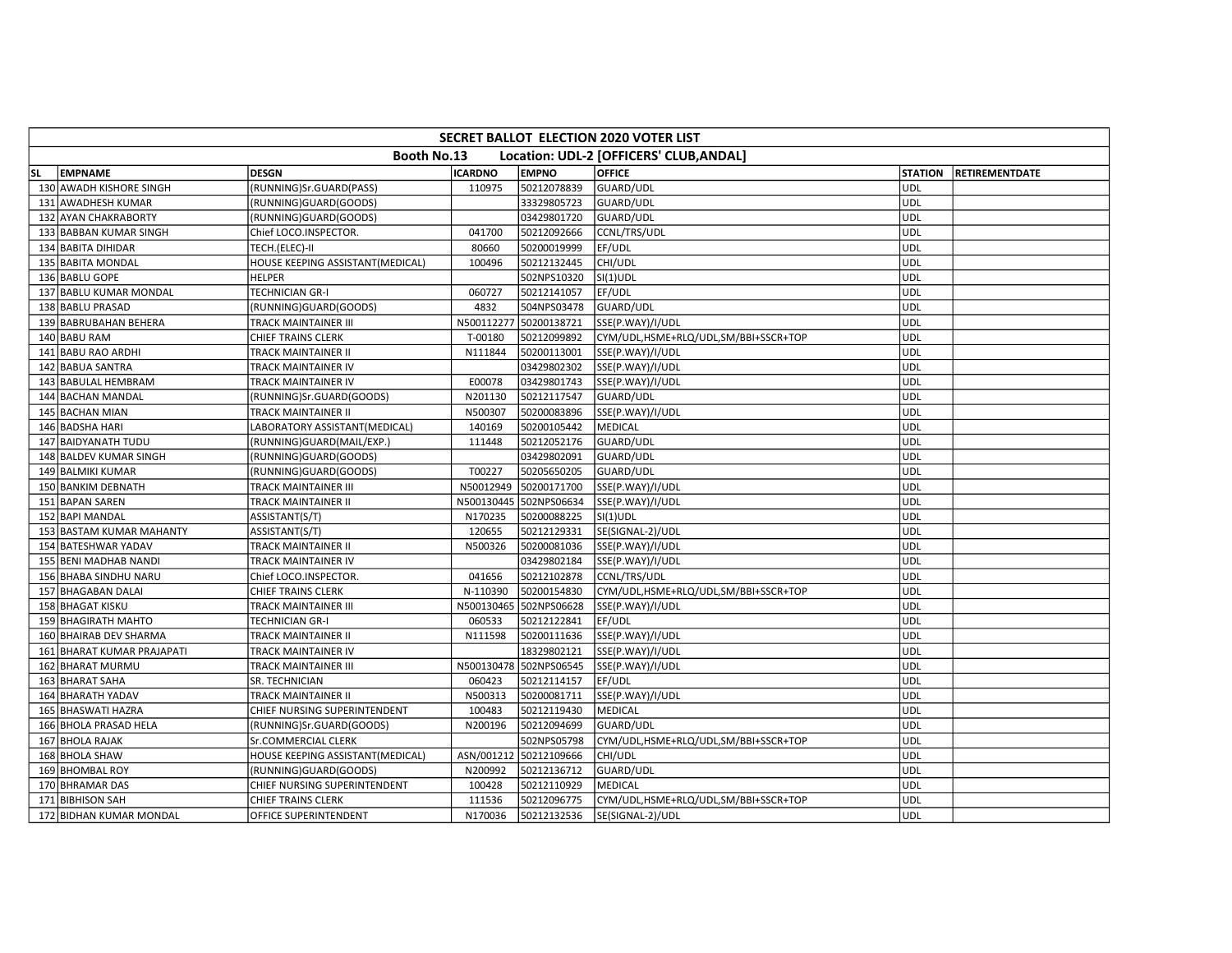|           | <b>SECRET BALLOT ELECTION 2020 VOTER LIST</b> |                                  |                |                        |                                         |                |                       |  |  |  |  |  |  |
|-----------|-----------------------------------------------|----------------------------------|----------------|------------------------|-----------------------------------------|----------------|-----------------------|--|--|--|--|--|--|
|           |                                               | Booth No.13                      |                |                        | Location: UDL-2 [OFFICERS' CLUB, ANDAL] |                |                       |  |  |  |  |  |  |
| <b>SL</b> | <b>EMPNAME</b>                                | <b>DESGN</b>                     | <b>ICARDNO</b> | <b>EMPNO</b>           | <b>OFFICE</b>                           | <b>STATION</b> | <b>RETIREMENTDATE</b> |  |  |  |  |  |  |
|           | 173 BIDHAYAK MAJUMDAR                         | SR.TECH.(ELEC)                   | 80012          | 50212104700            | EF/UDL                                  | <b>UDL</b>     |                       |  |  |  |  |  |  |
|           | 174 BIDYANAND PASWAN                          | <b>STATION MASTER</b>            | N201541        | 50211240751            | CYM/UDL,HSME+RLQ/UDL,SM/BBI+SSCR+TOP    | <b>UDL</b>     |                       |  |  |  |  |  |  |
|           | 175 BIDYUT DAS                                | (RUNNING)Sr.GUARD(GOODS)         | N111386        | 50212097172            | <b>GUARD/UDL</b>                        | <b>UDL</b>     |                       |  |  |  |  |  |  |
|           | 176 BIJAN ACHARYA                             | <b>CABIN MASTER</b>              | 111042         | 50212138629            | CYM/UDL,HSME+RLQ/UDL,SM/BBI+SSCR+TOP    | <b>UDL</b>     |                       |  |  |  |  |  |  |
|           | 177 BIJAY KUMAR RAM                           | (RUNNING)Sr.GUARD(GOODS)         | 111672         | 50212079984            | GUARD/UDL                               | <b>UDL</b>     |                       |  |  |  |  |  |  |
|           | 178 BIJAY KUMAR SINGH                         | Sr.TECH.(TRD)                    | 050232         | 50212111790            | TRD/UDL, BRR & PAN                      | <b>UDL</b>     |                       |  |  |  |  |  |  |
|           | 179 BIJAY PRASAD                              | CHIEF TRAINS CLERK               | N-110500       | 502NPS00293            | CYM/UDL,HSME+RLQ/UDL,SM/BBI+SSCR+TOP    | <b>UDL</b>     |                       |  |  |  |  |  |  |
|           | 180 BIJAY KUMAR PRASAD                        | SR. TECHNICIAN                   | 80624          | 50212102118            | EF/UDL                                  | <b>UDL</b>     |                       |  |  |  |  |  |  |
|           | 181 BIJAY KUMAR YADAV                         | ASSISTANT(S/T)                   | N170046        | 50212076168            | SE(SIGNAL-2)/UDL                        | UDL            |                       |  |  |  |  |  |  |
|           | 182 BIKASH BHOWMICK                           | TECH.(ELEC)-II                   | 111762         | 50212129276            | EF/UDL                                  | <b>UDL</b>     |                       |  |  |  |  |  |  |
|           | 183 BIKASH CHOUDHURY                          | <b>CHIEF TRAINS CLERK</b>        |                | 50200161500            | CYM/UDL,HSME+RLQ/UDL,SM/BBI+SSCR+TOP    | <b>UDL</b>     |                       |  |  |  |  |  |  |
|           | 184 BIKASH KUMAR                              | <b>STATION MASTER</b>            | 11277          | 45436403834            | CYM/UDL,HSME+RLQ/UDL,SM/BBI+SSCR+TOP    | <b>UDL</b>     |                       |  |  |  |  |  |  |
|           | 185 BIMAL BAGDI                               | (RUNNING)GUARD(GOODS)            | 113194         | 50212140806            | GUARD/UDL                               | <b>UDL</b>     |                       |  |  |  |  |  |  |
|           | 186 BIMAL KUMAR BAIRAGYA                      | TRACK MAINTAINER II              | N111585        | 50200111612            | SSE(P.WAY)/I/UDL                        | <b>UDL</b>     |                       |  |  |  |  |  |  |
|           | 187 BIMAL KUMAR SHARMA                        | OFFICE SUPERINTENDENT            | 110831         | 50212049244            | CYM/UDL,HSME+RLQ/UDL,SM/BBI+SSCR+TOP    | <b>UDL</b>     |                       |  |  |  |  |  |  |
|           | 188 BIMAL SAREN                               | TRACK MAINTAINER IV              |                | 03429801742            | SSE(P.WAY)/I/UDL                        | <b>UDL</b>     |                       |  |  |  |  |  |  |
|           | 189 BIMAL SOREN                               | <b>HELPER</b>                    | 80558          | 502A8292462            | EF/UDL                                  | <b>UDL</b>     |                       |  |  |  |  |  |  |
|           | 190 BIMALENDU SARKAR                          | TECHNICIAN III                   | 050230         | 50212114900            | TRD/UDL, BRR & PAN                      | <b>UDL</b>     |                       |  |  |  |  |  |  |
|           | 191 BINAY BESRA                               | TRACK MAINTAINER II              |                | 27223004997            | SSE(P.WAY)/I/UDL                        | <b>UDL</b>     |                       |  |  |  |  |  |  |
|           | 192 BINAY KUMAR MAHATO                        | (RUNNING)GUARD(GOODS)            |                | 03229802593            | GUARD/UDL                               | <b>UDL</b>     |                       |  |  |  |  |  |  |
|           | 193 BINAY KUMAR SINGH                         | <b>STATION MANAGER-NG</b>        | N200927        | 50200011587            | CYM/UDL,HSME+RLQ/UDL,SM/BBI+SSCR+TOP    | <b>UDL</b>     |                       |  |  |  |  |  |  |
|           | 194 BINOD KUMAR                               | SR. TECHNICIAN                   | 80607          | 50212102131            | EF/UDL                                  | <b>UDL</b>     |                       |  |  |  |  |  |  |
|           | 195 BINOD KUMAR                               | <b>CHIEF TRAINS CLERK</b>        | N60803         | 50200097615            | CYM/UDL,HSME+RLQ/UDL,SM/BBI+SSCR+TOP    | <b>UDL</b>     |                       |  |  |  |  |  |  |
|           | 196 BINOD KUMAR                               | TRACK MAINTAINER IV              |                | 50412212507            | SSE(P.WAY)/I/UDL                        | UDL            |                       |  |  |  |  |  |  |
|           | 197 BINOD KUMAR KHATAIT                       | (RUNNING)Sr.GUARD(GOODS)         | N200911        | 50200048744            | GUARD/UDL                               | <b>UDL</b>     |                       |  |  |  |  |  |  |
|           | 198 BINOD KUMAR RAUT                          | (RUNNING)GUARD(GOODS)            |                | 50714400877            | GUARD/UDL                               | <b>UDL</b>     |                       |  |  |  |  |  |  |
|           | 199 BINOD KUMAR SAW                           | TECH.(SIGNAL MAINTAINER)-I       | 120419         | 50212125015            | $SI(1)$ UDL                             | <b>UDL</b>     |                       |  |  |  |  |  |  |
|           | 200 BINOD PRASAD                              | STATION MANAGER-NG               | N200511        | 50205507935            | CYM/UDL,HSME+RLQ/UDL,SM/BBI+SSCR+TOP    | <b>UDL</b>     |                       |  |  |  |  |  |  |
|           | 201 BIPIN KUMAR YADAV                         | <b>HOSPITAL ASSISTANT</b>        | E00123         | 275N0003251            | MEDICAL                                 | UDL            |                       |  |  |  |  |  |  |
|           | 202 BIPIN RAWAT                               | <b>HELPER</b>                    | 120511         | 50212137030            | $SI(1)$ UDL                             | <b>UDL</b>     |                       |  |  |  |  |  |  |
|           | 203 BIPUL BISWAS                              | TRACK MAINTAINER III             |                | 50714106259            | SSE(P.WAY)/I/UDL                        | <b>UDL</b>     |                       |  |  |  |  |  |  |
|           | 204 BIPUL GHOSH                               | TRACK MAINTAINER IV              |                | 03429802495            | SSE(P.WAY)/I/UDL                        | <b>UDL</b>     |                       |  |  |  |  |  |  |
|           | 205 BIR BAHADUR SINGH                         | ASSISTANT(S/T)                   |                | 50205573865            | SE(SIGNAL-2)/UDL                        | <b>UDL</b>     |                       |  |  |  |  |  |  |
|           | 206 BIR SINGHA SARKAR                         | (RUNNING)Sr.GUARD(GOODS)         |                | 27510286184            | GUARD/UDL                               | <b>UDL</b>     |                       |  |  |  |  |  |  |
|           | 207 BIRAM HANSDA                              | (RUNNING)GUARD(GOODS)            | N500130467     | 502NPS07053            | GUARD/UDL                               | <b>UDL</b>     |                       |  |  |  |  |  |  |
|           | 208 BIRBAL HARI                               | HOUSE KEEPING ASSISTANT(MEDICAL) | N140180        | 50212050210            | CHI/UDL                                 | UDL            |                       |  |  |  |  |  |  |
|           | 209 BIRENDRA KUMAR                            | (RUNNING)Sr.GUARD(GOODS)         | N201126        | 50200053569            | GUARD/UDL                               | <b>UDL</b>     |                       |  |  |  |  |  |  |
|           | 210 BIRENDRA KUMAR                            | STATION MANAGER-NG               | 110450         | 50204700235            | CYM/UDL,HSME+RLQ/UDL,SM/BBI+SSCR+TOP    | <b>UDL</b>     |                       |  |  |  |  |  |  |
|           | 211 BIRENDRAKISHORE MAHATO                    | HOSPITAL ATTENDANT               | 140281         | 50200145464            | MEDICAL                                 | <b>UDL</b>     |                       |  |  |  |  |  |  |
|           | 212 BISESWAR YADAV                            | TRACK MAINTAINER II              | N111589        | 50200083914            | SSE(P.WAY)/I/UDL                        | <b>UDL</b>     |                       |  |  |  |  |  |  |
|           | 213 BISHNU MONDAL                             | TRACK MAINTAINER III             |                | N500112278 50200143091 | SSE(P.WAY)/I/UDL                        | <b>UDL</b>     |                       |  |  |  |  |  |  |
|           | 214 BISWA NATH PAUL                           | (NON-RUN) CHIEF CREW CONTROLLER  | 040892         | 50212130436            | CCNL/TRS/UDL                            | <b>UDL</b>     |                       |  |  |  |  |  |  |
|           | 215 BISWADEB HALDER                           | (RUNNING)GUARD(GOODS)            | 500131225      | 03429800881            | GUARD/UDL                               | UDL            |                       |  |  |  |  |  |  |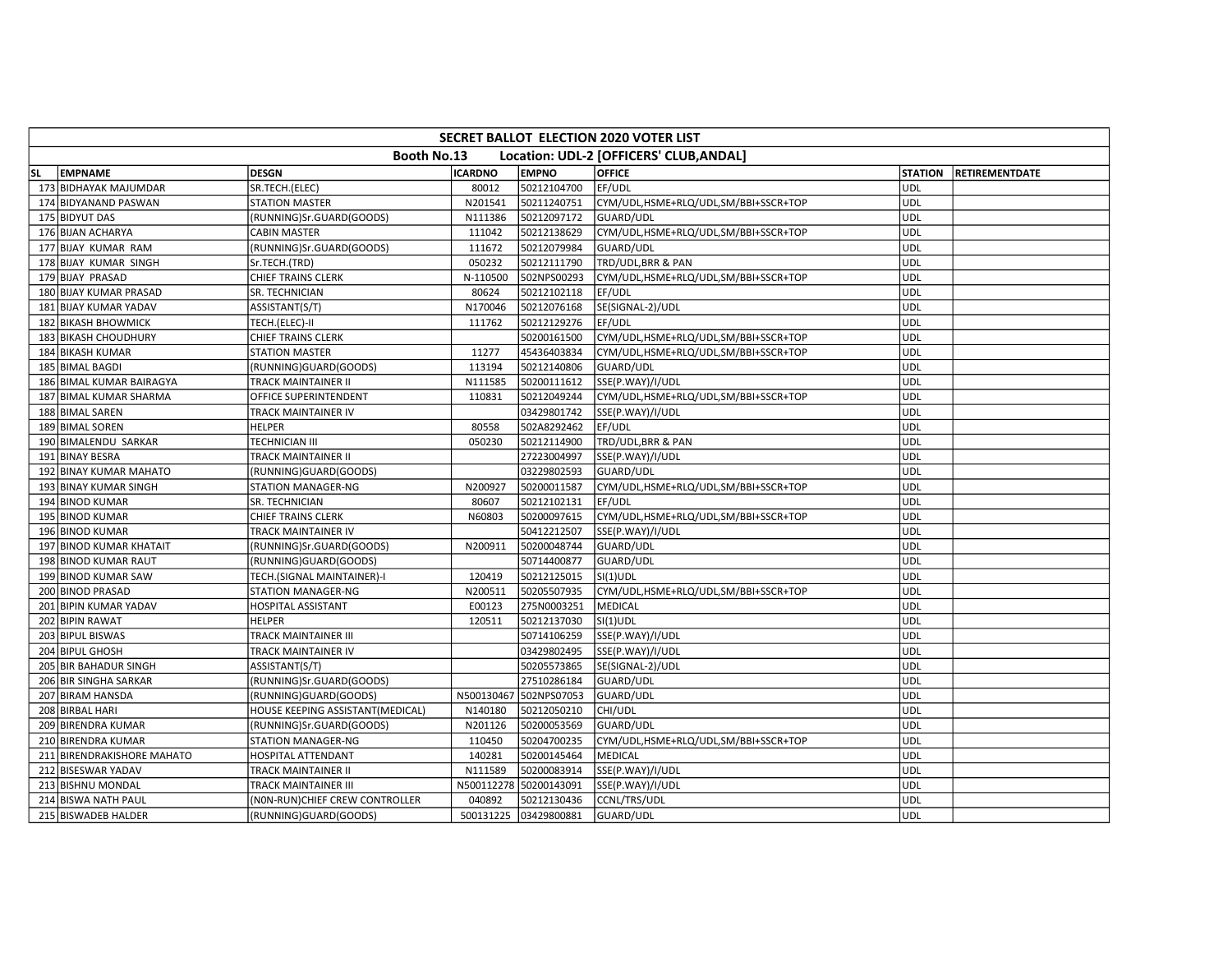|     | <b>SECRET BALLOT ELECTION 2020 VOTER LIST</b> |                                  |                |                        |                                         |                |                       |  |  |  |  |  |
|-----|-----------------------------------------------|----------------------------------|----------------|------------------------|-----------------------------------------|----------------|-----------------------|--|--|--|--|--|
|     |                                               | Booth No.13                      |                |                        | Location: UDL-2 [OFFICERS' CLUB, ANDAL] |                |                       |  |  |  |  |  |
| SL. | <b>EMPNAME</b>                                | <b>DESGN</b>                     | <b>ICARDNO</b> | <b>EMPNO</b>           | <b>OFFICE</b>                           | <b>STATION</b> | <b>RETIREMENTDATE</b> |  |  |  |  |  |
|     | 216 BISWAJIT BOURI                            | TRAINEE                          |                | 50200135045            | EF/UDL                                  | UDL            |                       |  |  |  |  |  |
|     | 217 BISWAJIT DAS                              | <b>STATION MANAGER-NG</b>        | 111856         | 50202090715            | CYM/UDL,HSME+RLQ/UDL,SM/BBI+SSCR+TOP    | UDL            |                       |  |  |  |  |  |
|     | 218 BISWAJIT GOPE                             | TRACK MAINTAINER IV              |                | 03429802500            | SSE(P.WAY)/I/UDL                        | UDL            |                       |  |  |  |  |  |
|     | 219 BISWANATH                                 | HOUSE KEEPING ASSISTANT(PER)     | 010402         | 50212007961            | <b>SCHOOLS</b>                          | <b>UDL</b>     |                       |  |  |  |  |  |
|     | 220 BODINI SOREN                              | RUNNING ROOM BEARER              | N60574         | 50200109794            | CCNL/TRS/UDL                            | UDL            |                       |  |  |  |  |  |
|     | 221 BRAHMA SHANKAR CHOUDHARY                  | <b>TRACK MAINTAINER III</b>      |                | N500112270 50200144332 | SSE(P.WAY)/I/UDL                        | <b>UDL</b>     |                       |  |  |  |  |  |
|     | 222 BRAJA GOPAL GUIN                          | TRACK MAINTAINER IV              |                | 03429802493            | SSE(P.WAY)/I/UDL                        | <b>UDL</b>     |                       |  |  |  |  |  |
|     | 223 BRAJESH KR JHA                            | (RUNNING)Sr.GUARD(GOODS)         | N201499        | 50200042316            | GUARD/UDL                               | UDL            |                       |  |  |  |  |  |
|     | 224 BRAJESH KUMAR                             | (RUNNING)GUARD(GOODS)            | 111066         | 502NPS00609            | GUARD/UDL                               | <b>UDL</b>     |                       |  |  |  |  |  |
|     | 225 BUDHAN CHANDRA MONDAL                     | TECH.(CABLE-JOINTER)-I           | 120425         | 50212078086            | $SI(1)$ UDL                             | <b>UDL</b>     |                       |  |  |  |  |  |
|     | 226 BULET TUDU                                | TRACK MAINTAINER IV              |                | 03229802243            | SSE(P.WAY)/I/UDL                        | <b>UDL</b>     |                       |  |  |  |  |  |
|     | 227 BUNTY KUMAR                               | (RUNNING)GUARD(GOODS)            | 111042         | 502NPS00603            | GUARD/UDL                               | UDL            |                       |  |  |  |  |  |
|     | 228 CHAITANYA MAJI                            | TRACK MAINTAINER IV              |                | 03429802503            | SSE(P.WAY)/I/UDL                        | UDL            |                       |  |  |  |  |  |
|     | 229 CHANCHAL SURAL                            | Chief LOCO.INSPECTOR.            | N60324         | 50212097743            | <b>CCNL/TRS/UDL</b>                     | <b>UDL</b>     |                       |  |  |  |  |  |
|     | 230 CHANDA DEVI                               | HOUSE KEEPING ASSISTANT(MEDICAL) |                | 03429802339            | MEDICAL                                 | <b>UDL</b>     |                       |  |  |  |  |  |
|     | 231 CHANDAN DUTTA                             | <b>JR CLERK</b>                  | 111048         | 50212128193            | CYM/UDL,HSME+RLQ/UDL,SM/BBI+SSCR+TOP    | UDL            |                       |  |  |  |  |  |
|     | 232 CHANDAN KUMAR                             | (RUNNING)GUARD(GOODS)            | N60831         | 50200144563            | GUARD/UDL                               | UDL            |                       |  |  |  |  |  |
|     | 233 CHANDAN KUMAR                             | (RUNNING)GUARD(GOODS)            |                | 03429802107            | GUARD/UDL                               | UDL            |                       |  |  |  |  |  |
|     | 234 CHANDAN KUMAR                             | (RUNNING)GUARD(GOODS)            | 111773         | 03429800597            | GUARD/UDL                               | <b>UDL</b>     |                       |  |  |  |  |  |
|     | 235 CHANDAN KUMAR PASWAN                      | <b>HELPER</b>                    | ASN/000827     | 03429800218            | EF/UDL                                  | <b>UDL</b>     |                       |  |  |  |  |  |
|     | 236 CHANDAN KUMAR CHAND                       | (RUNNING)GUARD(GOODS)            |                | 502NPS00612            | GUARD/UDL                               | UDL            |                       |  |  |  |  |  |
|     | 237 CHANDAN SAHA                              | <b>HOSPITAL ATTENDANT</b>        | 140280         | 50200147084            | <b>MEDICAL</b>                          | <b>UDL</b>     |                       |  |  |  |  |  |
|     | 238 CHANDAN SRIVASTAVA                        | (RUNNING)GUARD(GOODS)            | 500131053      | 502NPS06894            | GUARD/UDL                               | UDL            |                       |  |  |  |  |  |
|     | 239 CHANDANKUMAR BHAGAT                       | ASSISTANT(S/T)                   |                | 242IE131169            | SI(1)UDL                                | <b>UDL</b>     |                       |  |  |  |  |  |
|     | 240 CHANDRA SHEKHAR                           | <b>CHIEF TRAINS CLERK</b>        | N201138        | 50200023115            | CYM/UDL,HSME+RLQ/UDL,SM/BBI+SSCR+TOP    | <b>UDL</b>     |                       |  |  |  |  |  |
|     | 241 CHANDRA SHEKHAR PAUL                      | <b>TRACK MAINTAINER III</b>      |                | 50714506214            | SSE(P.WAY)/I/UDL                        | <b>UDL</b>     |                       |  |  |  |  |  |
|     | 242 CHANDRIKA LAL                             | (RUNNING)GUARD(GOODS)            | 113335         | 50212144514            | GUARD/UDL                               | <b>UDL</b>     |                       |  |  |  |  |  |
|     | 243 CHHABI BAGDI                              | HOUSE KEEPING ASSISTANT(MEDICAL) | 000251         | 03429801782            | MEDICAL                                 | <b>UDL</b>     |                       |  |  |  |  |  |
|     | 244 CHHATHU CHOWDHARY                         | TRACK MAINTAINER II              | N500349        | 50200081735            | SSE(P.WAY)/I/UDL                        | <b>UDL</b>     |                       |  |  |  |  |  |
|     | 245 CHINTA DEVI                               | ASSISTANT(S/T)                   | 120682         | 50212112343            | SE(SIGNAL-2)/UDL                        | <b>UDL</b>     |                       |  |  |  |  |  |
|     | 246 CHINTA MONI SEAL                          | Sr.CABIN MASTER                  | 110822         | 50212002010            | CYM/UDL,HSME+RLQ/UDL,SM/BBI+SSCR+TOP    | <b>UDL</b>     |                       |  |  |  |  |  |
|     | 247 DABLU KUMAR                               | TRACK MAINTAINER II              | N500112408     | 50200144265            | SSE(P.WAY)/I/UDL                        | <b>UDL</b>     |                       |  |  |  |  |  |
|     | 248 DAMODAR TURI                              | SR. TECHNICIAN                   | 80636          | 50212115885            | EF/UDL                                  | <b>UDL</b>     |                       |  |  |  |  |  |
|     | 249 DASHARATH DUTTA                           | <b>HELPER</b>                    | E-00027        | 03429801732            | EF/UDL                                  | <b>UDL</b>     |                       |  |  |  |  |  |
|     | 250 DEBABRATA CHOUDHURY                       | OFFICE SUPERINTENDENT            | 110744         | 50212092990            | CYM/UDL,HSME+RLQ/UDL,SM/BBI+SSCR+TOP    | <b>UDL</b>     |                       |  |  |  |  |  |
|     | 251 DEBABRATA CHOWDHURY                       | YARD MASTER                      |                | 03429801974            | CYM/UDL,HSME+RLQ/UDL,SM/BBI+SSCR+TOP    | UDL            |                       |  |  |  |  |  |
|     | 252 DEBABRATA GHOSAL                          | TECHNICIAN GR-I                  | N140006        | 50200069700            | TRD/UDL, BRR & PAN                      | <b>UDL</b>     |                       |  |  |  |  |  |
|     | 253 DEBABRATA KUMAR BALA                      | TECH.(ELEC)-II                   | 80318          | 50200123821            | EF/UDL                                  | <b>UDL</b>     |                       |  |  |  |  |  |
|     | 254 DEBAJIT MONDAL                            | TRACK MAINTAINER IV              |                | 03429802307            | SSE(P.WAY)/I/UDL                        | <b>UDL</b>     |                       |  |  |  |  |  |
|     | 255 DEBASIS DE                                | Sr.TECH.(SIGNAL MAINTAINER)      | 120427         | 50212126123            | $SI(1)$ UDL                             | UDL            |                       |  |  |  |  |  |
|     | 256 DEBASIS ROY                               | Sr. SECTION ENGINEER(TRD-ELEC)   | 70101          | 50212076995            | TRD/UDL, BRR & PAN                      | UDL            |                       |  |  |  |  |  |
|     | 257 DEBASISH KABI                             | Sr.TECH(LINEMAN)                 | 060450         | 50209619999            | EF/UDL                                  | UDL            |                       |  |  |  |  |  |
|     | 258 DEBASISH NATH                             | (RUNNING)Sr.GUARD(GOODS)         | N201011        | 50212137250            | GUARD/UDL                               | <b>UDL</b>     |                       |  |  |  |  |  |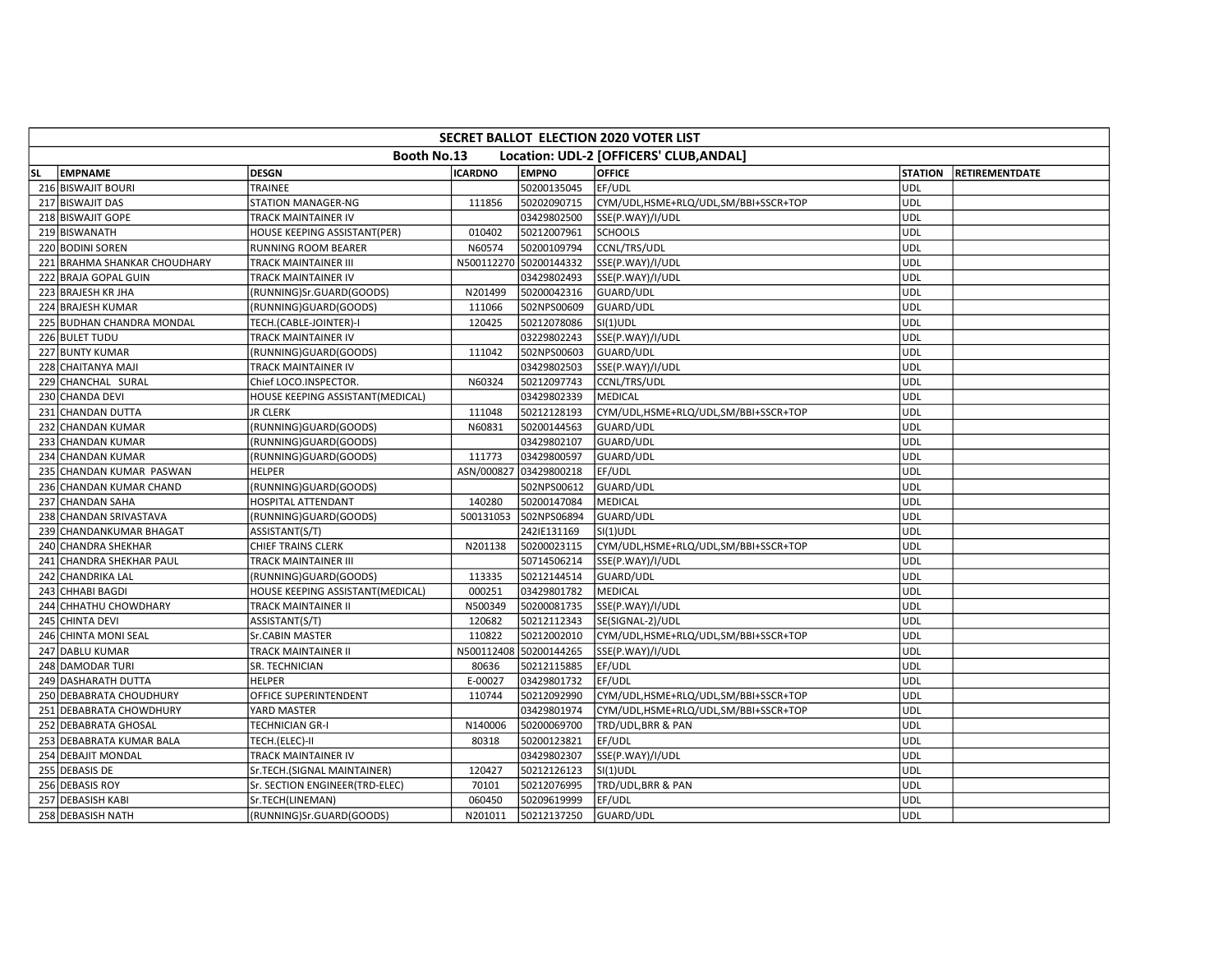|           | <b>SECRET BALLOT ELECTION 2020 VOTER LIST</b> |                                  |                |                        |                                         |                |                |  |  |  |  |  |
|-----------|-----------------------------------------------|----------------------------------|----------------|------------------------|-----------------------------------------|----------------|----------------|--|--|--|--|--|
|           |                                               | Booth No.13                      |                |                        | Location: UDL-2 [OFFICERS' CLUB, ANDAL] |                |                |  |  |  |  |  |
| <b>SL</b> | <b>EMPNAME</b>                                | <b>DESGN</b>                     | <b>ICARDNO</b> | <b>EMPNO</b>           | <b>OFFICE</b>                           | <b>STATION</b> | RETIREMENTDATE |  |  |  |  |  |
|           | 259 DEBESH SARKAR                             | CHIEF TRAINS CLERK               | 110871         | 50200152766            | CYM/UDL,HSME+RLQ/UDL,SM/BBI+SSCR+TOP    | <b>UDL</b>     |                |  |  |  |  |  |
|           | 260 DEBJYOTI GHOSH                            | <b>TRAINEE SKILLED</b>           |                | 03429802889            | SE(SIGNAL-2)/UDL                        | <b>UDL</b>     |                |  |  |  |  |  |
|           | 261 DEBOJYOTI PAN                             | (RUNNING)GUARD(GOODS)            | E00075         | 03429801603            | GUARD/UDL                               | <b>UDL</b>     |                |  |  |  |  |  |
|           | 262 DEBOJYOTI ROY                             | (RUNNING)GUARD(GOODS)            | N110507        | 50200180543            | GUARD/UDL                               | UDL            |                |  |  |  |  |  |
|           | 263 DEENA NATH CHOUDHARY                      | JUNIOR ENGINEER(SIG)             | N170165        | 50200066734            | $SI(1)$ UDL                             | <b>UDL</b>     |                |  |  |  |  |  |
|           | 264 DEEPAK KUMAR                              | <b>HELPER</b>                    | 80363          | 50200108765            | EF/UDL                                  | <b>UDL</b>     |                |  |  |  |  |  |
|           | 265 DEEPAK KUMAR DWIP                         | <b>HELPER</b>                    | N70203         | 50200035154            | TRD/UDL, BRR & PAN                      | <b>UDL</b>     |                |  |  |  |  |  |
|           | 266 DENA DEVI                                 | HOUSE KEEPING ASSISTANT(MEDICAL) | 140171         | 50200096714            | MEDICAL                                 | <b>UDL</b>     |                |  |  |  |  |  |
|           | 267 DEO NARAYAN HANSDA                        | (RUNNING)Sr.GUARD(GOODS)         | N200948        | 50200070920            | GUARD/UDL                               | <b>UDL</b>     |                |  |  |  |  |  |
|           | 268 DEODEEP KUMAR                             | (RUNNING)GUARD(GOODS)            | E000185        | 03429801505            | GUARD/UDL                               | UDL            |                |  |  |  |  |  |
|           | 269 DEWESH KUMAR SINGH                        | (RUNNING)Sr.GUARD(GOODS)         | N200977        | 50212100304            | GUARD/UDL                               | <b>UDL</b>     |                |  |  |  |  |  |
|           | 270 DHANANJAY MOHANTY                         | CHIEF TRAINS CLERK               | N201410        | 50200100596            | CYM/UDL,HSME+RLQ/UDL,SM/BBI+SSCR+TOP    | <b>UDL</b>     |                |  |  |  |  |  |
|           | 271 DHANESHWAR MONDAL                         | CHOWKIDAR                        |                | 50200107062            | <b>SCHOOLS</b>                          | <b>UDL</b>     |                |  |  |  |  |  |
|           | 272 DHANESWAR RAJAK                           | CALL PORTER(TRANSPORTATION)      | 041744         | 50212130722            | CCNL/TRS/UDL                            | <b>UDL</b>     |                |  |  |  |  |  |
|           | 273 DHARANI DHAR MONDAL                       | <b>DRESSER-I</b>                 | 140268         | 50212044532            | <b>MEDICAL</b>                          | <b>UDL</b>     |                |  |  |  |  |  |
|           | 274 DHARMADAS BARAI                           | (RUNNING)GUARD(GOODS)            | N111270        | 50200137224            | <b>GUARD/UDL</b>                        | UDL            |                |  |  |  |  |  |
|           | 275 DHARMARAJ PRASAD                          | (RUNNING)Sr.GUARD(GOODS)         | N201605        | 50212100316            | GUARD/UDL                               | <b>UDL</b>     |                |  |  |  |  |  |
|           | 276 DHERO                                     | KHALASI HELPER                   | N40131         | 50200018016            | IOW/LINE/UDL                            | <b>UDL</b>     |                |  |  |  |  |  |
|           | 277 DHIRENDRA PRASAD SHARMA                   | CLERK-CUM-TYPIST                 | 80328          | 50200019951            | EF/UDL                                  | <b>UDL</b>     |                |  |  |  |  |  |
|           | 278 DIBAKAR MONDAL                            | TECHNICIAN GR-I                  | 060754         | 50212145245            | EF/UDL                                  | <b>UDL</b>     |                |  |  |  |  |  |
|           | 279 DIBAKAR SHOME                             | (RUNNING)Sr.GUARD(GOODS)         | 120714         | 50212122749            | <b>GUARD/UDL</b>                        | <b>UDL</b>     |                |  |  |  |  |  |
|           | 280 DILCHAND SAW                              | TRACK MAINTAINER I               | N500328        | 50200081097            | SSE(P.WAY)/I/UDL                        | <b>UDL</b>     |                |  |  |  |  |  |
|           | 281 DILIP BISWAS                              | TECHNICIAN III                   | 050223         | 50212117687            | TRD/UDL, BRR & PAN                      | <b>UDL</b>     |                |  |  |  |  |  |
|           | 282 DILIP KUMAR BHANDARI                      | TECH-I(ELECT)                    | N80108         | 50212138940            | AC/ASN & TLI/ASN, UDL, DGR, MDP & UDL   | <b>UDL</b>     |                |  |  |  |  |  |
|           | 283 DILIP KUMAR CHOUDHARY                     | CHIEF TRAINS CLERK               | 110836         | 50212070040            | CYM/UDL,HSME+RLQ/UDL,SM/BBI+SSCR+TOP    | <b>UDL</b>     |                |  |  |  |  |  |
|           | 284 DILIP KUMAR HANSDA                        | <b>TECHNICIAN GR-I</b>           | 80050          | 50200052279            | EF/UDL                                  | <b>UDL</b>     |                |  |  |  |  |  |
|           | 285 DILIP KUMAR MAHATO                        | TRACK MAINTAINER IV              |                | N500112265 50200138666 | SSE(P.WAY)/I/UDL                        | <b>UDL</b>     |                |  |  |  |  |  |
|           | 286 DILIP KUMAR ROUTH                         | <b>TRACK MAINTAINER I</b>        | 071544         | 50212032359            | SSE(P.WAY)/I/UDL                        | <b>UDL</b>     |                |  |  |  |  |  |
|           | 287 DILIP MONDAL                              | (RUNNING)GUARD(GOODS)            | 110912         | 502NPS05458            | GUARD/UDL                               | UDL            |                |  |  |  |  |  |
|           | 288 DILIP MRIDHA                              | (RUNNING)Sr.GUARD(GOODS)         | N200870        | 50212144009            | GUARD/UDL                               | UDL            |                |  |  |  |  |  |
|           | 289 DILIP YADAV                               | <b>HELPER</b>                    | N70099         | 50200114029            | TRD/UDL, BRR & PAN                      | <b>UDL</b>     |                |  |  |  |  |  |
|           | 290 DINESH BHUIA                              | (RUNNING)GUARD(GOODS)            |                | 27229804019            | GUARD/UDL                               | UDL            |                |  |  |  |  |  |
|           | 291 DINESH KUMAR                              | (RUNNING)Sr.GUARD(GOODS)         | N200166        | 50200034472            | GUARD/UDL                               | <b>UDL</b>     |                |  |  |  |  |  |
|           | 292 DINESH KUMAR JHA                          | <b>HELPER</b>                    | E-00037        | 502NPS06518            | EF/UDL                                  | <b>UDL</b>     |                |  |  |  |  |  |
|           | 293 DINESH KUMAR PANDEY                       | TECH.(SIGNAL MAINTAINER)-I       | 120423         | 50212101620            | $SI(1)$ UDL                             | <b>UDL</b>     |                |  |  |  |  |  |
|           | 294 DINESH KUMAR SINGH                        | (NON-RUN)CREW CONTROLLER         | N040203        | 50200057370            | CCNL/TRS/UDL                            | <b>UDL</b>     |                |  |  |  |  |  |
|           | 295 DINESH MISTRI                             | OFFICE SUPERINTENDENT            | N60643         | 50212558369            | CCNL/TRS/UDL                            | <b>UDL</b>     |                |  |  |  |  |  |
|           | 296 DINESH PANDIT                             | (RUNNING)GUARD(GOODS)            |                | 50714108737            | GUARD/UDL                               | <b>UDL</b>     |                |  |  |  |  |  |
|           | 297 DINESH PASWAN                             | Sr.TECH(ELECT)                   | N60103         | 50200035889            | EF/UDL                                  | <b>UDL</b>     |                |  |  |  |  |  |
|           | 298 DINESH ROY                                | CHOWKIDAR                        | 140352         | 50200012373            | MEDICAL                                 | <b>UDL</b>     |                |  |  |  |  |  |
|           | 299 DINU NATH BAGDI                           | <b>HELPER</b>                    | 121234         | 50212141422            | $SI(1)$ UDL                             | UDL            |                |  |  |  |  |  |
|           | 300 DIPAK BOURI                               | (RUNNING)GUARD(GOODS)            | 111062         | 502NPS00618            | GUARD/UDL                               | <b>UDL</b>     |                |  |  |  |  |  |
|           | 301 DIPAK KUMAR ROY                           | Sr.TECH.(TRD)                    | 050218         | 50212113736            | TRD/UDL, BRR & PAN                      | UDL            |                |  |  |  |  |  |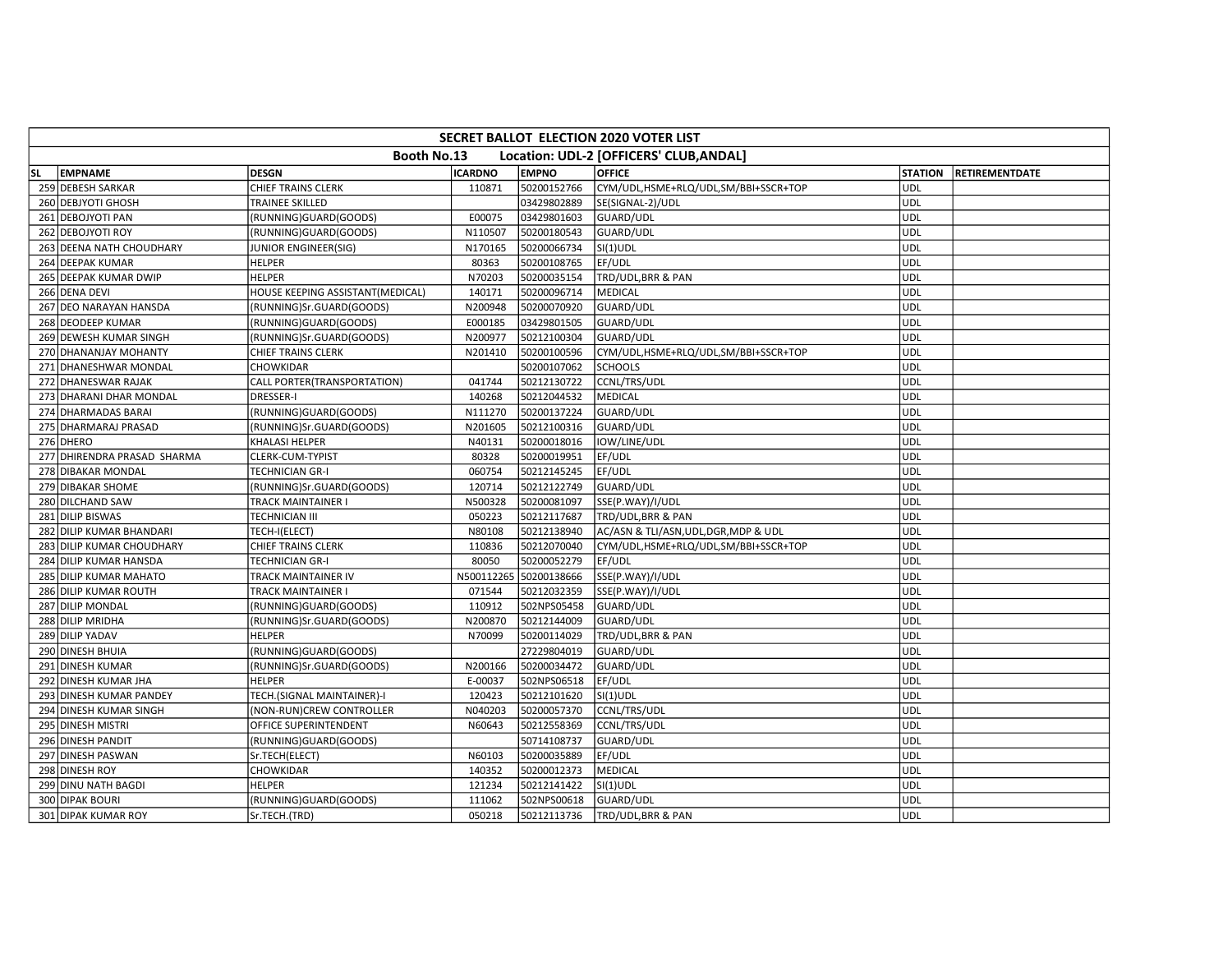|           | <b>SECRET BALLOT ELECTION 2020 VOTER LIST</b>          |                                  |                |              |                                       |                |                       |  |  |  |  |  |
|-----------|--------------------------------------------------------|----------------------------------|----------------|--------------|---------------------------------------|----------------|-----------------------|--|--|--|--|--|
|           | Booth No.13<br>Location: UDL-2 [OFFICERS' CLUB, ANDAL] |                                  |                |              |                                       |                |                       |  |  |  |  |  |
| <b>SL</b> | <b>EMPNAME</b>                                         | <b>DESGN</b>                     | <b>ICARDNO</b> | <b>EMPNO</b> | <b>OFFICE</b>                         | <b>STATION</b> | <b>RETIREMENTDATE</b> |  |  |  |  |  |
|           | 302 DIPAK KUMAR VERMA                                  | (RUNNING)Sr.GUARD(GOODS)         | 110866         | 50200180683  | GUARD/UDL                             | UDL            |                       |  |  |  |  |  |
|           | 303 DIPAK PRAMANIK                                     | SENIOR SECTION ENGINEER(TRS)     | 60633          | 50212102787  | CCNL/TRS/UDL                          | <b>UDL</b>     |                       |  |  |  |  |  |
|           | 304 DIPAK ROY                                          | (RUNNING)Sr.GUARD(GOODS)         | 112449         | 50212136864  | <b>GUARD/UDL</b>                      | UDL            |                       |  |  |  |  |  |
|           | 305 DIPAK SARKAR                                       | TECH.(FITTER)-I                  | 60634          | 50212130758  | CCNL/TRS/UDL                          | UDL            |                       |  |  |  |  |  |
|           | 306 DIPANKAR BARDHAN                                   | (RUNNING)Sr.GUARD(GOODS)         | T-00225        | 124N0400105  | GUARD/UDL                             | <b>UDL</b>     |                       |  |  |  |  |  |
|           | 307 DIPANKAR DE                                        | (RUNNING)GUARD(GOODS)            |                | 03429800125  | GUARD/UDL                             | UDL            |                       |  |  |  |  |  |
|           | 308 DIPI KUMARI                                        | <b>CHIEF TRAINS CLERK</b>        | 109            | 50200152699  | CYM/UDL,HSME+RLQ/UDL,SM/BBI+SSCR+TOP  | <b>UDL</b>     |                       |  |  |  |  |  |
|           | 309 DIRAJ KUMAR DOME                                   | Hd.COOK                          | 60991          | 502NPS00705  | CCNL/TRS/UDL                          | <b>UDL</b>     |                       |  |  |  |  |  |
|           | 310 DOLA BISWAS                                        | Sr.COMMERCIAL CLERK              | N30547         | 50200127796  | CYM/UDL,HSME+RLQ/UDL,SM/BBI+SSCR+TOP  | <b>UDL</b>     |                       |  |  |  |  |  |
|           | 311 DOMA HARI                                          | HOUSE KEEPING ASSISTANT(MEDICAL) | N100050        | 50212096404  | CHI/UDL                               | UDL            |                       |  |  |  |  |  |
|           | 312 DWARIKA SHAW                                       | TRACK MAINTAINER I               | N500321        | 50200081024  | SSE(P.WAY)/I/UDL                      | <b>UDL</b>     |                       |  |  |  |  |  |
|           | 313 FAJLUL HAQUE                                       | TECH.(TRD)-II                    | 050306         | 50212138216  | TRD/UDL, BRR & PAN                    | <b>UDL</b>     |                       |  |  |  |  |  |
|           | 314 GAGAN KUMAR VERMA                                  | (RUNNING)GUARD(GOODS)            |                | 03529801033  | GUARD/UDL                             | <b>UDL</b>     |                       |  |  |  |  |  |
|           | 315 GANESH HARI                                        | HOUSE KEEPING ASSISTANT(MEDICAL) | 140186         | 50212044982  | CHI/UDL                               | UDL            |                       |  |  |  |  |  |
|           | 316 GANESH MONDAL                                      | STATION MASTER                   |                | 03429800151  | CYM/UDL,HSME+RLQ/UDL,SM/BBI+SSCR+TOP  | <b>UDL</b>     |                       |  |  |  |  |  |
|           | 317 GANESH PRASAD                                      | <b>HELPER</b>                    | E00036         | 27621002661  | EF/UDL                                | <b>UDL</b>     |                       |  |  |  |  |  |
|           | 318 GANESH THAKUR                                      | <b>HELPER</b>                    | N-80464        | 50200159591  | EF/UDL                                | UDL            |                       |  |  |  |  |  |
|           | 319 GANESH YADAV                                       | TRACK MAINTAINER I               | N111596        | 50200081073  | SSE(P.WAY)/I/UDL                      | <b>UDL</b>     |                       |  |  |  |  |  |
|           | 320 GANGA RAM GAGRAI                                   | Ch. OFFICE SUPERINTENDENT        | 120735         | 50212086824  | $SI(1)$ UDL                           | UDL            |                       |  |  |  |  |  |
|           | 321 GAUTAM BAURI                                       | SR.TECH.(ELEC)                   | 060508         | 50212115976  | AC/ASN & TLI/ASN, UDL, DGR, MDP & UDL | UDL            |                       |  |  |  |  |  |
|           | 322 GHANSHYAM PRASAD TURI                              | ASSISTANT(S/T)                   |                | 50200147837  | $SI(1)$ UDL                           | <b>UDL</b>     |                       |  |  |  |  |  |
|           | 323 GHASIRAM HANSDAH                                   | SENIOR SECTION ENGINEER(WORKS)   | N111268        | 50200099867  | IOW/LINE/UDL                          | UDL            |                       |  |  |  |  |  |
|           | 324 GIRDHARI LAL MEENA                                 | (RUNNING)Sr.GUARD(PASS)          | 110970         | 50212093828  | GUARD/UDL                             | UDL            |                       |  |  |  |  |  |
|           | 325 GIRIDHARI YADAV                                    | (RUNNING)GUARD(GOODS)            | T-00049        | 03429801597  | GUARD/UDL                             | UDL            |                       |  |  |  |  |  |
|           | 326 GIRIJESH KUMAR                                     | (RUNNING)GUARD(GOODS)            |                | 50262099619  | GUARD/UDL                             | UDL            |                       |  |  |  |  |  |
|           | 327 GITA BOURI                                         | <b>HELPER</b>                    | N40240         | 50200020047  | IOW/LINE/UDL                          | <b>UDL</b>     |                       |  |  |  |  |  |
|           | 328 GOGO ALIES GOGO HARI                               | HOUSE KEEPING ASSISTANT(MEDICAL) | 100347         | 50212096386  | CHI/UDL                               | UDL            |                       |  |  |  |  |  |
|           | 329 GOLA                                               | <b>HELPER</b>                    | 120447         | 50212078931  | $SI(1)$ UDL                           | <b>UDL</b>     |                       |  |  |  |  |  |
|           | 330 GOPAL HARI                                         | HOUSE KEEPING ASSISTANT(MEDICAL) | N100051        | 50212077252  | CHI/UDL                               | UDL            |                       |  |  |  |  |  |
|           | 331 GOPAL KARMAKAR                                     | TRACK MAINTAINER III             | N50012966      | 50200175572  | SSE(P.WAY)/I/UDL                      | <b>UDL</b>     |                       |  |  |  |  |  |
|           | 332 GOPAL KUMAR                                        | (RUNNING)Sr.GUARD(GOODS)         | N200129        | 50200034435  | GUARD/UDL                             | <b>UDL</b>     |                       |  |  |  |  |  |
|           | 333 GOPI KR HELA                                       | <b>HELPER</b>                    | 121240         | 50212143819  | SI(1)UDL                              | UDL            |                       |  |  |  |  |  |
|           | 334 GOURANGA BAURI                                     | TECH.(TL FITTER EHLF)-I          | N80042         | 50212140107  | AC/ASN & TLI/ASN, UDL, DGR, MDP & UDL | <b>UDL</b>     |                       |  |  |  |  |  |
|           | 335 GOURANGA KUNDU                                     | (RUNNING)Sr.GUARD(GOODS)         | N201506        | 50212134016  | GUARD/UDL                             | UDL            |                       |  |  |  |  |  |
|           | 336 GOURI PANDIT                                       | TECHNICIAN GR-I                  | N70149         | 50212119131  | TRD/UDL, BRR & PAN                    | <b>UDL</b>     |                       |  |  |  |  |  |
|           | 337 GOURI SANKAR PAL                                   | <b>VALVE MAN</b>                 | N50013007      | 50200177064  | IOW/LINE/UDL                          | <b>UDL</b>     |                       |  |  |  |  |  |
|           | 338 GOURI SANKAR SUTRADHAR                             | STATION MANAGER-NG               | N201007        | 50209502040  | CYM/UDL,HSME+RLQ/UDL,SM/BBI+SSCR+TOP  | <b>UDL</b>     |                       |  |  |  |  |  |
|           | 339 GOURI SHANKAR MURMU                                | <b>HELPER</b>                    | 80463          | 50200159530  | EF/UDL                                | <b>UDL</b>     |                       |  |  |  |  |  |
|           | 340 GOUTAM KUMAR MUKHERJEE                             | (RUNNING)Sr.GUARD(PASS)          | 111463         | 50212049050  | GUARD/UDL                             | UDL            |                       |  |  |  |  |  |
|           | 341 GULSHAN KUMAR                                      | (RUNNING)GUARD(GOODS)            |                | 03429801444  | GUARD/UDL                             | <b>UDL</b>     |                       |  |  |  |  |  |
|           | 342 GUNADHAR MAJHI                                     | <b>CABIN MASTER</b>              | 113303         | 50212137080  | CYM/UDL,HSME+RLQ/UDL,SM/BBI+SSCR+TOP  | <b>UDL</b>     |                       |  |  |  |  |  |
|           | 343 GURU KRIPAL SINGH                                  | (RUNNING)Sr.GUARD(GOODS)         | N201134        | 50212098036  | <b>GUARD/UDL</b>                      | <b>UDL</b>     |                       |  |  |  |  |  |
|           | 344 GURUDAS GANGOPADHYAY                               | <b>CABIN MASTER</b>              | N110784        | 50212103184  | CYM/UDL,HSME+RLQ/UDL,SM/BBI+SSCR+TOP  | <b>UDL</b>     |                       |  |  |  |  |  |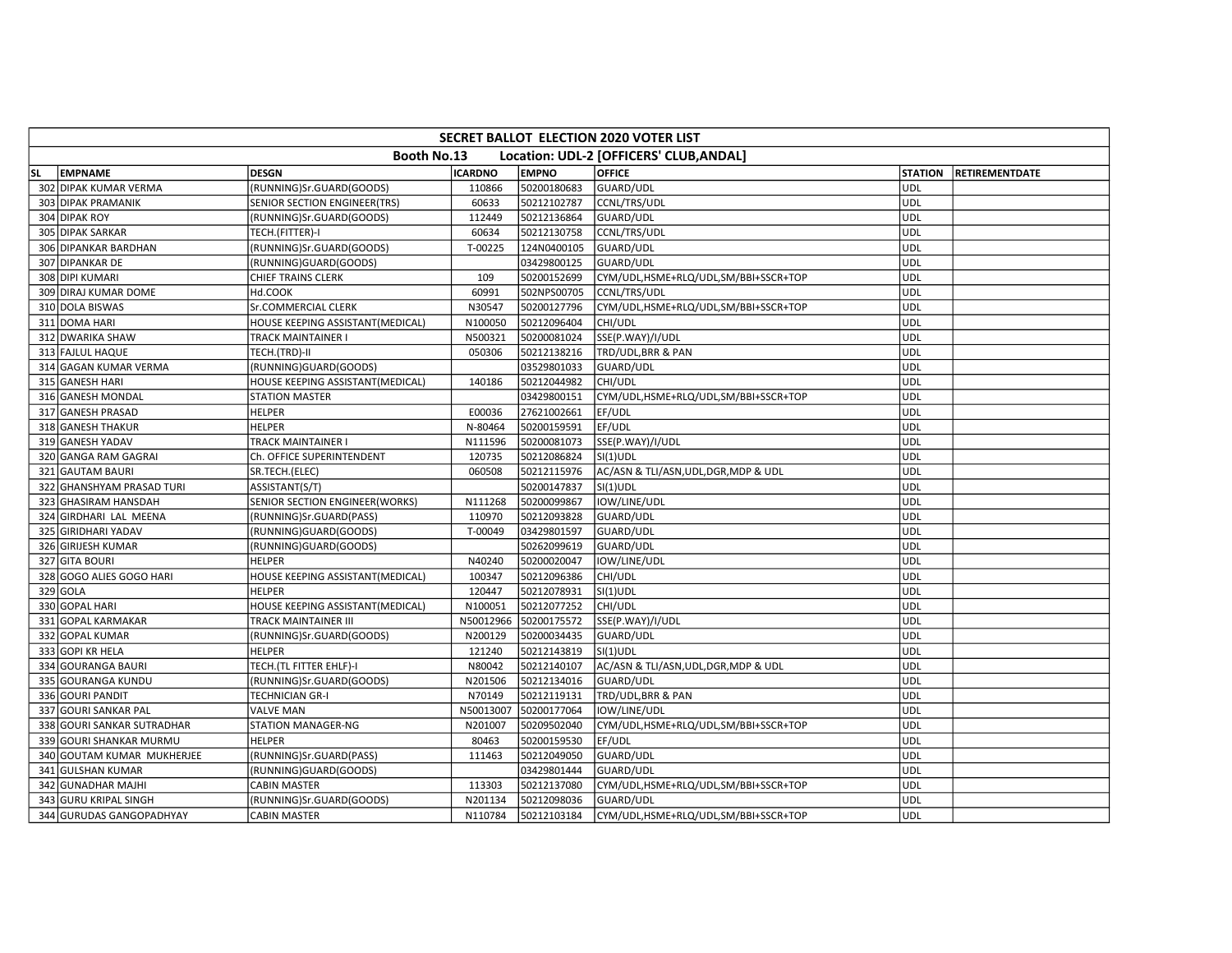|           | <b>SECRET BALLOT ELECTION 2020 VOTER LIST</b> |                             |                |                        |                                         |                |                       |  |  |  |  |  |
|-----------|-----------------------------------------------|-----------------------------|----------------|------------------------|-----------------------------------------|----------------|-----------------------|--|--|--|--|--|
|           |                                               | Booth No.13                 |                |                        | Location: UDL-2 [OFFICERS' CLUB, ANDAL] |                |                       |  |  |  |  |  |
| <b>SL</b> | <b>EMPNAME</b>                                | <b>DESGN</b>                | <b>ICARDNO</b> | <b>EMPNO</b>           | <b>OFFICE</b>                           | <b>STATION</b> | <b>RETIREMENTDATE</b> |  |  |  |  |  |
|           | 345 HARADHAN HANSDA                           | CHIEF TRAINS CLERK          | N201651        | 50212140480            | CYM/UDL,HSME+RLQ/UDL,SM/BBI+SSCR+TOP    | <b>UDL</b>     |                       |  |  |  |  |  |
|           | 346 HARADHAN MONDAL                           | (NON-RUN)CREW CONTROLLER    | 041612         | 50212079078            | CCNL/TRS/UDL                            | <b>UDL</b>     |                       |  |  |  |  |  |
|           | 347 HARDEO HEMBROM                            | STATION MANAGER-NG          | N201528        | 50212137145            | CYM/UDL,HSME+RLQ/UDL,SM/BBI+SSCR+TOP    | UDL            |                       |  |  |  |  |  |
|           | 348 HARI NATH DAS                             | Sr.SHUNTING MASTER          | 111138         | 50212074846            | CYM/UDL,HSME+RLQ/UDL,SM/BBI+SSCR+TOP    | <b>UDL</b>     |                       |  |  |  |  |  |
|           | 349 HARI PRASAD KUMAWAT                       | OFFICE SUPERINTENDENT       | 110830         | 50212074962            | CYM/UDL,HSME+RLQ/UDL,SM/BBI+SSCR+TOP    | <b>UDL</b>     |                       |  |  |  |  |  |
|           | 350 HARSH NANDAN                              | TRACK MAINTAINER II         |                | 50263120203            | SSE(P.WAY)/I/UDL                        | <b>UDL</b>     |                       |  |  |  |  |  |
|           | 351 HEM KANT MISHRA                           | (RUNNING)Sr.GUARD(GOODS)    | 031068         | 50212115149            | GUARD/UDL                               | <b>UDL</b>     |                       |  |  |  |  |  |
|           | 352 HEMANTA KUMAR GHOSH                       | LIBRARIAN                   | N10043         | 50209580050            | <b>SCHOOLS</b>                          | <b>UDL</b>     |                       |  |  |  |  |  |
|           | 353 HEMLAL TUDU                               | TECH.(MASON)-I              | N111347        | 50212130357            | IOW/LINE/UDL                            | <b>UDL</b>     |                       |  |  |  |  |  |
|           | 354 HRIDAY MANDAL                             | TRACK MAINTAINER II         |                | N500112763 50200138708 | SSE(P.WAY)/I/UDL                        | UDL            |                       |  |  |  |  |  |
|           | 355 HRIDAY MONDAL                             | TECH.(SIGNAL MAINTAINER)-II | 120429         | 50212114431            | $SI(1)$ UDL                             | <b>UDL</b>     |                       |  |  |  |  |  |
|           | 356 INDRA NATH DAS                            | TECH-I(ELECT)               | 060233         | 50212120108            | EF/UDL                                  | <b>UDL</b>     |                       |  |  |  |  |  |
|           | 357 INDRADEO GOPE                             | <b>CABIN MASTER</b>         | 112866         | 50212129069            | CYM/UDL,HSME+RLQ/UDL,SM/BBI+SSCR+TOP    | <b>UDL</b>     |                       |  |  |  |  |  |
|           | 358 INDRADEO PRASAD                           | TECH.(SIGNAL MAINTAINER)-I  | N170435        | 50212141252            | SI(1)UDL                                | UDL            |                       |  |  |  |  |  |
|           | 359 INDRADEO SHAW                             | TRACK MAINTAINER II         | N500315        | 50200080950            | SSE(P.WAY)/I/UDL                        | <b>UDL</b>     |                       |  |  |  |  |  |
|           | 360 INDRANIL DAS                              | (RUNNING)Sr.GUARD(GOODS)    |                | 27309418751            | GUARD/UDL                               | <b>UDL</b>     |                       |  |  |  |  |  |
|           | 361 INDU KUMAR SHASHI                         | TECH.(ELEC)-II              | 80616          | 50200088055            | EF/UDL                                  | <b>UDL</b>     |                       |  |  |  |  |  |
|           | 362 ISWAR ROY                                 | (RUNNING)GUARD(GOODS)       |                | 50200138393            | GUARD/UDL                               | <b>UDL</b>     |                       |  |  |  |  |  |
|           | 363 JADAB KUMAR MUKHERJEE                     | OFFICE SUPERINTENDENT       | 041653         | 50212081103            | CCNL/TRS/UDL                            | UDL            |                       |  |  |  |  |  |
|           | 364 JADDU MONDAL                              | TRACK MAINTAINER I          | N111539        | 50200080068            | SSE(P.WAY)/I/UDL                        | <b>UDL</b>     |                       |  |  |  |  |  |
|           | 365 JAGANNATH CHATTOPADHYAY                   | Sr.TECH.(TL FITTER EHLF)    | 060523         | 50209321366            | AC/ASN & TLI/ASN, UDL, DGR, MDP & UDL   | <b>UDL</b>     |                       |  |  |  |  |  |
|           | 366 JAGANNATH DAS                             | ASSISTANT(S/T)              | N170033        | 50200066229            | $SI(1)$ UDL                             | UDL            |                       |  |  |  |  |  |
|           | 367 JAI KUMAR PASWAN                          | STATION MANAGER-NG          | 112548         | 50212119763            | CYM/UDL,HSME+RLQ/UDL,SM/BBI+SSCR+TOP    | <b>UDL</b>     |                       |  |  |  |  |  |
|           | 368 JAI PRAKASH CHOUDHARY                     | TECH.(SIGNAL MAINTAINER)-I  | N170422        | 50212139099            | $SI(1)$ UDL                             | <b>UDL</b>     |                       |  |  |  |  |  |
|           | 369 JAMIRUL SK                                | TRACK MAINTAINER IV         |                | 03429802195            | SSE(P.WAY)/I/UDL                        | <b>UDL</b>     |                       |  |  |  |  |  |
|           | 370 JAN NESAR AKHTAR                          | STATION MANAGER-NG          | 110755         | 50212098711            | CYM/UDL,HSME+RLQ/UDL,SM/BBI+SSCR+TOP    | UDL            |                       |  |  |  |  |  |
|           | 371 JANARDAN MONDAL                           | <b>STATION MASTER</b>       | N200736        | 50200109990            | CYM/UDL,HSME+RLQ/UDL,SM/BBI+SSCR+TOP    | <b>UDL</b>     |                       |  |  |  |  |  |
|           | 372 JASODA DAS                                | <b>HELPER</b>               | 070938         | 50212122191            | IOW/LINE/UDL                            | UDL            |                       |  |  |  |  |  |
|           | 373 JAWHARLAL HALDAR                          | <b>JAMADAR</b>              | 060404         | 50212090580            | EF/UDL                                  | <b>UDL</b>     |                       |  |  |  |  |  |
|           | 374 JAY NARAYAN SAH                           | <b>STATION MASTER</b>       | T00130         | 50200145932            | CYM/UDL,HSME+RLQ/UDL,SM/BBI+SSCR+TOP    | <b>UDL</b>     |                       |  |  |  |  |  |
|           | 375 JAY PRAKASH RAM                           | Sr.COMMERCIAL CLERK         | 30752          | 502NPS06020            | CYM/UDL,HSME+RLQ/UDL,SM/BBI+SSCR+TOP    | <b>UDL</b>     |                       |  |  |  |  |  |
|           | 376 JAY PRAKASH SHAW                          | TECH.(SIGNAL MAINTAINER)-I  | 121241         | 50200011915            | $SI(1)$ UDL                             | <b>UDL</b>     |                       |  |  |  |  |  |
|           | 377 JAYANTA MUKHERJEE                         | STATION MANAGER-NG          | N200969        | 50212138848            | CYM/UDL,HSME+RLQ/UDL,SM/BBI+SSCR+TOP    | <b>UDL</b>     |                       |  |  |  |  |  |
|           | 378 JAYDEEP GUPTA                             | Sr. SECTION ENGINEER(ELEC)  | 80628          | 50212114261            | EF/UDL                                  | UDL            |                       |  |  |  |  |  |
|           | 379 JAYNANDAN BEDIYA                          | TRACK MAINTAINER IV         |                | 03429802068            | SSE(P.WAY)/I/UDL                        | UDL            |                       |  |  |  |  |  |
|           | 380 JHANTU BOWRI                              | TRACK MAINTAINER I          | E00080         | 50200124400            | SSE(P.WAY)/I/UDL                        | <b>UDL</b>     |                       |  |  |  |  |  |
|           | 381 JHARI BHAGAT                              | Chief LOCO.INSPECTOR.       | N60708         | 50212120479            | CCNL/TRS/UDL                            | UDL            |                       |  |  |  |  |  |
|           | 382 JHARI MAHATO                              | TECH.(BLACK SMITH)-I        | 120690         | 50212096246            | SE(SIGNAL-2)/UDL                        | <b>UDL</b>     |                       |  |  |  |  |  |
|           | 383 JHUMA RUIDAS (MAHATO)                     | TRACK MAINTAINER III        |                | N500112413 50200155184 | SSE(P.WAY)/I/UDL                        | <b>UDL</b>     |                       |  |  |  |  |  |
|           | 384 JHUNU HARI                                | AYAH                        | 140333         | 03429800088            | MEDICAL                                 | <b>UDL</b>     |                       |  |  |  |  |  |
|           | 385 JITENDRA KUMAR                            | TRACK MAINTAINER II         | N111601        | 50200125167            | SSE(P.WAY)/I/UDL                        | UDL            |                       |  |  |  |  |  |
|           | 386 JITENDRA KUMAR                            | (RUNNING)Sr.GUARD(GOODS)    |                | 53164120750            | GUARD/UDL                               | <b>UDL</b>     |                       |  |  |  |  |  |
|           | 387 JITENDRA KUMAR CHOUDHARY                  | STATION MANAGER-NG          | 060422         | 50212119829            | CYM/UDL,HSME+RLQ/UDL,SM/BBI+SSCR+TOP    | <b>UDL</b>     |                       |  |  |  |  |  |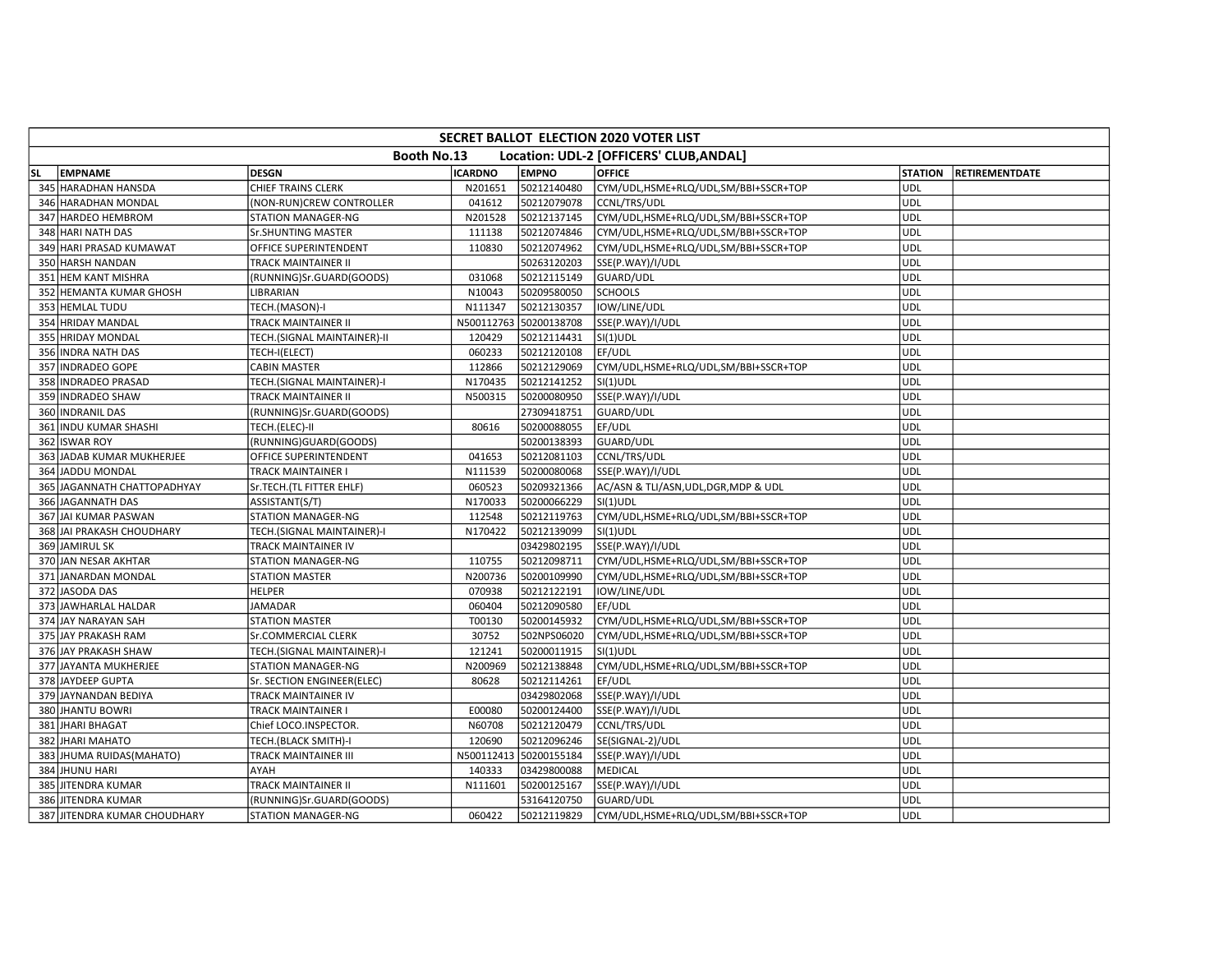|     | <b>SECRET BALLOT ELECTION 2020 VOTER LIST</b> |                                  |                |              |                                         |                |                       |  |  |  |  |  |
|-----|-----------------------------------------------|----------------------------------|----------------|--------------|-----------------------------------------|----------------|-----------------------|--|--|--|--|--|
|     |                                               | Booth No.13                      |                |              | Location: UDL-2 [OFFICERS' CLUB, ANDAL] |                |                       |  |  |  |  |  |
| SL. | <b>EMPNAME</b>                                | <b>DESGN</b>                     | <b>ICARDNO</b> | <b>EMPNO</b> | <b>OFFICE</b>                           | <b>STATION</b> | <b>RETIREMENTDATE</b> |  |  |  |  |  |
|     | 388 JITENDRA KUMAR VERMA                      | (RUNNING)Sr.GUARD(GOODS)         | N200112        | 50206106365  | GUARD/UDL                               | UDL            |                       |  |  |  |  |  |
|     | 389 JITENDRA PRASAD                           | <b>HELPER</b>                    | 70328          | 242IE150470  | TRD/UDL, BRR & PAN                      | <b>UDL</b>     |                       |  |  |  |  |  |
|     | 390 JITENDRA SHARMA                           | <b>JR CLERK</b>                  | 111017         | 50212128170  | CYM/UDL,HSME+RLQ/UDL,SM/BBI+SSCR+TOP    | <b>UDL</b>     |                       |  |  |  |  |  |
|     | 391 JITENDRA SINGH                            | Chief LOCO.INSPECTOR.            | 61193          | 50212075577  | CCNL/TRS/UDL                            | UDL            |                       |  |  |  |  |  |
|     | 392 JITENDRA SINGH                            | TRACK MAINTAINER IV              |                | 504NPS03898  | SSE(P.WAY)/I/UDL                        | <b>UDL</b>     |                       |  |  |  |  |  |
|     | 393 JITENDRANATH MAJHI                        | <b>CHIEF TRAINS CLERK</b>        | 110863         | 50212091170  | CYM/UDL,HSME+RLQ/UDL,SM/BBI+SSCR+TOP    | UDL            |                       |  |  |  |  |  |
|     | 394 JOGEN CHANDRA MURMU                       | CHIEF TRAINS CLERK               | 111494         | 50212088341  | CYM/UDL,HSME+RLQ/UDL,SM/BBI+SSCR+TOP    | <b>UDL</b>     |                       |  |  |  |  |  |
|     | 395 JOGESWAR SHAW                             | <b>VALVE MAN</b>                 | 075905         | 50200019380  | IOW/LINE/UDL                            | <b>UDL</b>     |                       |  |  |  |  |  |
|     | 396 JONI BISWAS                               | <b>HELPER</b>                    |                | 03429801500  | $SI(1)$ UDL                             | <b>UDL</b>     |                       |  |  |  |  |  |
|     | 397 JOYNATH YADAV                             | TRACK MAINTAINER I               | N500309        | 50200080949  | SSE(P.WAY)/I/UDL                        | <b>UDL</b>     |                       |  |  |  |  |  |
|     | 398 JUNAWA BIBI                               | HOUSE KEEPING ASSISTANT(MEDICAL) | 140174         | 50200096702  | <b>MEDICAL</b>                          | <b>UDL</b>     |                       |  |  |  |  |  |
|     | 399 JYOTIRMAY PAL                             | <b>TRACK MAINTAINER IV</b>       |                | 03429802481  | SSE(P.WAY)/I/UDL                        | UDL            |                       |  |  |  |  |  |
|     | 400 K K BHATTACHARYA                          | (RUNNING)Sr.GUARD(GOODS)         | 113904         | 50212102350  | GUARD/UDL                               | <b>UDL</b>     |                       |  |  |  |  |  |
|     | 401 KABINDRA NATH DAS                         | (RUNNING)Sr.GUARD(GOODS)         | N201728        | 50212015064  | GUARD/UDL                               | UDL            |                       |  |  |  |  |  |
|     | 402 KABITA SAHA                               | CHIEF NURSING SUPERINTENDENT     | 100484         | 50212107098  | <b>MEDICAL</b>                          | <b>UDL</b>     |                       |  |  |  |  |  |
|     | 403 KAILASH PRASAD YADAV                      | CHIEF TRAINS CLERK               | 113361         | 50212075334  | CYM/UDL,HSME+RLQ/UDL,SM/BBI+SSCR+TOP    | <b>UDL</b>     |                       |  |  |  |  |  |
|     | 404 KAKALI ROYCHOWDHURY                       | CHIEF NURSING SUPERINTENDENT     | 100482         | 50207309375  | <b>MEDICAL</b>                          | <b>UDL</b>     |                       |  |  |  |  |  |
|     | 405 KALAWATI DEVI                             | HOUSE KEEPING ASSISTANT(MEDICAL) | 140355         | 03429800295  | MEDICAL                                 | <b>UDL</b>     |                       |  |  |  |  |  |
|     | 406 KALI CHARAN BOURI                         | TRACK MAINTAINER I               | N111619        | 50200109230  | SSE(P.WAY)/I/UDL                        | UDL            |                       |  |  |  |  |  |
|     | 407 KALI PADA MARANDI                         | <b>CHIEF TRAINS CLERK</b>        | 113488         | 50212144587  | CYM/UDL,HSME+RLQ/UDL,SM/BBI+SSCR+TOP    | <b>UDL</b>     |                       |  |  |  |  |  |
|     | 408 KALINGA BAURI                             | (RUNNING)Sr.GUARD(GOODS)         | N201507        | 50212094250  | <b>GUARD/UDL</b>                        | UDL            |                       |  |  |  |  |  |
|     | 409 KALPANA                                   | HOUSE KEEPING ASSISTANT(MEDICAL) | 100435         | 50212134685  | <b>MEDICAL</b>                          | UDL            |                       |  |  |  |  |  |
|     | 410 KALPANA DAS                               | (RUNNING)GUARD(GOODS)            | N201658        | 50212094341  | GUARD/UDL                               | UDL            |                       |  |  |  |  |  |
|     | 411 KALYAN SARKAR                             | <b>HELPER</b>                    | 120434         | 50212126160  | SI(1)UDL                                | <b>UDL</b>     |                       |  |  |  |  |  |
|     | 412 KALYANI BOURI                             | HOUSE KEEPING ASSISTANT(MEDICAL) | N140181        | 50200093531  | CHI/UDL                                 | <b>UDL</b>     |                       |  |  |  |  |  |
|     | 413 KAMALA CHAKRABORTY                        | HOSPITAL ATTENDANT               | 140350         | 03429800190  | <b>MEDICAL</b>                          | UDL            |                       |  |  |  |  |  |
|     | 414 KAMLESH YADAV                             | TRACK MAINTAINER I               | N500342        | 50200081723  | SSE(P.WAY)/I/UDL                        | <b>UDL</b>     |                       |  |  |  |  |  |
|     | 415 KAMLESH YADAV                             | TRACK MAINTAINER I               | N500332        | 50200081760  | SSE(P.WAY)/I/UDL                        | <b>UDL</b>     |                       |  |  |  |  |  |
|     | 416 KAMTA KUMAR                               | (RUNNING)Sr.GUARD(GOODS)         | N-201996       | 50200134132  | GUARD/UDL                               | <b>UDL</b>     |                       |  |  |  |  |  |
|     | 417 KANAILAL SAHA                             | <b>TRACK MAINTAINER III</b>      | N500130444     | 502NPS06886  | SSE(P.WAY)/I/UDL                        | UDL            |                       |  |  |  |  |  |
|     | 418 KANDANI HEMBRAM                           | HOUSE KEEPING ASSISTANT(MEDICAL) | ASN/001213     | 03429802033  | CHI/UDL                                 | <b>UDL</b>     |                       |  |  |  |  |  |
|     | 419 KANHAIYA KUMAR                            | <b>STATION MASTER</b>            | T-00142        | 50200150356  | CYM/UDL,HSME+RLQ/UDL,SM/BBI+SSCR+TOP    | UDL            |                       |  |  |  |  |  |
|     | 420 KANHAYA VERMA                             | TECH.(T.W. DRIVER)-I(RUNNING)    | 050060         | 50212006105  | TW/DRVR/UDL+PAN                         | UDL            |                       |  |  |  |  |  |
|     | 421 KANTI DEVI                                | HOUSE KEEPING ASSISTANT(MEDICAL) | N140201        | 50200114169  | CHI/UDL                                 | UDL            |                       |  |  |  |  |  |
|     | 422 KAPIL MAN                                 | (RUNNING)Sr.GUARD(GOODS)         | N200912        | 50200071195  | GUARD/UDL                               | UDL            |                       |  |  |  |  |  |
|     | 423 KAPILDEV SHAW                             | (RUNNING)GUARD(GOODS)            | 60646          | 502NPS06423  | <b>GUARD/UDL</b>                        | UDL            |                       |  |  |  |  |  |
|     | 424 KARTICK GHOSH                             | SR.TECH.(ELEC)                   | 060522         | 50210102371  | AC/ASN & TLI/ASN, UDL, DGR, MDP & UDL   | UDL            |                       |  |  |  |  |  |
|     | 425 KARTICK PASWAN                            | (RUNNING)Sr.GUARD(GOODS)         | 201426         | 50200131362  | GUARD/UDL                               | <b>UDL</b>     |                       |  |  |  |  |  |
|     | 426 KARU SHAW                                 | TRACK MAINTAINER II              | N500330        | 50200081050  | SSE(P.WAY)/I/UDL                        | <b>UDL</b>     |                       |  |  |  |  |  |
|     | 427 KAUSHAL KUMAR                             | TRACK MAINTAINER II              | N500112285     | 50200144216  | SSE(P.WAY)/I/UDL                        | <b>UDL</b>     |                       |  |  |  |  |  |
|     | 428 KAUSHAL KUMAR                             | (RUNNING)GUARD(GOODS)            |                | 245II140382  | <b>GUARD/UDL</b>                        | UDL            |                       |  |  |  |  |  |
|     | 429 KAUSHIK CHATTERJEE                        | CHIEF TRAINS CLERK               | 110872         | 502NPS05967  | CYM/UDL,HSME+RLQ/UDL,SM/BBI+SSCR+TOP    | <b>UDL</b>     |                       |  |  |  |  |  |
|     | 430 KAUSHLESH KUMAR KAUSHAL                   | (RUNNING)GUARD(GOODS)            | 111073         | 50714502847  | <b>GUARD/UDL</b>                        | UDL            |                       |  |  |  |  |  |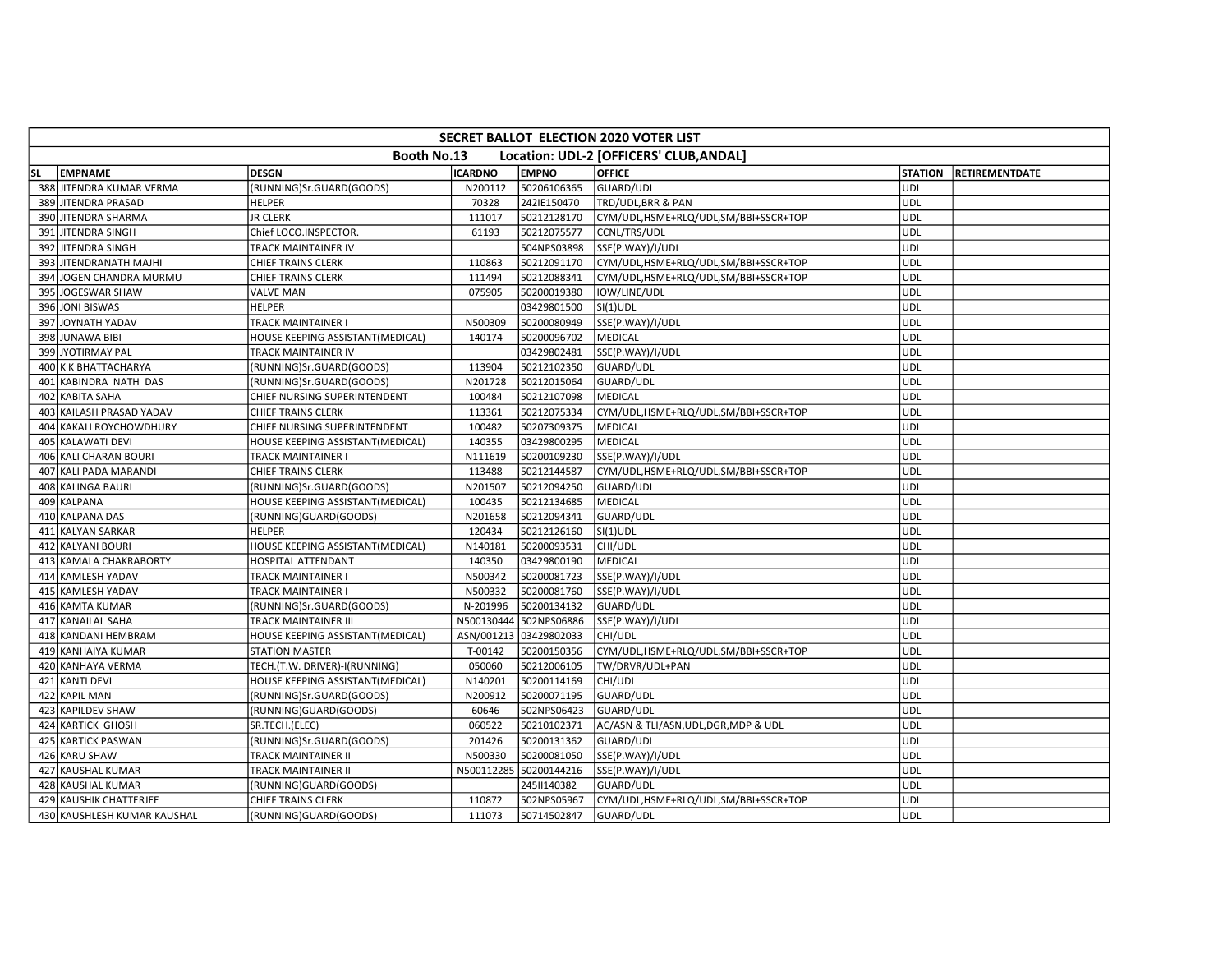|           | <b>SECRET BALLOT ELECTION 2020 VOTER LIST</b>          |                                  |                |                        |                                      |            |                        |  |  |  |  |  |
|-----------|--------------------------------------------------------|----------------------------------|----------------|------------------------|--------------------------------------|------------|------------------------|--|--|--|--|--|
|           | Booth No.13<br>Location: UDL-2 [OFFICERS' CLUB, ANDAL] |                                  |                |                        |                                      |            |                        |  |  |  |  |  |
| <b>SL</b> | EMPNAME                                                | <b>DESGN</b>                     | <b>ICARDNO</b> | <b>EMPNO</b>           | <b>OFFICE</b>                        |            | STATION RETIREMENTDATE |  |  |  |  |  |
|           | 431 KAVINDRA PRASAD                                    | (RUNNING)GUARD(GOODS)            | 111001         | 502NPS10853            | GUARD/UDL                            | <b>UDL</b> |                        |  |  |  |  |  |
|           | 432 KHETRANATH METE                                    | <b>HELPER</b>                    | 120446         | 50212101643            | SI(1)UDL                             | <b>UDL</b> |                        |  |  |  |  |  |
|           | 433 KHOKAN ROY                                         | TECHNICIAN GR-I                  | N-80118        | 50200095813            | EF/UDL                               | UDL        |                        |  |  |  |  |  |
|           | 434 KHUDU MONDAL                                       | TRACK MAINTAINER I               | 071616         | 50212132858            | SSE(P.WAY)/I/UDL                     | <b>UDL</b> |                        |  |  |  |  |  |
|           | 435 KIRAN KUMAR SAH                                    | TECH.CARPENTER-II                | 500130994      | 50200070233            | IOW/LINE/UDL                         | <b>UDL</b> |                        |  |  |  |  |  |
|           | 436 KIRAN KUMARI PRASAD                                | ASSISTANT(S/T)                   |                | 50200405305            | $SI(1)$ UDL                          | <b>UDL</b> |                        |  |  |  |  |  |
|           | 437 KIRAN MODAK                                        | STENOGRAPHER                     | 140370         | 03429800941            | MEDICAL                              | UDL        |                        |  |  |  |  |  |
|           | 438 KIRAN SANKAR MONDAL                                | Sr.TECH.(WIREMAN)                | 060385         | 50212090281            | EF/UDL                               | <b>UDL</b> |                        |  |  |  |  |  |
|           | 439 KISAN BAURI                                        | (RUNNING)GUARD(GOODS)            |                | 03429801494            | GUARD/UDL                            | <b>UDL</b> |                        |  |  |  |  |  |
|           | 440 KISHOR KUMAR DAS                                   | (RUNNING)Sr.GUARD(GOODS)         | 110912         | 50212107645            | GUARD/UDL                            | <b>UDL</b> |                        |  |  |  |  |  |
|           | 441 KISHORE KUMAR MAHATO                               | <b>TECHNICIAN GR-I</b>           | 80653          | 50212120017            | EF/UDL                               | <b>UDL</b> |                        |  |  |  |  |  |
|           | 442 KISHORE KUMAR PAUL                                 | <b>TECHNICIAN III</b>            | 050246         | 50212116350            | TRD/UDL, BRR & PAN                   | UDL        |                        |  |  |  |  |  |
|           | 443 KORI RAM                                           | HOUSE KEEPING ASSISTANT(MEDICAL) | 100469         | 50212098589            | <b>MEDICAL</b>                       | <b>UDL</b> |                        |  |  |  |  |  |
|           | 444 KOUSHIK MAJI                                       | (RUNNING)GUARD(GOODS)            |                | 33329805713            | GUARD/UDL                            | UDL        |                        |  |  |  |  |  |
|           | 445 KRISHANA DAS                                       | (RUNNING)GUARD(GOODS)            | N200514        | 50200022810            | GUARD/UDL                            | <b>UDL</b> |                        |  |  |  |  |  |
|           | 446 KRISHNA CHANDRA PRASAD SINGH                       | <b>HELPER</b>                    | 80445          | 50200147606            | EF/UDL                               | <b>UDL</b> |                        |  |  |  |  |  |
|           | 447 KRISHNA KANTA PAUL                                 | (RUNNING)GUARD(GOODS)            | 111914         | 50212051949            | GUARD/UDL                            | <b>UDL</b> |                        |  |  |  |  |  |
|           | 448 KRISHNA KUJUR                                      | TRACK MAINTAINER IV              |                | 03429801731            | SSE(P.WAY)/I/UDL                     | UDL        |                        |  |  |  |  |  |
|           | 449 KRISHNA KUMAR                                      | TRACK MAINTAINER II              |                | N500112252 50200144307 | SSE(P.WAY)/I/UDL                     | UDL        |                        |  |  |  |  |  |
|           | 450 KRISHNA KUMAR GUPTA                                | (RUNNING)Sr.GUARD(GOODS)         | N201440        | 50200131143            | GUARD/UDL                            | UDL        |                        |  |  |  |  |  |
|           | 451 KRISHNENDU BHATTACHARYA                            | <b>TRAINEE SKILLED</b>           |                | 03429802870            | SI(1)UDL                             | UDL        |                        |  |  |  |  |  |
|           | 452 KRISHNENDU GIRI                                    | CHIEF TRAINS CLERK               | 110886         | 50212080123            | CYM/UDL,HSME+RLQ/UDL,SM/BBI+SSCR+TOP | <b>UDL</b> |                        |  |  |  |  |  |
|           | 453 KULADA DEVI                                        | <b>HELPER</b>                    | 070857         | 50212108110            | IOW/LINE/UDL                         | <b>UDL</b> |                        |  |  |  |  |  |
|           | 454 KUMAR MUKESH SINGH                                 | <b>TRACK MAINTAINER I</b>        |                | N500130483 50200125210 | SSE(P.WAY)/I/UDL                     | UDL        |                        |  |  |  |  |  |
|           | 455 KUMARI PUNAM                                       | SENIOR NURSING SUPERINTENDENT    | N140168        | 50200095138            | MEDICAL                              | UDL        |                        |  |  |  |  |  |
|           | 456 KUMUD RANJAN ROY                                   | <b>HELPER</b>                    | 80508          | 50200182760            | EF/UDL                               | UDL        |                        |  |  |  |  |  |
|           | 457 KUNAL                                              | (RUNNING)Sr.GUARD(GOODS)         | N201041        | 50200034320            | GUARD/UDL                            | UDL        |                        |  |  |  |  |  |
|           | 458 KUNDAN KUMAR                                       | TECH.(ELEC)-II                   | 80632          | 50205613772            | EF/UDL                               | UDL        |                        |  |  |  |  |  |
|           | 459 KUNDAN KUMAR                                       | (RUNNING)GUARD(GOODS)            | T-00031        | 03429801581            | <b>GUARD/UDL</b>                     | <b>UDL</b> |                        |  |  |  |  |  |
|           | 460 KURAN CHANDRA MANDAL                               | TRACK MAINTAINER III             | 500130998      | 502NPS00199            | SSE(P.WAY)/I/UDL                     | <b>UDL</b> |                        |  |  |  |  |  |
|           | 461 KUSHAL PURKAIT                                     | (RUNNING)GUARD(GOODS)            |                | N500112015 50200142359 | GUARD/UDL                            | UDL        |                        |  |  |  |  |  |
|           | 462 LACHCHHU HANSDA                                    | <b>HELPER</b>                    | 80317          | 50200113580            | EF/UDL                               | UDL        |                        |  |  |  |  |  |
|           | 463 LAKHAN MAHATO                                      | TRACK MAINTAINER I               | N500314        | 50200083884            | SSE(P.WAY)/I/UDL                     | UDL        |                        |  |  |  |  |  |
|           | 464 LAKHI NARAYAN MAHATO                               | CALL PORTER(TRANSPORTATION)      | N60582         | 50200043254            | CCNL/TRS/UDL                         | <b>UDL</b> |                        |  |  |  |  |  |
|           | 465 LAKSHMAN RAM                                       | TECHNICIAN GR-I                  | 060608         | 50212141033            | EF/UDL                               | UDL        |                        |  |  |  |  |  |
|           | 466 LAKSHMIPATI TIWARI                                 | <b>STATION MANAGER-NG</b>        | N200270        | 50212082053            | CYM/UDL,HSME+RLQ/UDL,SM/BBI+SSCR+TOP | UDL        |                        |  |  |  |  |  |
|           | 467 LAL BABU SAHNI                                     | (RUNNING)GUARD(GOODS)            |                | 50200145610            | GUARD/UDL                            | <b>UDL</b> |                        |  |  |  |  |  |
|           | 468 LALMANI DEVI                                       | KHALASI(MULTI PURPOSE)           | N111305        | 50200095163            | IOW/LINE/UDL                         | <b>UDL</b> |                        |  |  |  |  |  |
|           | 469 LIKHANI TUDU                                       | HOUSE KEEPING ASSISTANT(MEDICAL) | N140177        | 50200097410            | CHI/UDL                              | UDL        |                        |  |  |  |  |  |
|           | 470 LIPIKA BHALOOK                                     | (RUNNING)GUARD(GOODS)            | 110730         | 50200180762            | GUARD/UDL                            | UDL        |                        |  |  |  |  |  |
|           | 471 LIRA MONDAL                                        | <b>HELPER</b>                    | N170037        | 50212143534            | $SI(1)$ UDL                          | <b>UDL</b> |                        |  |  |  |  |  |
|           | 472 LOKE NATH SHAW                                     | Hd.COOK                          | 041771         | 50212130734            | CCNL/TRS/UDL                         | <b>UDL</b> |                        |  |  |  |  |  |
|           | 473 LOKNATH RAKSHIT                                    | ASSISTANT(S/T)                   | 39319          | 50714203042            | SE(SIGNAL-2)/UDL                     | UDL        |                        |  |  |  |  |  |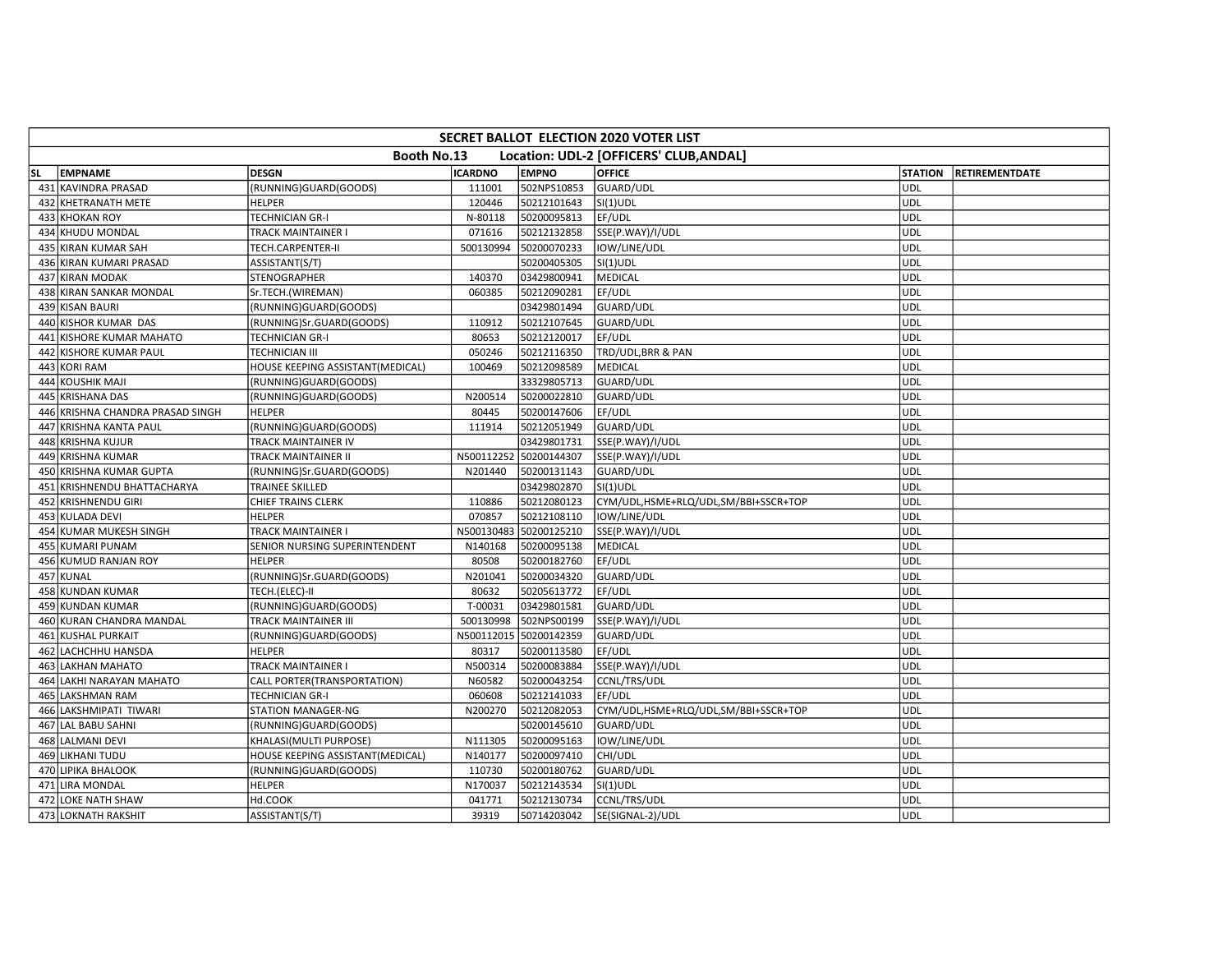|           | <b>SECRET BALLOT ELECTION 2020 VOTER LIST</b> |                                  |                |                        |                                         |                |                       |  |  |  |  |  |
|-----------|-----------------------------------------------|----------------------------------|----------------|------------------------|-----------------------------------------|----------------|-----------------------|--|--|--|--|--|
|           |                                               | Booth No.13                      |                |                        | Location: UDL-2 [OFFICERS' CLUB, ANDAL] |                |                       |  |  |  |  |  |
| <b>SL</b> | <b>EMPNAME</b>                                | <b>DESGN</b>                     | <b>ICARDNO</b> | <b>EMPNO</b>           | <b>OFFICE</b>                           | <b>STATION</b> | <b>RETIREMENTDATE</b> |  |  |  |  |  |
|           | 474 M. SHABBIR AHMAD                          | <b>STATION MANAGER-NG</b>        | 11334          | 50212098700            | CYM/UDL,HSME+RLQ/UDL,SM/BBI+SSCR+TOP    | UDL            |                       |  |  |  |  |  |
|           | 475 MADAN KUMAR SAH                           | (RUNNING)Sr.GUARD(PASS)          | 110247         | 50212082946            | <b>GUARD/UDL</b>                        | <b>UDL</b>     |                       |  |  |  |  |  |
|           | 476 MADAN MOHAN SAH                           | <b>RADIOGRAPHER</b>              | H00006         | 50200144873            | MEDICAL                                 | <b>UDL</b>     |                       |  |  |  |  |  |
|           | 477 MADAN RAJAK                               | TECH.(FITTER)-I                  | 041777         | 50212134892            | CCNL/TRS/UDL                            | UDL            |                       |  |  |  |  |  |
|           | 478 MADHAB MONDAL                             | TECH.(TRD)-II                    | 050261         | 50212140170            | TRD/UDL, BRR & PAN                      | <b>UDL</b>     |                       |  |  |  |  |  |
|           | 479 MADHABI BOURI                             | HOUSE KEEPING ASSISTANT(MEDICAL) | N140178        | 502A0093865            | CHI/UDL                                 | <b>UDL</b>     |                       |  |  |  |  |  |
|           | 480 MADHESH PRASAD                            | <b>TRACK MAINTAINER I</b>        | N111591        | 50200125180            | SSE(P.WAY)/I/UDL                        | <b>UDL</b>     |                       |  |  |  |  |  |
|           | 481 MADHUKAR KR DAS                           | TECHNICIAN GR-I                  | 80509          | 50212013110            | EF/UDL                                  | <b>UDL</b>     |                       |  |  |  |  |  |
|           | 482 MADHUSUDAN LAL                            | <b>TRAINEES</b>                  |                | 03429803042            | IOW/LINE/UDL                            | UDL            |                       |  |  |  |  |  |
|           | 483 MADHUSUDAN SHEET                          | HOSPITAL ATTENDANT               | 100449         | 50212102040            | MEDICAL                                 | UDL            |                       |  |  |  |  |  |
|           | 484 MAGAN RAM                                 | Chief LOCO.INSPECTOR.            | 040963         | 50212123742            | CCNL/TRS/UDL                            | <b>UDL</b>     |                       |  |  |  |  |  |
|           | 485 MAHADEV GHOSE                             | <b>HELPER</b>                    | 80616          | 50200407896            | EF/UDL                                  | UDL            |                       |  |  |  |  |  |
|           | 486 MAHENDRA BISWAS                           | ASSISTANT(S/T)                   |                | 03429802227            | SI(1)UDL                                | <b>UDL</b>     |                       |  |  |  |  |  |
|           | 487 MAHENDRA MONDAL                           | CHIEF TRAINS CLERK               | N-110431       | 50212144022            | CYM/UDL,HSME+RLQ/UDL,SM/BBI+SSCR+TOP    | <b>UDL</b>     |                       |  |  |  |  |  |
|           | 488 MAHESH PRASAD                             | STATION MANAGER-NG               | 113333         | 50212090864            | CYM/UDL,HSME+RLQ/UDL,SM/BBI+SSCR+TOP    | <b>UDL</b>     |                       |  |  |  |  |  |
|           | 489 MAKHU SHAW                                | TRACK MAINTAINER II              | N500325        | 50200081759            | SSE(P.WAY)/I/UDL                        | <b>UDL</b>     |                       |  |  |  |  |  |
|           | 490 MALA BOURI                                | KHALASI(MULTI PURPOSE)           | N40101         | 50200057721            | IOW/LINE/UDL                            | <b>UDL</b>     |                       |  |  |  |  |  |
|           | 491 MALABIKA DAS                              | (RUNNING)GUARD(GOODS)            |                | 03429801596            | GUARD/UDL                               | <b>UDL</b>     |                       |  |  |  |  |  |
|           | 492 MALATI DEVI                               | HOUSE KEEPING ASSISTANT(MEDICAL) | N140182        | 50200114273            | CHI/UDL                                 | UDL            |                       |  |  |  |  |  |
|           | 493 MALAY KANTI SATVAYA                       | <b>CHIEF PHARMACIST</b>          | 100479         | 50209349182            | MEDICAL                                 | <b>UDL</b>     |                       |  |  |  |  |  |
|           | 494 MANAS BISWAS                              | TRACK MAINTAINER III             |                | 50714106658            | SSE(P.WAY)/I/UDL                        | <b>UDL</b>     |                       |  |  |  |  |  |
|           | 495 MANAS DUTTA                               | TRACK MAINTAINER IV              | 500130999      | 03429800297            | SSE(P.WAY)/I/UDL                        | <b>UDL</b>     |                       |  |  |  |  |  |
|           | 496 MANASA RAM DAS                            | RUNNING ROOM BEARER              | 041755         | 50212115691            | CCNL/TRS/UDL                            | <b>UDL</b>     |                       |  |  |  |  |  |
|           | 497 MANGAL MURMU                              | TRACK MAINTAINER II              |                | 50200138733            | SSE(P.WAY)/I/UDL                        | UDL            |                       |  |  |  |  |  |
|           | 498 MANGALMOY DEY                             | TRACK MAINTAINER IV              |                | 03429802193            | SSE(P.WAY)/I/UDL                        | <b>UDL</b>     |                       |  |  |  |  |  |
|           | 499 MANGOBINDA SAHOO                          | <b>HELPER</b>                    | 120457         | 50212049815            | $SI(1)$ UDL                             | <b>UDL</b>     |                       |  |  |  |  |  |
|           | 500 MANIK DE                                  | <b>HELPER</b>                    | 80629          | 50200407937            | EF/UDL                                  | UDL            |                       |  |  |  |  |  |
|           | 501 MANIKA GHOSH                              | <b>GENERAL ASSISTANT(GA)</b>     | 010359         | 50212049840            | <b>SCHOOLS</b>                          | <b>UDL</b>     |                       |  |  |  |  |  |
|           | 502 MANIRUL HUDA                              | COMMERCIAL SUPERVISOR            | N30206         | 50212107232            | CYM/UDL,HSME+RLQ/UDL,SM/BBI+SSCR+TOP    | <b>UDL</b>     |                       |  |  |  |  |  |
|           | 503 MANISH KISHORE                            | (RUNNING)GUARD(GOODS)            | N-110575       | 50200180774            | GUARD/UDL                               | <b>UDL</b>     |                       |  |  |  |  |  |
|           | 504 MANISH KUMAR                              | (RUNNING)GUARD(GOODS)            | 500112583      | 50200140569            | GUARD/UDL                               | <b>UDL</b>     |                       |  |  |  |  |  |
|           | 505 MANISH KUMAR                              | TRACK MAINTAINER IV              |                | N500130461 502NPS07144 | SSE(P.WAY)/I/UDL                        | <b>UDL</b>     |                       |  |  |  |  |  |
|           | 506 MANISH KUMAR                              | <b>STATION MASTER</b>            |                | 50881300968            | CYM/UDL,HSME+RLQ/UDL,SM/BBI+SSCR+TOP    | <b>UDL</b>     |                       |  |  |  |  |  |
|           | 507 MANISH KUMAR                              | <b>HELPER</b>                    |                | ASN/001241 45316239306 | TRD/UDL, BRR & PAN                      | <b>UDL</b>     |                       |  |  |  |  |  |
|           | 508 MANISH KUMAR ANAND                        | (RUNNING)Sr.GUARD(GOODS)         | N-201978       | 50200139063            | GUARD/UDL                               | <b>UDL</b>     |                       |  |  |  |  |  |
|           | 509 MANISH KUMAR TIWARI                       | TRACK MAINTAINER IV              |                | N500130457 502NPS07016 | SSE(P.WAY)/I/UDL                        | UDL            |                       |  |  |  |  |  |
|           | 510 MANISHA BISWAS                            | <b>CHIEF TRAINS CLERK</b>        | 110875         | 50200170355            | CYM/UDL,HSME+RLQ/UDL,SM/BBI+SSCR+TOP    | <b>UDL</b>     |                       |  |  |  |  |  |
|           | 511 MANKAR                                    | Sr.COOK                          | 1107999        | 50212085546            | CCNL/TRS/UDL                            | <b>UDL</b>     |                       |  |  |  |  |  |
|           | 512 MANNU KUMAR KACHHWAHA                     | CHIEF TRAINS CLERK               | N-202002       | 50200154672            | CYM/UDL,HSME+RLQ/UDL,SM/BBI+SSCR+TOP    | <b>UDL</b>     |                       |  |  |  |  |  |
|           | 513 MANOHAR KUMAR DAS                         | (RUNNING)GUARD(GOODS)            |                | 27529802811            | GUARD/UDL                               | <b>UDL</b>     |                       |  |  |  |  |  |
|           | 514 MANOJ KUMAR                               | (RUNNING)GUARD(GOODS)            |                | 03429800732            | GUARD/UDL                               | <b>UDL</b>     |                       |  |  |  |  |  |
|           | 515 MANOJ KUMAR MAHATA                        | TRACK MAINTAINER III             | 500131004      | 50200404530            | SSE(P.WAY)/I/UDL                        | UDL            |                       |  |  |  |  |  |
|           | 516 MANOJ KR RAM                              | CHIEF TRAINS CLERK               | N201601        | 50200129331            | CYM/UDL,HSME+RLQ/UDL,SM/BBI+SSCR+TOP    | <b>UDL</b>     |                       |  |  |  |  |  |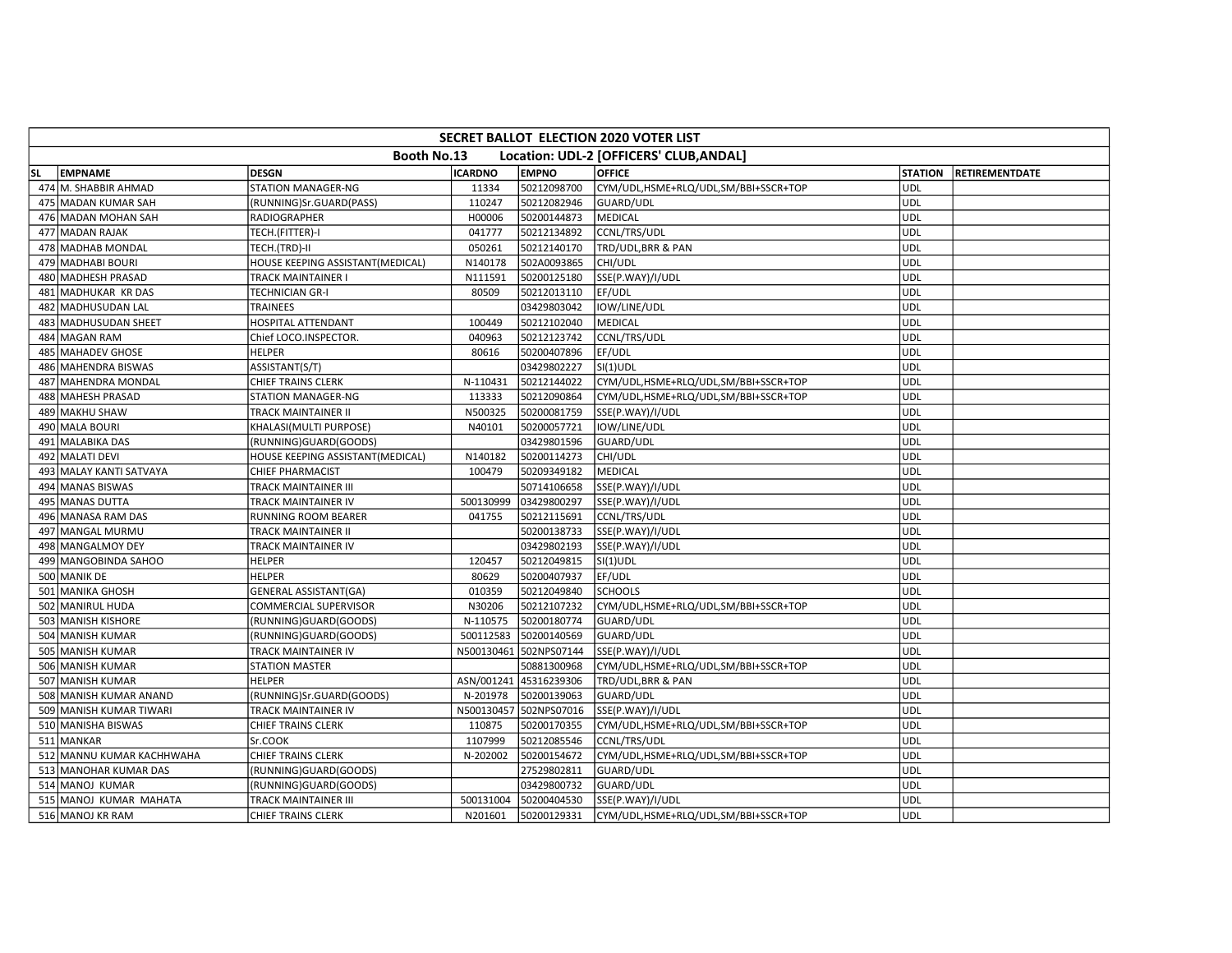|           | <b>SECRET BALLOT ELECTION 2020 VOTER LIST</b> |                                  |                |                        |                                         |                |                       |  |  |  |  |  |
|-----------|-----------------------------------------------|----------------------------------|----------------|------------------------|-----------------------------------------|----------------|-----------------------|--|--|--|--|--|
|           |                                               | Booth No.13                      |                |                        | Location: UDL-2 [OFFICERS' CLUB, ANDAL] |                |                       |  |  |  |  |  |
| <b>SL</b> | <b>EMPNAME</b>                                | <b>DESGN</b>                     | <b>ICARDNO</b> | <b>EMPNO</b>           | <b>OFFICE</b>                           | <b>STATION</b> | <b>RETIREMENTDATE</b> |  |  |  |  |  |
|           | 517 MANOJ KUMAR                               | (RUNNING)GUARD(GOODS)            |                | 50714508537            | GUARD/UDL                               | UDL            |                       |  |  |  |  |  |
|           | 518 MANOJ KUMAR                               | TRACK MAINTAINER II              | N500112231     | 50200144277            | SSE(P.WAY)/I/UDL                        | <b>UDL</b>     |                       |  |  |  |  |  |
|           | 519 MANOJ KUMAR                               | CHIEF YARD MASTER                | 110733         | 50212133954            | CYM/UDL,HSME+RLQ/UDL,SM/BBI+SSCR+TOP    | <b>UDL</b>     |                       |  |  |  |  |  |
|           | 520 MANOJ KUMAR                               | STATION MANAGER-NG               | 110756         | 50204699427            | CYM/UDL,HSME+RLQ/UDL,SM/BBI+SSCR+TOP    | <b>UDL</b>     |                       |  |  |  |  |  |
|           | 521 MANOJ KUMAR                               | ASSISTANT(S/T)                   | N170257        | 50200103457            | SE(SIGNAL-2)/UDL                        | UDL            |                       |  |  |  |  |  |
|           | 522 MANOJ KUMAR MAN                           | TRACK MAINTAINER IV              |                | 18329802117            | SSE(P.WAY)/I/UDL                        | UDL            |                       |  |  |  |  |  |
|           | 523 MANOJ KUMAR MANDAL                        | SR.TICKET EXAMINER               | N30704         | 50200054239            | CYM/UDL,HSME+RLQ/UDL,SM/BBI+SSCR+TOP    | <b>UDL</b>     |                       |  |  |  |  |  |
|           | 524 MANOJ KUMAR PRASAD                        | HELPER                           | 80462          | 50200159542            | EF/UDL                                  | <b>UDL</b>     |                       |  |  |  |  |  |
|           | 525 MANOJ KUMAR PRASAD                        | (RUNNING)GUARD(GOODS)            |                | 03429800420            | GUARD/UDL                               | <b>UDL</b>     |                       |  |  |  |  |  |
|           | 526 MANOJ YADAV                               | TRACK MAINTAINER I               | N500341        | 50200083963            | SSE(P.WAY)/I/UDL                        | UDL            |                       |  |  |  |  |  |
|           | 527 MANTESH KUMAR                             | TRACK MAINTAINER II              |                | N500112268 50200146882 | SSE(P.WAY)/I/UDL                        | UDL            |                       |  |  |  |  |  |
|           | 528 MANTU TUDU                                | TECH.(MOTOR VEHICLE DRIVER)-I    | N201501        | 50212076144            | CYM/UDL,HSME+RLQ/UDL,SM/BBI+SSCR+TOP    | <b>UDL</b>     |                       |  |  |  |  |  |
|           | 529 MASUDAN SHAW                              | Sr.TECHNICIAN (ANC. FITTER)      | 80658          | 50210102383            | EF/UDL                                  | <b>UDL</b>     |                       |  |  |  |  |  |
|           | 530 MAYA SINGH                                | TECHNICIAN GR-I                  | 80631          | 50212114303            | EF/UDL                                  | UDL            |                       |  |  |  |  |  |
|           | 531 MD ALAUDDIN                               | CHIEF TRAINS CLERK               | 111059         | 50212111466            | CYM/UDL,HSME+RLQ/UDL,SM/BBI+SSCR+TOP    | <b>UDL</b>     |                       |  |  |  |  |  |
|           | 532 MD ASHFAQUE                               | Sr.TECH.(TRD)                    | 050113         | 50212113700            | TRD/UDL, BRR & PAN                      | UDL            |                       |  |  |  |  |  |
|           | 533 MD AZAD ANSARI                            | CABIN MASTER                     | 120993         | 50212100183            | CYM/UDL,HSME+RLQ/UDL,SM/BBI+SSCR+TOP    | <b>UDL</b>     |                       |  |  |  |  |  |
|           | 534 MD HERO                                   | (RUNNING)Sr.GUARD(GOODS)         | N201733        | 50212051767            | GUARD/UDL                               | UDL            |                       |  |  |  |  |  |
|           | 535 MD IFTEKHAR ANSARI                        | (RUNNING)Sr.GUARD(GOODS)         | 201939         | 50200155330            | GUARD/UDL                               | <b>UDL</b>     |                       |  |  |  |  |  |
|           | 536 MD IMDADUL MOLLA                          | (RUNNING)Sr.GUARD(GOODS)         | N201496        | 50212132159            | GUARD/UDL                               | UDL            |                       |  |  |  |  |  |
|           | 537 MD INZAMAM UL HAQUE                       | TRACK MAINTAINER IV              |                | 03429802186            | SSE(P.WAY)/I/UDL                        | UDL            |                       |  |  |  |  |  |
|           | 538 MD IQBAL ANSARI                           | ASSISTANT(S/T)                   | 120680         | 50212103720            | SE(SIGNAL-2)/UDL                        | <b>UDL</b>     |                       |  |  |  |  |  |
|           | 539 MD IQBAL HUSSAIN                          | <b>CABIN MASTER</b>              | N200063        | 50200061311            | CYM/UDL,HSME+RLQ/UDL,SM/BBI+SSCR+TOP    | UDL            |                       |  |  |  |  |  |
|           | 540 MD JAMAL UDDIN                            | <b>JR CLERK</b>                  | N80320         | 50200123845            | CCNL/TRS/UDL                            | UDL            |                       |  |  |  |  |  |
|           | 541 MD JUNED                                  | <b>TECHNICIAN III</b>            | 050224         | 50212113724            | TRD/UDL, BRR & PAN                      | UDL            |                       |  |  |  |  |  |
|           | 542 MD SALIM ANSARI                           | TRACK MAINTAINER III             | N50012983      | 50200176886            | SSE(P.WAY)/I/UDL                        | UDL            |                       |  |  |  |  |  |
|           | 543 MD SHAKIL EKBAL                           | STATION MANAGER-NG               | 111427         | 50212119702            | CYM/UDL,HSME+RLQ/UDL,SM/BBI+SSCR+TOP    | <b>UDL</b>     |                       |  |  |  |  |  |
|           | 544 MD TAUSIF ANSARI                          | (RUNNING)GUARD(GOODS)            |                | 45329803639            | GUARD/UDL                               | <b>UDL</b>     |                       |  |  |  |  |  |
|           | 545 MD URFAN ANSARI                           | (RUNNING)GUARD(GOODS)            | 11058          | 502NPS00614            | GUARD/UDL                               | <b>UDL</b>     |                       |  |  |  |  |  |
|           | 546 MD ZAFAR EJAJ KHAN                        | (RUNNING)GUARD(GOODS)            | N111152        | 50200121812            | GUARD/UDL                               | UDL            |                       |  |  |  |  |  |
|           | 547 MD ZAMIR                                  | CHOWKIDAR                        | N111350        | 50212085960            | IOW/LINE/UDL                            | UDL            |                       |  |  |  |  |  |
|           | 548 MD.ARFAT HUSSAIN                          | TRAINEE SKILLED                  |                | 03429802972            | $SI(1)$ UDL                             | <b>UDL</b>     |                       |  |  |  |  |  |
|           | 549 MD.FAIZ IMAM                              | CHIEF YARD MASTER                | 113305         | 50212110127            | CYM/UDL,HSME+RLQ/UDL,SM/BBI+SSCR+TOP    | <b>UDL</b>     |                       |  |  |  |  |  |
|           | 550 MEGHRAY HANSDAH                           | Sr. SECTION ENGINEER(SIG)        | N170049        | 50212145622            | SE(SIGNAL-2)/UDL                        | UDL            |                       |  |  |  |  |  |
|           | 551 MENAKA SARKAR                             | AYAH                             | 140307         | 502NPS08995            | MEDICAL                                 | UDL            |                       |  |  |  |  |  |
|           | 552 MILAN PAIK                                | TRACK MAINTAINER IV              | 500131005      | 03429800376            | SSE(P.WAY)/I/UDL                        | UDL            |                       |  |  |  |  |  |
|           | 553 MINAKSHI KUMARI                           | CHIEF TRAINS CLERK               |                | 50200406661            | CYM/UDL,HSME+RLQ/UDL,SM/BBI+SSCR+TOP    | <b>UDL</b>     |                       |  |  |  |  |  |
|           | 554 MINTU DAS                                 | HOUSE KEEPING ASSISTANT(MEDICAL) | H00007         | 03429801552            | MEDICAL                                 | <b>UDL</b>     |                       |  |  |  |  |  |
|           | 555 MISRI LALL                                | Ch. OFFICE SUPERINTENDENT        | 100071         | 50212036936            | MEDICAL                                 | <b>UDL</b>     |                       |  |  |  |  |  |
|           | 556 MISS LIZA MAZUMDAR                        | STATION MANAGER-NG               | N201726        | 50200031033            | CYM/UDL,HSME+RLQ/UDL,SM/BBI+SSCR+TOP    | UDL            |                       |  |  |  |  |  |
|           | 557 MISS SUKLA BANERJEE                       | OFFICE SUPERINTENDENT            | 110740         | 50212045093            | CYM/UDL,HSME+RLQ/UDL,SM/BBI+SSCR+TOP    | UDL            |                       |  |  |  |  |  |
|           | 558 MITHILESH KUMAR                           | (RUNNING)GUARD(GOODS)            | E00142         | 03429801424            | GUARD/UDL                               | <b>UDL</b>     |                       |  |  |  |  |  |
|           | 559 MITHILESH KUMAR                           | TRACK MAINTAINER III             |                | N500130438 50200157491 | SSE(P.WAY)/I/UDL                        | <b>UDL</b>     |                       |  |  |  |  |  |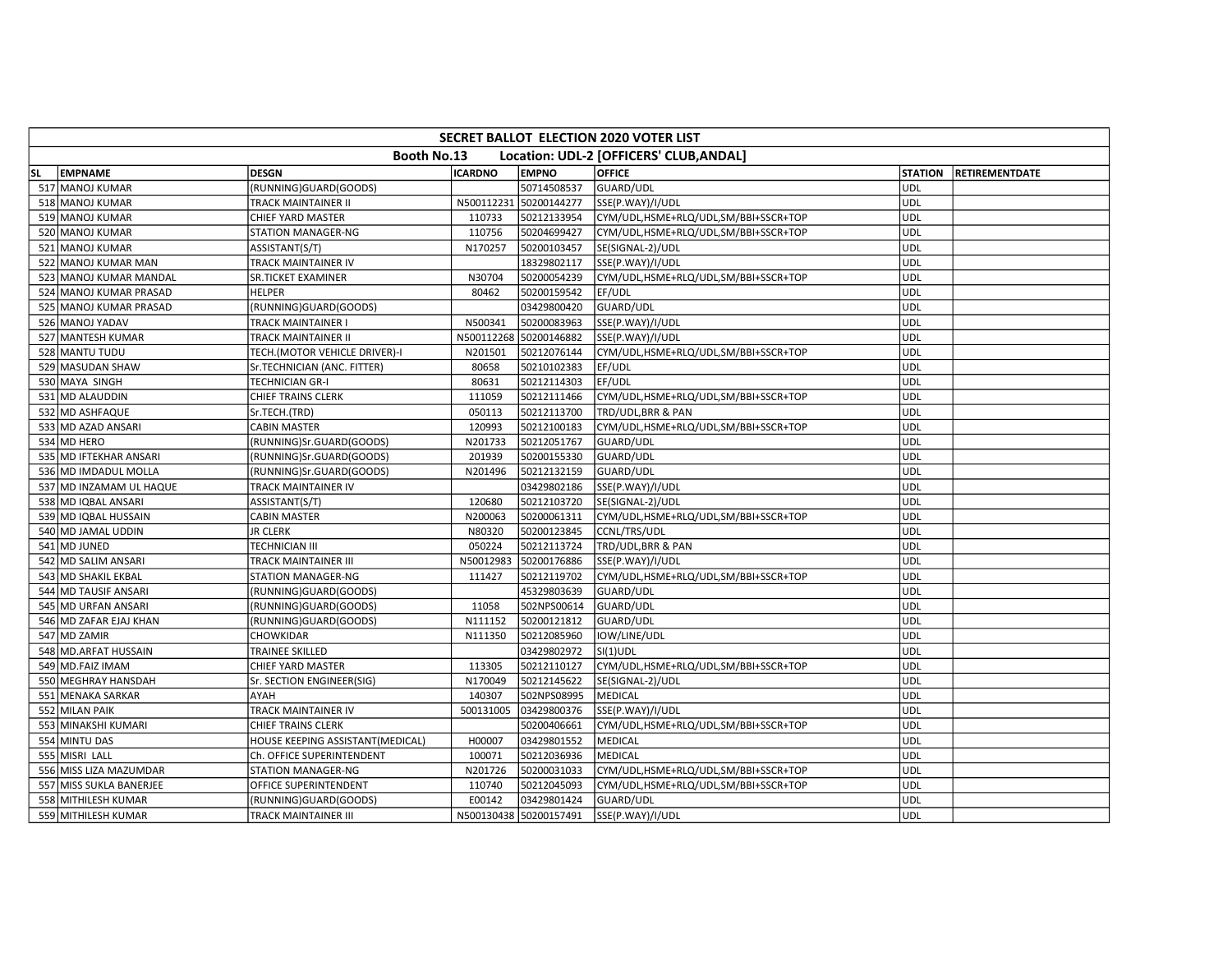|           | <b>SECRET BALLOT ELECTION 2020 VOTER LIST</b> |                                  |                |                        |                                         |                |                       |  |  |  |  |  |
|-----------|-----------------------------------------------|----------------------------------|----------------|------------------------|-----------------------------------------|----------------|-----------------------|--|--|--|--|--|
|           |                                               | Booth No.13                      |                |                        | Location: UDL-2 [OFFICERS' CLUB, ANDAL] |                |                       |  |  |  |  |  |
| <b>SL</b> | <b>EMPNAME</b>                                | <b>DESGN</b>                     | <b>ICARDNO</b> | <b>EMPNO</b>           | <b>OFFICE</b>                           | <b>STATION</b> | <b>RETIREMENTDATE</b> |  |  |  |  |  |
|           | 560 MITHU BAGDI                               | HOUSE KEEPING ASSISTANT(MEDICAL) | N140187        | 50200043175            | CHI/UDL                                 | UDL            |                       |  |  |  |  |  |
|           | 561 MITHU BARAI                               | TRACK MAINTAINER IV              |                | 03429801405            | SSE(P.WAY)/I/UDL                        | UDL            |                       |  |  |  |  |  |
|           | 562 MITHUN GHOSH                              | TRACK MAINTAINER IV              |                | 03429802488            | SSE(P.WAY)/I/UDL                        | UDL            |                       |  |  |  |  |  |
|           | 563 MITHUN NATH                               | TRACK MAINTAINER III             | E00096         | 50714107409            | SSE(P.WAY)/I/UDL                        | <b>UDL</b>     |                       |  |  |  |  |  |
|           | 564 MIZARUL MONDAL                            | TRACK MAINTAINER IV              |                | 18229802062            | SSE(P.WAY)/I/UDL                        | <b>UDL</b>     |                       |  |  |  |  |  |
|           | 565 MOHAMMAD RAYAZUDDIN RAJA                  | <b>STATION MASTER</b>            | 003218         | 50200173575            | CYM/UDL,HSME+RLQ/UDL,SM/BBI+SSCR+TOP    | <b>UDL</b>     |                       |  |  |  |  |  |
|           | 566 MOHAN HELA                                | TECH.(T.W. DRIVER)-I(RUNNING)    | 050459         | 50212045044            | TW/DRVR/UDL+PAN                         | UDL            |                       |  |  |  |  |  |
|           | 567 MOHAN SHAW                                | TRACK MAINTAINER III             | N500316        | 50200080937            | SSE(P.WAY)/I/UDL                        | UDL            |                       |  |  |  |  |  |
|           | 568 MOHAN THAKUR                              | CHIEF COML. SUPERVISOR(GOODS)    | 111752         | 50212136748            | CYM/UDL,HSME+RLQ/UDL,SM/BBI+SSCR+TOP    | <b>UDL</b>     |                       |  |  |  |  |  |
|           | 569 MOHIT KUMAR                               | Sr. SECTION ENGINEER(SIG)        | N170368        | 50200117596            | SE(SIGNAL-2)/UDL                        | <b>UDL</b>     |                       |  |  |  |  |  |
|           | 570 MOINUDDIN ANSARI                          | <b>CABIN MASTER</b>              | N200404        | 50212140168            | CYM/UDL,HSME+RLQ/UDL,SM/BBI+SSCR+TOP    | <b>UDL</b>     |                       |  |  |  |  |  |
|           | 571 MOLLA SANUAR HOSSAIN                      | TRACK MAINTAINER III             | N50012985      | 502NPS00302            | SSE(P.WAY)/I/UDL                        | UDL            |                       |  |  |  |  |  |
|           | 572 MONA MONDAL                               | TECHNICIAN GR-I                  | 80650          | 50212141069            | EF/UDL                                  | <b>UDL</b>     |                       |  |  |  |  |  |
|           | 573 MONIMOY DAS                               | SR.TECH.(ELEC)                   | 060760         | 50212141380            | EF/UDL                                  | <b>UDL</b>     |                       |  |  |  |  |  |
|           | 574 MONO RANJAN PASWAN                        | STATION MANAGER-NG               | 112915         | 50212080070            | CYM/UDL,HSME+RLQ/UDL,SM/BBI+SSCR+TOP    | UDL            |                       |  |  |  |  |  |
|           | 575 MONOHARI ROY                              | Chief LOCO.INSPECTOR.            | 040818         | 50212087324            | CCNL/TRS/UDL                            | UDL            |                       |  |  |  |  |  |
|           | 576 MONORANJAN BAGDI                          | <b>JR CLERK</b>                  | 111127         | 50212100213            | CYM/UDL,HSME+RLQ/UDL,SM/BBI+SSCR+TOP    | <b>UDL</b>     |                       |  |  |  |  |  |
|           | 577 MOTI LAL MANDI                            | ASSISTANT(S/T)                   |                | 50200147114            | $SI(1)$ UDL                             | <b>UDL</b>     |                       |  |  |  |  |  |
|           | 578 MOTI LALL HELA                            | HOUSE KEEPING ASSISTANT(MEDICAL) | N100043        | 50212036882            | CHI/UDL                                 | <b>UDL</b>     |                       |  |  |  |  |  |
|           | 579 MRITUNJAY KUMAR                           | TRACK MAINTAINER III             | E00101         | 50200144289            | SSE(P.WAY)/I/UDL                        | <b>UDL</b>     |                       |  |  |  |  |  |
|           | 580 MRITYUNJAY KUMAR                          | (RUNNING)GUARD(GOODS)            |                | 03429801781            | GUARD/UDL                               | UDL            |                       |  |  |  |  |  |
|           | 581 MRITYUNJOY MAJI                           | TRACK MAINTAINER II              |                | N500130439 50200404500 | SSE(P.WAY)/I/UDL                        | <b>UDL</b>     |                       |  |  |  |  |  |
|           | 582 MUKESH KUMAR                              | (RUNNING)Sr.GUARD(GOODS)         | N-201423       | 50200131283            | GUARD/UDL                               | UDL            |                       |  |  |  |  |  |
|           | 583 MUKESH KUMAR                              | ASSISTANT(S/T)                   |                | 50200142682            | SE(SIGNAL-2)/UDL                        | <b>UDL</b>     |                       |  |  |  |  |  |
|           | 584 MUKESH KUMAR                              | (MedDeCatg)LOCO PILOT            |                | 50200151233            | CCNL/TRS/UDL                            | UDL            |                       |  |  |  |  |  |
|           | 585 MUKESH KUMAR                              | (RUNNING)GUARD(GOODS)            |                | 45329802740            | GUARD/UDL                               | <b>UDL</b>     |                       |  |  |  |  |  |
|           | 586 MUKESH KUMAR ROUT                         | (RUNNING)GUARD(GOODS)            |                | 03429801996            | GUARD/UDL                               | UDL            |                       |  |  |  |  |  |
|           | 587 MUKESH PRASAD                             | KHALASI HELPER                   |                | ASN/000828 27629802339 | EF/UDL                                  | <b>UDL</b>     |                       |  |  |  |  |  |
|           | 588 MUKUL DAS                                 | HOSPITAL ATTENDANT               | 140308         | 50200112707            | MEDICAL                                 | <b>UDL</b>     |                       |  |  |  |  |  |
|           | 589 MULAYAM SINGH                             | TRACK MAINTAINER III             | N50012980      | 50200176850            | SSE(P.WAY)/I/UDL                        | <b>UDL</b>     |                       |  |  |  |  |  |
|           | 590 MUNILALL HARIJAN                          | HOUSE KEEPING ASSISTANT(MEDICAL) | 100513         | 50212132457            | MEDICAL                                 | <b>UDL</b>     |                       |  |  |  |  |  |
|           | 591 MUNNA CHAND PASWAN                        | SR. TECHNICIAN                   | 80326          | 50212101448            | EF/UDL                                  | <b>UDL</b>     |                       |  |  |  |  |  |
|           | 592 MUNNA KAHAR                               | TRACK MAINTAINER IV              | E00072         | 03429801728            | SSE(P.WAY)/I/UDL                        | <b>UDL</b>     |                       |  |  |  |  |  |
|           | 593 MUNNA KUMAR                               | (RUNNING)Sr.GUARD(GOODS)         | N200111        | 50200061128            | GUARD/UDL                               | UDL            |                       |  |  |  |  |  |
|           | 594 MUNNA KUMAR SHAW                          | (RUNNING)Sr.GUARD(GOODS)         | N200923        | 50200085881            | GUARD/UDL                               | UDL            |                       |  |  |  |  |  |
|           | 595 MUNNA LALL GOND                           | CHIEF TRAINS CLERK               | N-110773       | 50206008896            | CYM/UDL,HSME+RLQ/UDL,SM/BBI+SSCR+TOP    | UDL            |                       |  |  |  |  |  |
|           | 596 MURLI                                     | HOUSE KEEPING ASSISTANT(MEDICAL) | 100640         | 50212100031            | MEDICAL                                 | <b>UDL</b>     |                       |  |  |  |  |  |
|           | 597 MURLI MANOHAR BHARTI                      | (RUNNING)GUARD(GOODS)            |                | N500112030 50200143078 | GUARD/UDL                               | UDL            |                       |  |  |  |  |  |
|           | 598 NABA KUMAR LET                            | (RUNNING)GUARD(GOODS)            | N-110517       | 50200180853            | GUARD/UDL                               | UDL            |                       |  |  |  |  |  |
|           | 599 NABA KUMAR SARKAR                         | STATION SUPDT.                   | 110751         | 50212074652            | CYM/UDL,HSME+RLQ/UDL,SM/BBI+SSCR+TOP    | UDL            |                       |  |  |  |  |  |
|           | 600 NABAB DOM                                 | HOUSE KEEPING ASSISTANT(MEDICAL) | 100549         | 50212096416            | CHI/UDL                                 | UDL            |                       |  |  |  |  |  |
|           | 601 NABHESH KUMAR                             | HELPER                           |                | 03429801497            | $SI(1)$ UDL                             | <b>UDL</b>     |                       |  |  |  |  |  |
|           | 602 NAGENDRA SINGH                            | (RUNNING)GUARD(GOODS)            | 112108         | 50212110528            | GUARD/UDL                               | UDL            |                       |  |  |  |  |  |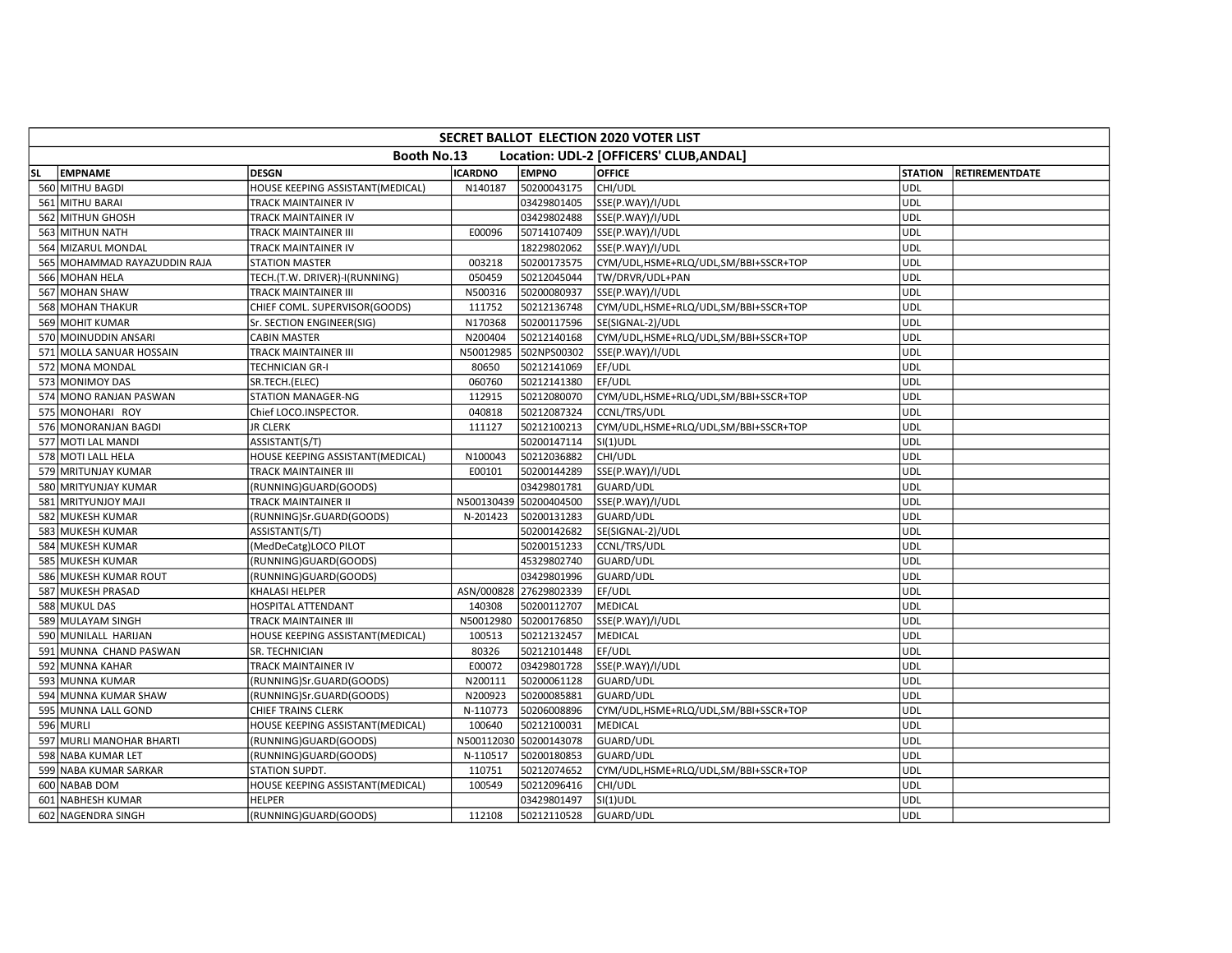|     | SECRET BALLOT ELECTION 2020 VOTER LIST                 |                                  |                |                        |                                      |                |                       |  |  |  |  |  |
|-----|--------------------------------------------------------|----------------------------------|----------------|------------------------|--------------------------------------|----------------|-----------------------|--|--|--|--|--|
|     | Booth No.13<br>Location: UDL-2 [OFFICERS' CLUB, ANDAL] |                                  |                |                        |                                      |                |                       |  |  |  |  |  |
| SL. | <b>EMPNAME</b>                                         | <b>DESGN</b>                     | <b>ICARDNO</b> | <b>EMPNO</b>           | <b>OFFICE</b>                        | <b>STATION</b> | <b>RETIREMENTDATE</b> |  |  |  |  |  |
|     | 603 NAGESWAR SHAW                                      | <b>TRACK MAINTAINER I</b>        | N500329        | 50200081048            | SSE(P.WAY)/I/UDL                     | UDL            |                       |  |  |  |  |  |
|     | 604 NAND KISHOR DAS                                    | TECH.(SIGNAL MAINTAINER)-I       | N170217        | 50212137479            | $SI(1)$ UDL                          | <b>UDL</b>     |                       |  |  |  |  |  |
|     | 605 NAND KISHOR KUMAR MAHATO                           | (RUNNING)GUARD(GOODS)            | 111043         | 50200138290            | GUARD/UDL                            | <b>UDL</b>     |                       |  |  |  |  |  |
|     | 606 NAND KISHOR YADAV                                  | (RUNNING)Sr.GUARD(GOODS)         | 120926         | 50212124461            | GUARD/UDL                            | UDL            |                       |  |  |  |  |  |
|     | 607 NANDAN KUMAR                                       | KHALASI HELPER                   |                | 03529800395            | $SI(1)$ UDL                          | <b>UDL</b>     |                       |  |  |  |  |  |
|     | 608 NANDJEE YADAV                                      | TRACK MAINTAINER I               | N500350        | 50200081000            | SSE(P.WAY)/I/UDL                     | <b>UDL</b>     |                       |  |  |  |  |  |
|     | 609 NARAYAN MARDI                                      | CHIEF COML. SUPERVISOR(GOODS)    | 30567          | 50212093841            | CYM/UDL,HSME+RLQ/UDL,SM/BBI+SSCR+TOP | <b>UDL</b>     |                       |  |  |  |  |  |
|     | 610 NARAYAN MUKHOPADHYAY                               | SR SECTION ENGINEER              | 70244          | 50212105739            | TRD/UDL, BRR & PAN                   | <b>UDL</b>     |                       |  |  |  |  |  |
|     | 611 NARENDRA NATH GHOSAL                               | TRACK MAINTAINER II              | N111609        | 50200111600            | SSE(P.WAY)/I/UDL                     | UDL            |                       |  |  |  |  |  |
|     | 612 NARENDRA NATH PANDEY                               | CHIEF COMMERCIAL CLERK           | N30338         | 50212100511            | CYM/UDL,HSME+RLQ/UDL,SM/BBI+SSCR+TOP | <b>UDL</b>     |                       |  |  |  |  |  |
|     | 613 NARESH MAHATO                                      | (RUNNING)GUARD(GOODS)            | N200110        | 50212123365            | GUARD/UDL                            | UDL            |                       |  |  |  |  |  |
|     | 614 NARO SHAW                                          | TRACK MAINTAINER II              | N500338        | 50200080986            | SSE(P.WAY)/I/UDL                     | <b>UDL</b>     |                       |  |  |  |  |  |
|     | 615 NAVEEN MEENA                                       | (RUNNING)GUARD(GOODS)            |                | 03429802024            | GUARD/UDL                            | <b>UDL</b>     |                       |  |  |  |  |  |
|     | 616 NAVNEET PRASAD                                     | <b>STATION MASTER</b>            |                | 27429803010            | CYM/UDL,HSME+RLQ/UDL,SM/BBI+SSCR+TOP | UDL            |                       |  |  |  |  |  |
|     | 617 NAWAB AHMAD                                        | (RUNNING)Sr.GUARD(PASS)          | 110915         | 50212049268            | GUARD/UDL                            | <b>UDL</b>     |                       |  |  |  |  |  |
|     | 618 NEELKAMAL MANNA                                    | (RUNNING)GUARD(GOODS)            | RRC/15-289     | 27312422617            | GUARD/UDL                            | <b>UDL</b>     |                       |  |  |  |  |  |
|     | 619 NEEPU DAMAN                                        | (RUNNING)GUARD(GOODS)            | 12040456       | 50200150460            | GUARD/UDL                            | <b>UDL</b>     |                       |  |  |  |  |  |
|     | 620 NEERAJ KUMAR CHOUDHARY                             | (RUNNING)GUARD(GOODS)            | E00096         | 03429801675            | GUARD/UDL                            | <b>UDL</b>     |                       |  |  |  |  |  |
|     | 621 NEMAI BOURI                                        | TECHNICIAN III                   | 050470         | 50212140193            | TRD/UDL, BRR & PAN                   | UDL            |                       |  |  |  |  |  |
|     | 622 NEMAI BOURI                                        | KHALASI HELPER                   | N111934        | 50200023188            | IOW/LINE/UDL                         | <b>UDL</b>     |                       |  |  |  |  |  |
|     | 623 NEWAL DAL                                          | HOUSE KEEPING ASSISTANT(MEDICAL) | 100461         | 50212121034            | <b>MEDICAL</b>                       | <b>UDL</b>     |                       |  |  |  |  |  |
|     | 624 NIKHIL CHANDRA SARKAR                              | YARD MASTER                      | 113390         | 50212091315            | CYM/UDL,HSME+RLQ/UDL,SM/BBI+SSCR+TOP | UDL            |                       |  |  |  |  |  |
|     | 625 NIKHIL DAS                                         | TRACK MAINTAINER I               | N500343        | 50200093713            | SSE(P.WAY)/I/UDL                     | <b>UDL</b>     |                       |  |  |  |  |  |
|     | 626 NILESH KUMAR YADAV                                 | (RUNNING)Sr.GUARD(GOODS)         | 113357         | 50211076434            | <b>GUARD/UDL</b>                     | <b>UDL</b>     |                       |  |  |  |  |  |
|     | 627 NILMANI DAS                                        | STATION MANAGER-NG               | 111558         | 50212074615            | CYM/UDL,HSME+RLQ/UDL,SM/BBI+SSCR+TOP | <b>UDL</b>     |                       |  |  |  |  |  |
|     | 628 NIRANJAN KUMAR                                     | <b>TRAINEE SKILLED</b>           |                | 03429803053            | IOW/LINE/UDL                         | UDL            |                       |  |  |  |  |  |
|     | 629 NIRANJAN LOW                                       | TECH-II(ELECT)                   | 110840         | 50200097913            | CCNL/TRS/UDL                         | <b>UDL</b>     |                       |  |  |  |  |  |
|     | 630 NIRANJAN MOHANTA                                   | STATION MANAGER-NG               | 111720         | 50212110140            | CYM/UDL,HSME+RLQ/UDL,SM/BBI+SSCR+TOP | <b>UDL</b>     |                       |  |  |  |  |  |
|     | 631 NIRMAL CHANDRA MAHALI                              | SR. TECHNICIAN                   | 060372         | 50212090013            | EF/UDL                               | <b>UDL</b>     |                       |  |  |  |  |  |
|     | 632 NITAI DAS                                          | TECHNICIAN GR-I                  | 060542         | 50212120029            | EF/UDL                               | UDL            |                       |  |  |  |  |  |
|     | 633 NITISH KUMAR                                       | TRACK MAINTAINER III             |                | N500112259 50200155408 | SSE(P.WAY)/I/UDL                     | <b>UDL</b>     |                       |  |  |  |  |  |
|     | 634 NUNESHWAR KISKU                                    | (RUNNING)GUARD(GOODS)            | N111419        | 50200122142            | GUARD/UDL                            | UDL            |                       |  |  |  |  |  |
|     | 635 NURJAMAN SK                                        | <b>TRAINEE SKILLED</b>           |                | 03429802872            | $SI(1)$ UDL                          | UDL            |                       |  |  |  |  |  |
|     | 636 OM PRAKASH                                         | (RUNNING)Sr.GUARD(GOODS)         | N201453        | 50200129720            | <b>GUARD/UDL</b>                     | UDL            |                       |  |  |  |  |  |
|     | 637 OM PRAKASH                                         | STATION MANAGER-NG               | N200383        | 50200020229            | CYM/UDL,HSME+RLQ/UDL,SM/BBI+SSCR+TOP | <b>UDL</b>     |                       |  |  |  |  |  |
|     | 638 OMPRAKASH                                          | <b>HELPER</b>                    | 121242         | 50212141410            | SI(1)UDL                             | <b>UDL</b>     |                       |  |  |  |  |  |
|     | 639 OMPRAKASH MANDAL                                   | Sr.TECH.(SIGNAL MAINTAINER)      | 120021         | 50212039883            | $SI(1)$ UDL                          | UDL            |                       |  |  |  |  |  |
|     | 640 OMPRAKASH PRAJAPATI                                | RUNNING ROOM BEARER              | 60990          | 50200045676            | CCNL/TRS/UDL                         | <b>UDL</b>     |                       |  |  |  |  |  |
|     | 641 PADMALOCHAN MURMU                                  | ASSISTANT(S/T)                   |                | 03429802455            | $SI(1)$ UDL                          | UDL            |                       |  |  |  |  |  |
|     | 642 PALASH GARAI                                       | TRACK MAINTAINER IV              |                | 03429802198            | SSE(P.WAY)/I/UDL                     | <b>UDL</b>     |                       |  |  |  |  |  |
|     | 643 PALLABI DAS                                        | TRACK MAINTAINER III             | 500130632      | 502NPS07307            | SSE(P.WAY)/I/UDL                     | UDL            |                       |  |  |  |  |  |
|     | 644 PANKAJ KHALKHO                                     | TRAINEE                          |                | N500112272 50200138678 | SSE(P.WAY)/I/UDL                     | <b>UDL</b>     |                       |  |  |  |  |  |
|     | 645 PANKAJ KR MANDAL                                   | (RUNNING)Sr.GUARD(GOODS)         | N200949        | 50200071160            | GUARD/UDL                            | UDL            |                       |  |  |  |  |  |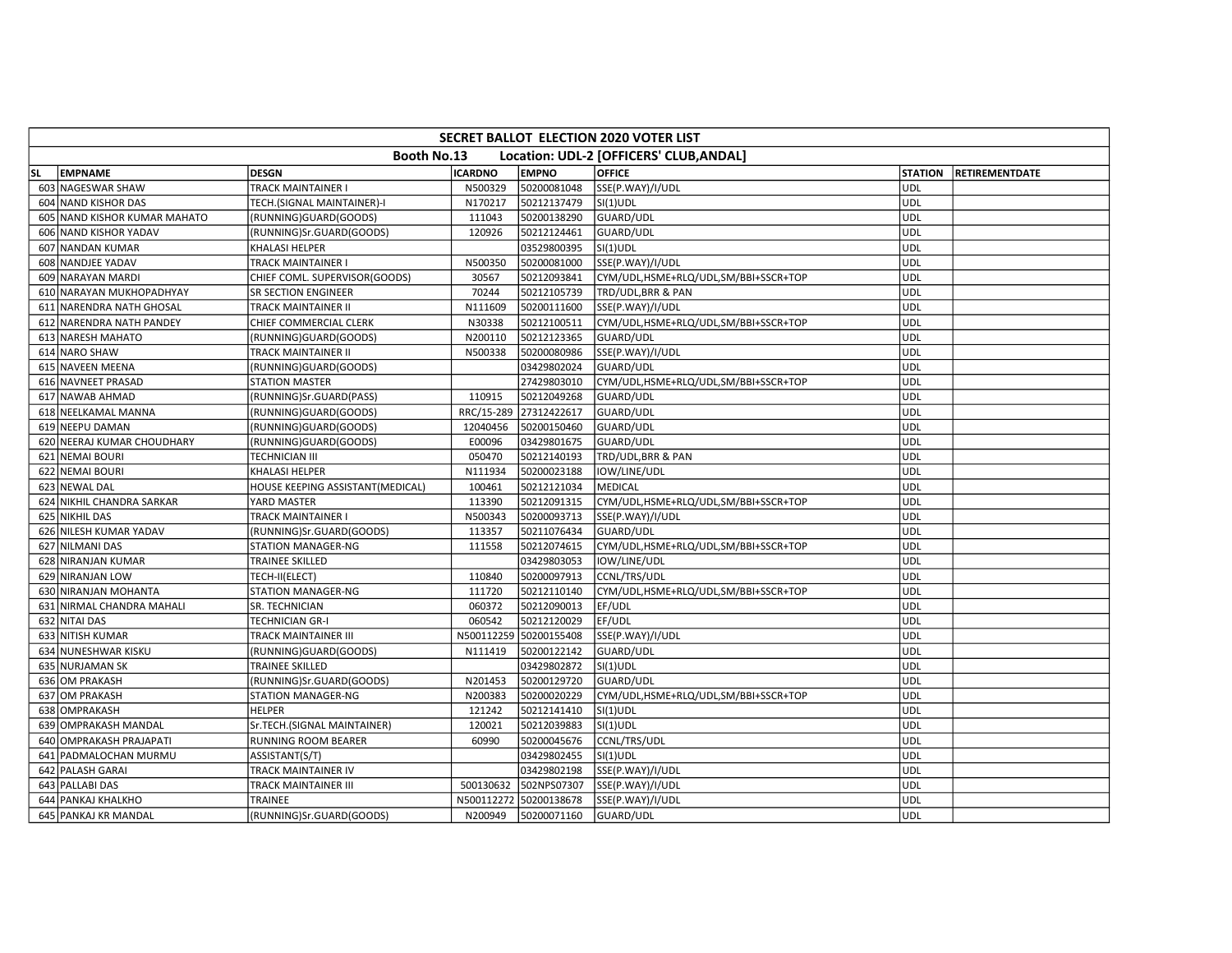|     | <b>SECRET BALLOT ELECTION 2020 VOTER LIST</b> |                                |                |                        |                                         |                |                       |  |  |  |  |  |
|-----|-----------------------------------------------|--------------------------------|----------------|------------------------|-----------------------------------------|----------------|-----------------------|--|--|--|--|--|
|     |                                               | Booth No.13                    |                |                        | Location: UDL-2 [OFFICERS' CLUB, ANDAL] |                |                       |  |  |  |  |  |
| SL. | <b>EMPNAME</b>                                | <b>DESGN</b>                   | <b>ICARDNO</b> | <b>EMPNO</b>           | <b>OFFICE</b>                           | <b>STATION</b> | <b>RETIREMENTDATE</b> |  |  |  |  |  |
|     | 646 PANKAJ KUMAR                              | (RUNNING)GUARD(GOODS)          | N-200145       | 03429801725            | GUARD/UDL                               | UDL            |                       |  |  |  |  |  |
|     | 647 PANKAJ KUMAR                              | (RUNNING)Sr.GUARD(GOODS)       | N200145        | 50200034060            | GUARD/UDL                               | <b>UDL</b>     |                       |  |  |  |  |  |
|     | 648 PANKAJ KUMAR JHA                          | YARD MASTER                    | 113430         | 50212146274            | CYM/UDL,HSME+RLQ/UDL,SM/BBI+SSCR+TOP    | UDL            |                       |  |  |  |  |  |
|     | 649 PANKAJ KUMAR YADAV                        | (RUNNING)GUARD(GOODS)          | 1204989        | 50714507929            | GUARD/UDL                               | <b>UDL</b>     |                       |  |  |  |  |  |
|     | 650 PANTU SHARMA                              | (RUNNING)Sr.GUARD(GOODS)       | N201122        | 50200060173            | GUARD/UDL                               | UDL            |                       |  |  |  |  |  |
|     | 651 PAPIYA BHATTACHARJEE                      | OFFICE SUPERINTENDENT          | N201028        | 50212117493            | <b>SCHOOLS</b>                          | <b>UDL</b>     |                       |  |  |  |  |  |
|     | 652 PAPIYA MONDAL                             | TRACK MAINTAINER IV            |                | N500112680 50200162814 | CCNL/TRS/UDL                            | UDL            |                       |  |  |  |  |  |
|     | 653 PARAMITA SHEE (CHOWDHURY)                 | CHIEF TRAINS CLERK             | 106            | 50200170331            | CYM/UDL,HSME+RLQ/UDL,SM/BBI+SSCR+TOP    | UDL            |                       |  |  |  |  |  |
|     | 654 PARDESHI KUMAR BHUIYA                     | (RUNNING)GUARD(GOODS)          |                | 27229804146            | GUARD/UDL                               | <b>UDL</b>     |                       |  |  |  |  |  |
|     | 655 PARESH HAZARI                             | TRACK MAINTAINER III           |                | N500130458 502NPS06769 | SSE(P.WAY)/I/UDL                        | <b>UDL</b>     |                       |  |  |  |  |  |
|     | 656 PARESH KAIBARTA                           | (RUNNING)GUARD(GOODS)          | 113114         | 50212110425            | GUARD/UDL                               | <b>UDL</b>     |                       |  |  |  |  |  |
|     | 657 PARIMAL BOWRI                             | TRAINEE                        | 500130995      | 03429800074            | IOW/LINE/UDL                            | UDL            |                       |  |  |  |  |  |
|     | 658 PARMESHWAR PANDIT                         | OFFICE SUPERINTENDENT          | 100074         | 50212101618            | MEDICAL                                 | UDL            |                       |  |  |  |  |  |
|     | 659 PARTHA BAGCHI                             | ASSISTANT(S/T)                 | 120645         | 50212119076            | SE(SIGNAL-2)/UDL                        | <b>UDL</b>     |                       |  |  |  |  |  |
|     | 660 PARTHA SAMANTA                            | (RUNNING)GUARD(GOODS)          | T00125         | 03429800128            | GUARD/UDL                               | <b>UDL</b>     |                       |  |  |  |  |  |
|     | 661 PARTHA SARATHI BANDOPADHYAY               | Sr.TECH(FITTER)                | 80634          | 50212114285            | EF/UDL                                  | <b>UDL</b>     |                       |  |  |  |  |  |
|     | 662 PARTHA SARATHI BISWAS                     | <b>CHIEF PHARMACIST</b>        | 100478         | 50212089291            | MEDICAL                                 | UDL            |                       |  |  |  |  |  |
|     | 663 PARTHA SARATHI DAS                        | TECH.(FITTER)-I                | ASN/001243     | 50205528215            | TRD/UDL, BRR & PAN                      | UDL            |                       |  |  |  |  |  |
|     | 664 PARWEZ AHMAD                              | TECH.CARPENTER-III             | N500418        | 50200041014            | SSE(P.WAY)/I/UDL                        | <b>UDL</b>     |                       |  |  |  |  |  |
|     | 665 PATIT PABAN MONDAL                        | <b>HELPER</b>                  | 80451          | 50200147590            | EF/UDL                                  | UDL            |                       |  |  |  |  |  |
|     | 666 PAWAN KUMAR                               | TRACK MAINTAINER IV            | E00073         | 50320132189            | SSE(P.WAY)/I/UDL                        | UDL            |                       |  |  |  |  |  |
|     | 667 PAWAN KUMAR                               | (RUNNING)GUARD(GOODS)          | T-00127        | 03429801723            | GUARD/UDL                               | UDL            |                       |  |  |  |  |  |
|     | 668 PAWAN KUMAR                               | <b>STATION MASTER</b>          |                | 15208MAS680            | CYM/UDL,HSME+RLQ/UDL,SM/BBI+SSCR+TOP    | <b>UDL</b>     |                       |  |  |  |  |  |
|     | 669 PAWAN PRAWIN KHALKHO                      | TECH(PAINTER)-II               | N111458        | 50200121307            | IOW/LINE/UDL                            | <b>UDL</b>     |                       |  |  |  |  |  |
|     | 670 PAYEL GHOSH                               | TRACK MAINTAINER III           |                | N500112412 50200155070 | SSE(P.WAY)/I/UDL                        | UDL            |                       |  |  |  |  |  |
|     | 671 PHALGUNI GHOSH                            | TRACK MAINTAINER IV            |                | 03429802620            | SSE(P.WAY)/I/UDL                        | UDL            |                       |  |  |  |  |  |
|     | 672 PIJUSH DAS                                | (RUNNING)GUARD(GOODS)          | T-00048        | 03429801590            | GUARD/UDL                               | <b>UDL</b>     |                       |  |  |  |  |  |
|     | 673 PINKI DAS                                 | (RUNNING)GUARD(GOODS)          | T-00054        | 03429801591            | GUARD/UDL                               | <b>UDL</b>     |                       |  |  |  |  |  |
|     | 674 PINTOO RAJAK                              | ASSISTANT(S/T)                 |                | 50200156218            | $SI(1)$ UDL                             | <b>UDL</b>     |                       |  |  |  |  |  |
|     | 675 PINTU KUMAR DAS                           | SENIOR SECTION ENGINEER(P.WAY) | N500398        | 50212141525            | SSE(P.WAY)/I/UDL                        | <b>UDL</b>     |                       |  |  |  |  |  |
|     | 676 PINTU MAJI                                | (RUNNING)Sr.GUARD(GOODS)       | N201505        | 50212143996            | <b>GUARD/UDL</b>                        | UDL            |                       |  |  |  |  |  |
|     | 677 PINTU SHAW                                | (RUNNING)GUARD(GOODS)          | N500130379     | 502NPS07271            | GUARD/UDL                               | <b>UDL</b>     |                       |  |  |  |  |  |
|     | 678 PIYUSH KUMAR                              | (RUNNING)GUARD(GOODS)          | T00147         | 03429801647            | GUARD/UDL                               | <b>UDL</b>     |                       |  |  |  |  |  |
|     | 679 PIYUSH KUMAR                              | (RUNNING)Sr.GUARD(GOODS)       | N-201983       | 50200149081            | GUARD/UDL                               | <b>UDL</b>     |                       |  |  |  |  |  |
|     | 680 POLASH CHOWDHURY                          | TRACK MAINTAINER IV            |                | 03429802309            | SSE(P.WAY)/I/UDL                        | <b>UDL</b>     |                       |  |  |  |  |  |
|     | 681 PRABHAKAR MEHRA                           | (RUNNING)GUARD(GOODS)          |                | 03429801911            | GUARD/UDL                               | UDL            |                       |  |  |  |  |  |
|     | 682 PRABHAT KARMAKAR                          | TRACK MAINTAINER III           | N500112221     | 50200155470            | SSE(P.WAY)/I/UDL                        | <b>UDL</b>     |                       |  |  |  |  |  |
|     | 683 PRABHAT KUMAR                             | STATION MANAGER-NG             | N201026        | 50212137364            | CYM/UDL,HSME+RLQ/UDL,SM/BBI+SSCR+TOP    | UDL            |                       |  |  |  |  |  |
|     | 684 PRABHAT KUMAR MONDAL                      | STATION MANAGER-NG             | N200978        | 50212138850            | CYM/UDL,HSME+RLQ/UDL,SM/BBI+SSCR+TOP    | <b>UDL</b>     |                       |  |  |  |  |  |
|     | 685 PRABHU DAYAL SAHA                         | TECHNICIAN GR-I                | 80626          | 50212128960            | EF/UDL                                  | <b>UDL</b>     |                       |  |  |  |  |  |
|     | 686 PRABIR KUMAR PAUL                         | TRACK MAINTAINER III           | N50012961      | 502NPS00137            | SSE(P.WAY)/I/UDL                        | UDL            |                       |  |  |  |  |  |
|     | 687 PRADEEP KUMAR                             | (RUNNING)Sr.GUARD(GOODS)       | N201981        | 50200034230            | GUARD/UDL                               | UDL            |                       |  |  |  |  |  |
|     | 688 PRADEEP KUMAR                             | (RUNNING)GUARD(GOODS)          | N200155        | 03429801884            | GUARD/UDL                               | <b>UDL</b>     |                       |  |  |  |  |  |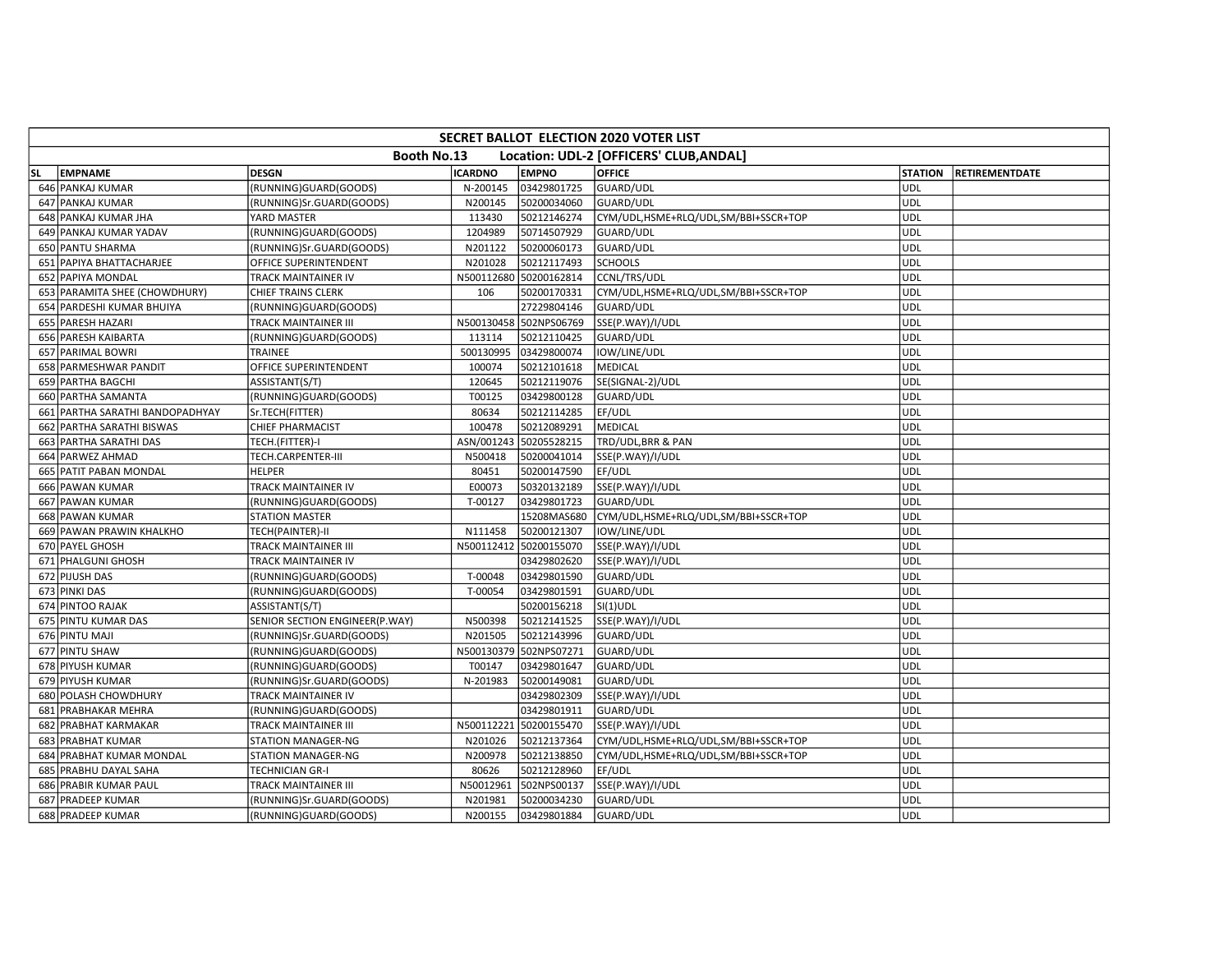|     | SECRET BALLOT ELECTION 2020 VOTER LIST |                                |                |                        |                                         |                |                       |  |  |  |  |  |
|-----|----------------------------------------|--------------------------------|----------------|------------------------|-----------------------------------------|----------------|-----------------------|--|--|--|--|--|
|     |                                        | <b>Booth No.13</b>             |                |                        | Location: UDL-2 [OFFICERS' CLUB, ANDAL] |                |                       |  |  |  |  |  |
| SL. | <b>EMPNAME</b>                         | <b>DESGN</b>                   | <b>ICARDNO</b> | <b>EMPNO</b>           | <b>OFFICE</b>                           | <b>STATION</b> | <b>RETIREMENTDATE</b> |  |  |  |  |  |
|     | 689 PRADEEP KUMAR                      | (RUNNING)Sr.GUARD(GOODS)       | 112000         | 502N0001655            | GUARD/UDL                               | <b>UDL</b>     |                       |  |  |  |  |  |
|     | 690 PRADEEP KUMAR SHUKLA               | Chief LOCO.INSPECTOR.          | 040785         | 50212098838            | CCNL/TRS/UDL                            | <b>UDL</b>     |                       |  |  |  |  |  |
|     | 691 PRADIP                             | ASST.COOK(MED)                 | 111888         | 50212050088            | CCNL/TRS/UDL                            | <b>UDL</b>     |                       |  |  |  |  |  |
|     | 692 PRADIP PAUL                        | ASSISTANT(S/T)                 | N121288        | 50212145919            | SE(SIGNAL-2)/UDL                        | <b>UDL</b>     |                       |  |  |  |  |  |
|     | 693 PRAKASH KUMAR GUPTA                | HEALTH - MALARIA INSP.-I       | 100811         | 50212039573            | MEDICAL                                 | <b>UDL</b>     |                       |  |  |  |  |  |
|     | 694 PRAKASH MONDAL                     | (RUNNING)GUARD(GOODS)          | T-00088        | 03429801702            | GUARD/UDL                               | UDL            |                       |  |  |  |  |  |
|     | 695 PRAMOD KUMAR                       | (RUNNING)Sr.GUARD(GOODS)       | N201030        | 50212125660            | GUARD/UDL                               | <b>UDL</b>     |                       |  |  |  |  |  |
|     | 696 PRAMOD PASWAN                      | TECHNICIAN GR-I                | 80638          | 50200089242            | EF/UDL                                  | <b>UDL</b>     |                       |  |  |  |  |  |
|     | 697 PRAMOD PRAKASH                     | <b>CABIN MASTER</b>            | 111262         | 50221003009            | CYM/UDL,HSME+RLQ/UDL,SM/BBI+SSCR+TOP    | <b>UDL</b>     |                       |  |  |  |  |  |
|     | 698 PRANAB ROY                         | <b>HELPER</b>                  |                | 03429800611            | $SI(1)$ UDL                             | <b>UDL</b>     |                       |  |  |  |  |  |
|     | 699 PRASANTA ADHIKARY                  | TRACK MAINTAINER IV            |                | N500130459 502NPS07012 | SSE(P.WAY)/I/UDL                        | <b>UDL</b>     |                       |  |  |  |  |  |
|     | 700 PRASANTA KUMAR MONDAL              | Chief LOCO.INSPECTOR.          | 041626         | 50212108029            | CCNL/TRS/UDL                            | UDL            |                       |  |  |  |  |  |
|     | 701 PRASENJIT CHAKRABORTY              | TECHNICIAN GR-I                | 060396         | 50212128971            | EF/UDL                                  | <b>UDL</b>     |                       |  |  |  |  |  |
|     | 702 PRASENJIT PRAMANIK                 | TRACK MAINTAINER III           | N50012969      | 50200175559            | SSE(P.WAY)/I/UDL                        | <b>UDL</b>     |                       |  |  |  |  |  |
|     | 703 PRASHANT KUMAR                     | (RUNNING)Sr.GUARD(GOODS)       | N201417        | 50200129719            | GUARD/UDL                               | <b>UDL</b>     |                       |  |  |  |  |  |
|     | 704 PRATIKSHA KUMAR SINGH              | (RUNNING)GUARD(GOODS)          |                | 332NP215429            | GUARD/UDL                               | <b>UDL</b>     |                       |  |  |  |  |  |
|     | 705 PRATIM MAHATO                      | JUNIOR ENGINEER(P.WAY)         |                | N500130437 50200160180 | SSE(P.WAY)/I/UDL                        | <b>UDL</b>     |                       |  |  |  |  |  |
|     | 706 PRAVIN KUMAR                       | (RUNNING)GUARD(GOODS)          |                | 332NP215867            | GUARD/UDL                               | <b>UDL</b>     |                       |  |  |  |  |  |
|     | 707 PRAWIN KUMAR JHA                   | (RUNNING)GUARD(GOODS)          | 111778         | 03429800590            | GUARD/UDL                               | <b>UDL</b>     |                       |  |  |  |  |  |
|     | 708 PRAWIN YADAV                       | TRACK MAINTAINER IV            | 500131433      | 03429800385            | SSE(P.WAY)/I/UDL                        | <b>UDL</b>     |                       |  |  |  |  |  |
|     | 709 PREM KUMAR MONDAL                  | <b>CABIN MASTER</b>            | X              | 50205561152            | CYM/UDL,HSME+RLQ/UDL,SM/BBI+SSCR+TOP    | UDL            |                       |  |  |  |  |  |
|     | 710 PREM KUMAR PRASAD                  | (RUNNING)GUARD(GOODS)          |                | 15661407010            | GUARD/UDL                               | <b>UDL</b>     |                       |  |  |  |  |  |
|     | 711 PRITAM BANERJEE                    | SENIOR SECTION ENGINEER(P.WAY) | N111588        | 50200019343            | SSE(P.WAY)/I/UDL                        | <b>UDL</b>     |                       |  |  |  |  |  |
|     | 712 PRIYABRATA BHATTACHARJEE           | Sr.TECH(FILTER OPERATOR)       | 060382         | 50212114273            | EF/UDL                                  | <b>UDL</b>     |                       |  |  |  |  |  |
|     | 713 PRIYANKA KUMARI                    | <b>Sr.TRAINS CLERK</b>         | T-00128        | 03429801347            | CYM/UDL,HSME+RLQ/UDL,SM/BBI+SSCR+TOP    | UDL            |                       |  |  |  |  |  |
|     | 714 PRIYANKA THAKUR                    | TRACK MAINTAINER III           |                | N500112410 50200155044 | SSE(P.WAY)/I/UDL                        | UDL            |                       |  |  |  |  |  |
|     | 715 PROBIR MANDAL                      | ASSISTANT(S/T)                 |                | 50200148829            | $SI(1)$ UDL                             | <b>UDL</b>     |                       |  |  |  |  |  |
|     | 716 PRODIP RAY                         | TRACK MAINTAINER IV            |                | 03429802298            | SSE(P.WAY)/I/UDL                        | <b>UDL</b>     |                       |  |  |  |  |  |
|     | 717 PROFULLA MANDAL                    | TRACK MAINTAINER III           |                | 50714106167            | SSE(P.WAY)/I/UDL                        | <b>UDL</b>     |                       |  |  |  |  |  |
|     | 718 PROSENJIT BISWAS                   | TRACK MAINTAINER IV            | 500130997      | 03429800377            | SSE(P.WAY)/I/UDL                        | <b>UDL</b>     |                       |  |  |  |  |  |
|     | 719 PROSENJIT ROY                      | TRACK MAINTAINER III           | 500131000      | 502NPS07064            | SSE(P.WAY)/I/UDL                        | <b>UDL</b>     |                       |  |  |  |  |  |
|     | 720 PROTAP HALDER                      | (RUNNING)GUARD(GOODS)          | 500131020      | 03429800529            | GUARD/UDL                               | <b>UDL</b>     |                       |  |  |  |  |  |
|     | 721 PROVAT RANJAN BISWAS               | PORTER(TRANSPORTATION)         |                | 502NPS05568            | CYM/UDL,HSME+RLQ/UDL,SM/BBI+SSCR+TOP    | <b>UDL</b>     |                       |  |  |  |  |  |
|     | 722 PULAK MONDAL                       | <b>TECHNICIAN III</b>          | 050240         | 50212118953            | TRD/UDL, BRR & PAN                      | <b>UDL</b>     |                       |  |  |  |  |  |
|     | 723 PULAK KUMAR BHATTACHARJEE          | Sr.TECH.(SIGNAL MAINTAINER)    | 120665         | 50212074020            | $SI(1)$ UDL                             | <b>UDL</b>     |                       |  |  |  |  |  |
|     | 724 PULOK KUMAR MANDAL                 | (RUNNING)Sr.GUARD(PASS)        | 111013         | 50212100778            | GUARD/UDL                               | UDL            |                       |  |  |  |  |  |
|     | 725 PURNA CHANDRA GARAIN               | TRACK MAINTAINER II            | N50012919      | 50200155159            | SSE(P.WAY)/I/UDL                        | <b>UDL</b>     |                       |  |  |  |  |  |
|     | 726 PURNENDU ADHIKARY                  | TECHNICIAN GR-I                | 80646          | 50212117729            | EF/UDL                                  | <b>UDL</b>     |                       |  |  |  |  |  |
|     | 727 PURNIMA BABU                       | AYAH                           | 100472         | 50206126108            | MEDICAL                                 | <b>UDL</b>     |                       |  |  |  |  |  |
|     | 728 PURNIMA MONDAL                     | <b>HELPER</b>                  | N60275         | 50200032566            | CCNL/TRS/UDL                            | <b>UDL</b>     |                       |  |  |  |  |  |
|     | 729 PURUSHOTTAM PRADHAN                | (RUNNING)Sr.GUARD(GOODS)       | 111011         | 50212132974            | GUARD/UDL                               | UDL            |                       |  |  |  |  |  |
|     | 730 PYARE MOHAN YADAV                  | <b>TICKET EXAMINER</b>         |                | 50200174830            | CYM/UDL,HSME+RLQ/UDL,SM/BBI+SSCR+TOP    | UDL            |                       |  |  |  |  |  |
|     | 731 QURAISA KHATOON                    | <b>HELPER</b>                  | 070947         | 50212122180            | IOW/LINE/UDL                            | <b>UDL</b>     |                       |  |  |  |  |  |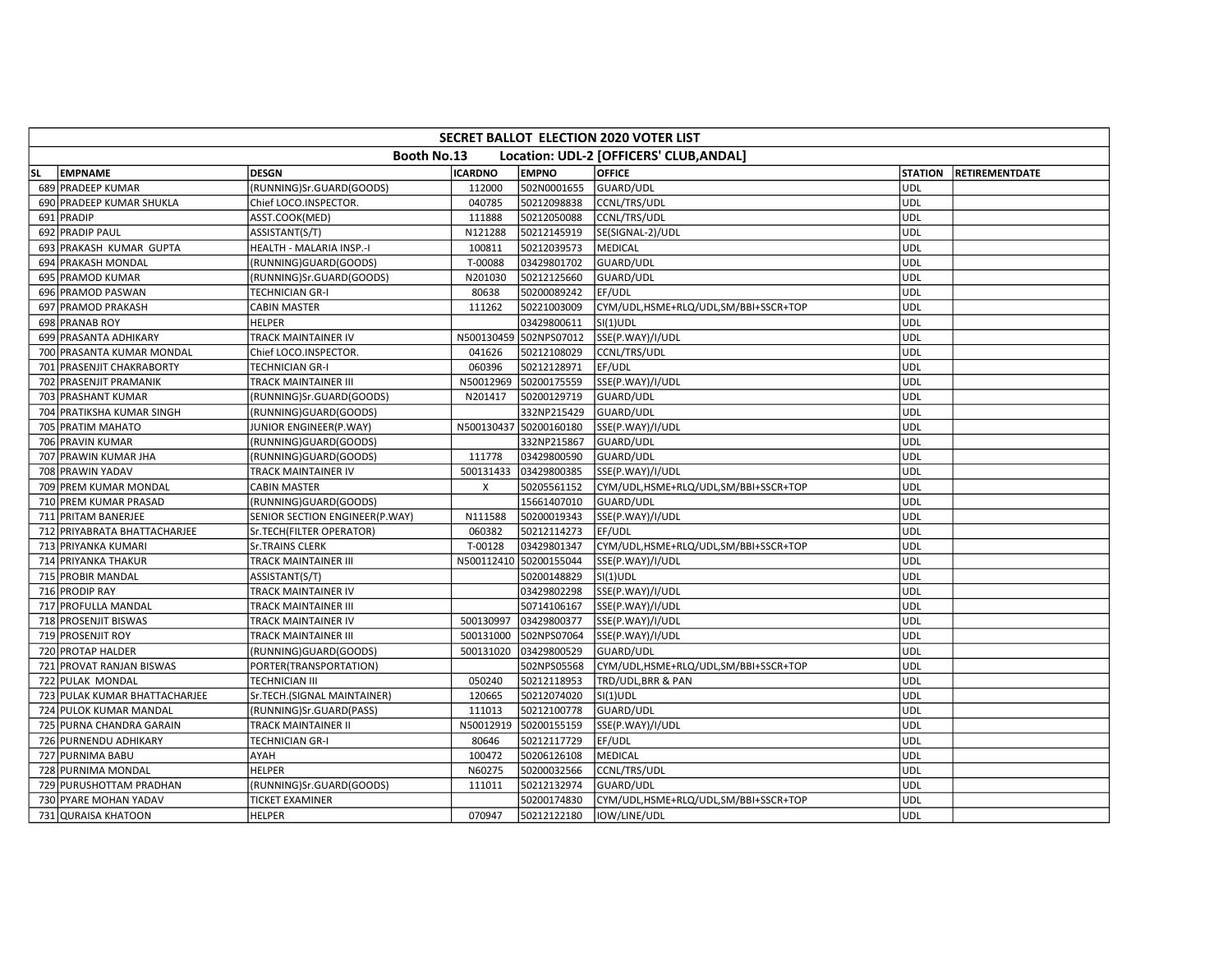|           | <b>SECRET BALLOT ELECTION 2020 VOTER LIST</b> |                                  |                |                        |                                         |                |                |  |  |  |  |  |
|-----------|-----------------------------------------------|----------------------------------|----------------|------------------------|-----------------------------------------|----------------|----------------|--|--|--|--|--|
|           |                                               | Booth No.13                      |                |                        | Location: UDL-2 [OFFICERS' CLUB, ANDAL] |                |                |  |  |  |  |  |
| <b>SL</b> | <b>EMPNAME</b>                                | <b>DESGN</b>                     | <b>ICARDNO</b> | <b>EMPNO</b>           | <b>OFFICE</b>                           | <b>STATION</b> | RETIREMENTDATE |  |  |  |  |  |
|           | 732 RABI GHOSAL                               | <b>CABIN MASTER</b>              | 113407         | 50200012105            | CYM/UDL,HSME+RLQ/UDL,SM/BBI+SSCR+TOP    | <b>UDL</b>     |                |  |  |  |  |  |
|           | 733 RABI KANT LALL                            | (RUNNING)GUARD(GOODS)            | 111052         | 502NPS10946            | <b>GUARD/UDL</b>                        | <b>UDL</b>     |                |  |  |  |  |  |
|           | 734 RABI MANJHI                               | HOUSE KEEPING ASSISTANT(MEDICAL) | N140176        | 50200095450            | CHI/UDL                                 | <b>UDL</b>     |                |  |  |  |  |  |
|           | 735 RABI RUIDAS                               | TECHNICIAN GR-I                  | 80648          | 50200114078            | EF/UDL                                  | UDL            |                |  |  |  |  |  |
|           | 736 RABI SHANKER ROUTH                        | <b>HELPER</b>                    | 70310          | 03429801187            | TRD/UDL, BRR & PAN                      | <b>UDL</b>     |                |  |  |  |  |  |
|           | 737 RABIN KUMAR GUPTA                         | TRACK MAINTAINER III             |                | N500130460 502NPS07009 | SSE(P.WAY)/I/UDL                        | <b>UDL</b>     |                |  |  |  |  |  |
|           | 738 RABINDRA KUMAR PANDIT                     | <b>TECHNICIAN GR-II</b>          | N70063         | 50200020096            | TRD/UDL, BRR & PAN                      | <b>UDL</b>     |                |  |  |  |  |  |
|           | 739 RABINDRA NATH PODDAR                      | SR.TICKET EXAMINER               | N200902        | 50200113712            | CYM/UDL,HSME+RLQ/UDL,SM/BBI+SSCR+TOP    | <b>UDL</b>     |                |  |  |  |  |  |
|           | 740 RABISH NAYAK                              | (RUNNING)GUARD(GOODS)            |                | 03429801397            | GUARD/UDL                               | <b>UDL</b>     |                |  |  |  |  |  |
|           | 741 RADHA MOHAN HARIJAN                       | COOK                             | 041779         | 50212113293            | CCNL/TRS/UDL                            | <b>UDL</b>     |                |  |  |  |  |  |
|           | 742 RADHEY SHYAM SAH                          | Chief LOCO.INSPECTOR.            | 041431         | 50212092927            | CCNL/TRS/UDL                            | <b>UDL</b>     |                |  |  |  |  |  |
|           | 743 RADHEY SHYAM SINGH                        | <b>HELPER</b>                    | ASN/000944     | 50200179723            | EF/UDL                                  | <b>UDL</b>     |                |  |  |  |  |  |
|           | 744 RAGHUBIR KUMAR                            | TRACK MAINTAINER II              |                | N500130441 50200403161 | SSE(P.WAY)/I/UDL                        | <b>UDL</b>     |                |  |  |  |  |  |
|           | 745 RAGHUMONI GORAI                           | TRACK MAINTAINER IV              |                | 03429802483            | SSE(P.WAY)/I/UDL                        | UDL            |                |  |  |  |  |  |
|           | 746 RAHUL AGARWAL                             | (RUNNING)GUARD(GOODS)            |                | 45329803524            | GUARD/UDL                               | <b>UDL</b>     |                |  |  |  |  |  |
|           | 747 RAHUL BANERJEE                            | (RUNNING)Sr.GUARD(GOODS)         | 113308         | 50212115253            | GUARD/UDL                               | <b>UDL</b>     |                |  |  |  |  |  |
|           | 748 RAHUL BOSE                                | TECH.(SIGNAL MAINTAINER)-I       | 120430         | 50212130400            | $SI(1)$ UDL                             | UDL            |                |  |  |  |  |  |
|           | 749 RAHUL KUMAR                               | (RUNNING)GUARD(GOODS)            |                | 03429801717            | GUARD/UDL                               | <b>UDL</b>     |                |  |  |  |  |  |
|           | 750 RAHUL KUMAR                               | CHIEF TRAINS CLERK               | 111218         | 502NPS06549            | CYM/UDL,HSME+RLQ/UDL,SM/BBI+SSCR+TOP    | UDL            |                |  |  |  |  |  |
|           | 751 RAHUL KUMAR                               | (RUNNING)GUARD(GOODS)            | T00137         | 03429801105            | GUARD/UDL                               | <b>UDL</b>     |                |  |  |  |  |  |
|           | 752 RAJ KISHOR PASWAN                         | Sr.TECH(FILTER OPERATOR)         | 80510          | 50212090050            | EF/UDL                                  | <b>UDL</b>     |                |  |  |  |  |  |
|           | 753 RAJ KISHOR MANDAL                         | TECH.(TL FITTER EHLF)-I          | 060088         | 50212146109            | AC/ASN & TLI/ASN, UDL, DGR, MDP & UDL   | <b>UDL</b>     |                |  |  |  |  |  |
|           | 754 RAJ KISHOR PASWAN                         | (RUNNING)Sr.GUARD(GOODS)         | N30216         | 50212138678            | GUARD/UDL                               | <b>UDL</b>     |                |  |  |  |  |  |
|           | 755 RAJ KISHORE PRASAD                        | SR.TECH.(ELEC)                   | 80657          | 50212013146            | EF/UDL                                  | UDL            |                |  |  |  |  |  |
|           | 756 RAJ KR VISHWAKARMA                        | (RUNNING)GUARD(GOODS)            |                | N500130892 502NPS06997 | GUARD/UDL                               | <b>UDL</b>     |                |  |  |  |  |  |
|           | 757 RAJ KUMAR DAS                             | <b>CHIEF TRAINS CLERK</b>        | N-110548       | 50200170320            | CYM/UDL,HSME+RLQ/UDL,SM/BBI+SSCR+TOP    | <b>UDL</b>     |                |  |  |  |  |  |
|           | 758 RAJ KUMAR DUSADH                          | HOSPITAL ATTENDANT               | 100436         | 50212039603            | MEDICAL                                 | <b>UDL</b>     |                |  |  |  |  |  |
|           | 759 RAJ KUMAR PRASAD                          | (RUNNING)GUARD(GOODS)            | 500131247      | 03429800724            | <b>GUARD/UDL</b>                        | UDL            |                |  |  |  |  |  |
|           | 760 RAJ NARAYAN RAKSHIT                       | (RUNNING)Sr.GUARD(GOODS)         | N201433        | 50212077318            | GUARD/UDL                               | UDL            |                |  |  |  |  |  |
|           | 761 RAJA BAGDI                                | CHIEF TRAINS CLERK               | N-110432       | 50200047170            | CYM/UDL,HSME+RLQ/UDL,SM/BBI+SSCR+TOP    | <b>UDL</b>     |                |  |  |  |  |  |
|           | 762 RAJADHARI YADAV                           | TRACK MAINTAINER II              | N500324        | 50200083902            | SSE(P.WAY)/I/UDL                        | <b>UDL</b>     |                |  |  |  |  |  |
|           | 763 RAJAN HARIJAN BALMIKI                     | HOUSE KEEPING ASSISTANT(MEDICAL) | 100383         | 50212094651            | CHI/UDL                                 | UDL            |                |  |  |  |  |  |
|           | 764 RAJAN KUMAR                               | (RUNNING)Sr.GUARD(GOODS)         | N200084        | 50200033947            | GUARD/UDL                               | <b>UDL</b>     |                |  |  |  |  |  |
|           | 765 RAJEEV KUMAR                              | (RUNNING)GUARD(GOODS)            |                | 03429800965            | GUARD/UDL                               | UDL            |                |  |  |  |  |  |
|           | 766 RAJEEV RANJAN                             | TRACK MAINTAINER II              |                | N500112253 50200144939 | SSE(P.WAY)/I/UDL                        | <b>UDL</b>     |                |  |  |  |  |  |
|           | 767 RAJENDRA KUMAR                            | DSL-KHALASI(MECH)-HELPER         | 80655          | 50490109790            | EF/UDL                                  | <b>UDL</b>     |                |  |  |  |  |  |
|           | 768 RAJENDRA PRASAD                           | (RUNNING)Sr.GUARD(GOODS)         | N201040        | 50212088328            | GUARD/UDL                               | <b>UDL</b>     |                |  |  |  |  |  |
|           | 769 RAJENDRA PRASAD MISHRA                    | TECH.(WELDER)-III                | N500336        | 50200094262            | SSE(P.WAY)/I/UDL                        | UDL            |                |  |  |  |  |  |
|           | 770 RAJENDRA PRASAD RAM                       | CHOWKIDAR                        | 80322          | 50212111922            | EF/UDL                                  | <b>UDL</b>     |                |  |  |  |  |  |
|           | 771 RAJENDRA PRASAD SINGH                     | (RUNNING)Sr.GUARD(PASS)          | 110958         | 50212096805            | GUARD/UDL                               | <b>UDL</b>     |                |  |  |  |  |  |
|           | 772 RAJESH DUBEY                              | YARD MASTER                      | N201025        | 50212146262            | CYM/UDL,HSME+RLQ/UDL,SM/BBI+SSCR+TOP    | UDL            |                |  |  |  |  |  |
|           | 773 RAJESH KUMAR                              | TRACK MAINTAINER IV              |                | 50881303208            | SSE(P.WAY)/I/UDL                        | <b>UDL</b>     |                |  |  |  |  |  |
|           | 774 RAJESH KUMAR                              | <b>HELPER</b>                    | N70200         | 50200123444            | TRD/UDL, BRR & PAN                      | <b>UDL</b>     |                |  |  |  |  |  |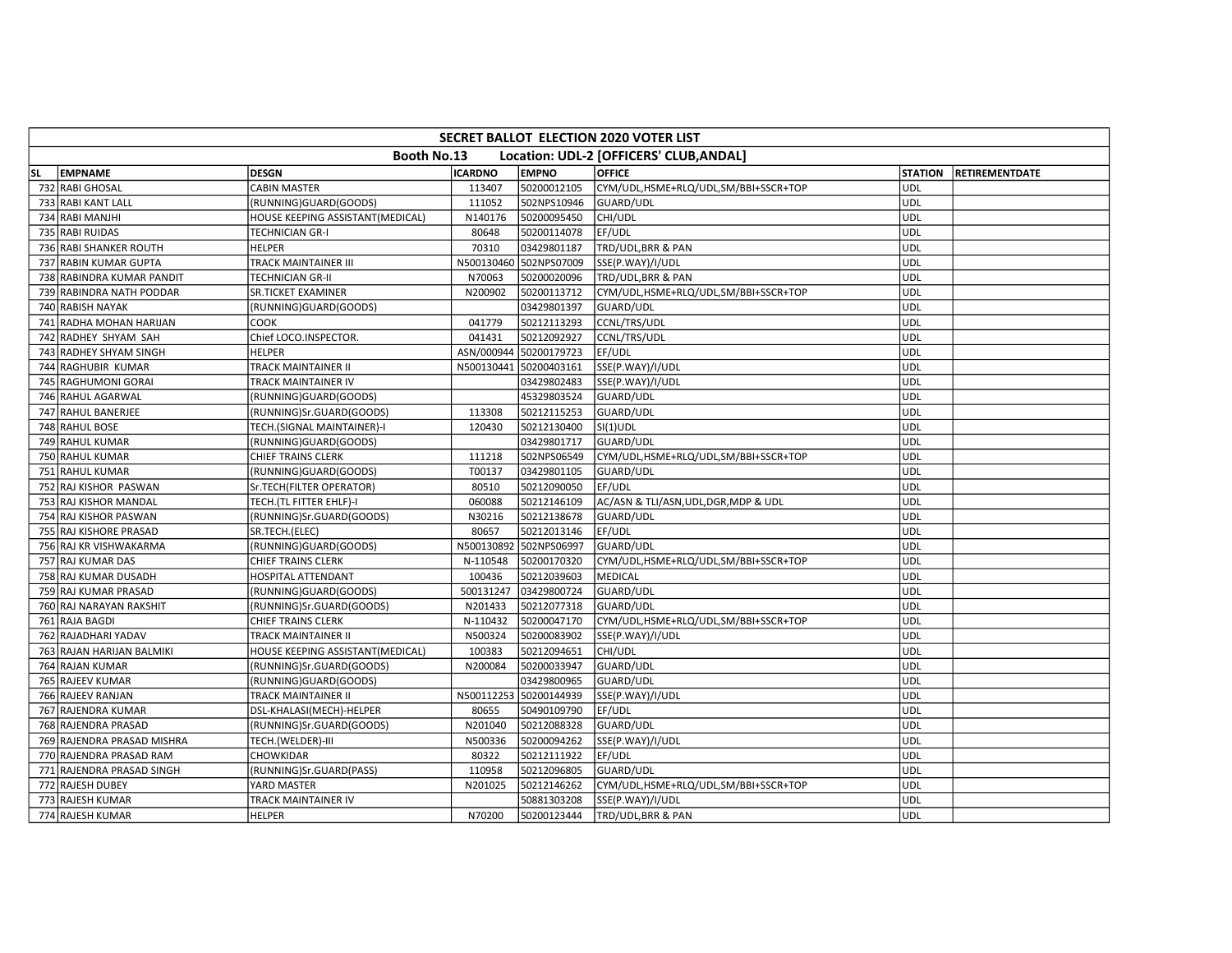|           | <b>SECRET BALLOT ELECTION 2020 VOTER LIST</b> |                                  |                |                        |                                         |                |                       |  |  |  |  |  |
|-----------|-----------------------------------------------|----------------------------------|----------------|------------------------|-----------------------------------------|----------------|-----------------------|--|--|--|--|--|
|           |                                               | Booth No.13                      |                |                        | Location: UDL-2 [OFFICERS' CLUB, ANDAL] |                |                       |  |  |  |  |  |
| <b>SL</b> | <b>EMPNAME</b>                                | <b>DESGN</b>                     | <b>ICARDNO</b> | <b>EMPNO</b>           | <b>OFFICE</b>                           | <b>STATION</b> | <b>RETIREMENTDATE</b> |  |  |  |  |  |
|           | 775 RAJESH KUMAR KUJUR                        | <b>CHIEF TRAINS CLERK</b>        | 111278         | 50200170343            | CYM/UDL, HSME+RLQ/UDL, SM/BBI+SSCR+TOP  | <b>UDL</b>     |                       |  |  |  |  |  |
|           | 776 RAJESH KUMAR MANDAL                       | <b>CHIEF TRAINS CLERK</b>        | N-110391       | 502A0161550            | CYM/UDL,HSME+RLQ/UDL,SM/BBI+SSCR+TOP    | <b>UDL</b>     |                       |  |  |  |  |  |
|           | 777 RAJESH KUMAR MANDAL                       | <b>HELPER</b>                    | 80397          | 50200095850            | AC/ASN & TLI/ASN, UDL, DGR, MDP & UDL   | UDL            |                       |  |  |  |  |  |
|           | 778 RAJESH KUMAR PASWAN                       | TRACK MAINTAINER IV              | 19             | 247IK130575            | SSE(P.WAY)/I/UDL                        | UDL            |                       |  |  |  |  |  |
|           | 779 RAJESH KUMAR SINGH                        | (RUNNING)GUARD(GOODS)            |                | N500130269 502NPS07377 | <b>GUARD/UDL</b>                        | <b>UDL</b>     |                       |  |  |  |  |  |
|           | 780 RAJESH MEENA                              | <b>HELPER</b>                    | 70315          | 03429801049            | TRD/UDL, BRR & PAN                      | <b>UDL</b>     |                       |  |  |  |  |  |
|           | 781 RAJESH PRASAD                             | (RUNNING)Sr.GUARD(GOODS)         | 112807         | 50212109101            | <b>GUARD/UDL</b>                        | <b>UDL</b>     |                       |  |  |  |  |  |
|           | 782 RAJIB GARAIN                              | TRACK MAINTAINER III             |                | 50200405946            | SSE(P.WAY)/I/UDL                        | <b>UDL</b>     |                       |  |  |  |  |  |
|           | 783 RAJIB KAYAL                               | TRACK MAINTAINER IV              |                | 03429802312            | SSE(P.WAY)/I/UDL                        | UDL            |                       |  |  |  |  |  |
|           | 784 RAJIB PARAMANIK                           | HOUSE KEEPING ASSISTANT(MEDICAL) | N00037         | 50212132410            | CHI/UDL                                 | <b>UDL</b>     |                       |  |  |  |  |  |
|           | 785 RAJIV YADAV                               | <b>HELPER</b>                    | E-00033        | 50205588273            | EF/UDL                                  | <b>UDL</b>     |                       |  |  |  |  |  |
|           | 786 RAJKUMAR SINGH                            | TECH.(SIGNAL MAINTAINER)-I       | 120445         | 50212126007            | $SI(1)$ UDL                             | UDL            |                       |  |  |  |  |  |
|           | 787 RAJNISH KUMAR                             | (RUNNING)GUARD(GOODS)            |                | 03429802956            | GUARD/UDL                               | <b>UDL</b>     |                       |  |  |  |  |  |
|           | 788 RAJU HARI                                 | COOK                             | 100293         | 50212094602            | CCNL/TRS/UDL                            | UDL            |                       |  |  |  |  |  |
|           | 789 RAJU KUMAR                                | TECH.(SIGNAL MAINTAINER)-I       | N170259        | 50200041282            | $SI(1)$ UDL                             | <b>UDL</b>     |                       |  |  |  |  |  |
|           | 790 RAJU KUMAR CHOUDHARY                      | <b>HELPER</b>                    | 70311          | 03429801186            | TRD/UDL, BRR & PAN                      | <b>UDL</b>     |                       |  |  |  |  |  |
|           | 791 RAJU LALL                                 | <b>STATION MASTER</b>            | N201730        | 50200023085            | CYM/UDL,HSME+RLQ/UDL,SM/BBI+SSCR+TOP    | UDL            |                       |  |  |  |  |  |
|           | 792 RAJU PRASAD                               | (RUNNING)Sr.GUARD(GOODS)         | N201450        | 50212140510            | GUARD/UDL                               | <b>UDL</b>     |                       |  |  |  |  |  |
|           | 793 RAJU PRASAD                               | CHIEF TRAINS CLERK               | 110879         | 50212140879            | CYM/UDL,HSME+RLQ/UDL,SM/BBI+SSCR+TOP    | UDL            |                       |  |  |  |  |  |
|           | 794 RAJU PRASAD                               | (RUNNING)Sr.GUARD(GOODS)         | N201451        | 50200132366            | GUARD/UDL                               | <b>UDL</b>     |                       |  |  |  |  |  |
|           | 795 RAJU SHARMA                               | (RUNNING)Sr.GUARD(GOODS)         | 111754         | 50212132019            | GUARD/UDL                               | <b>UDL</b>     |                       |  |  |  |  |  |
|           | 796 RAKESH KUMAR                              | <b>HELPER</b>                    | E-300017       | 03429801404            | EF/UDL                                  | <b>UDL</b>     |                       |  |  |  |  |  |
|           | 797 RAKESH KUMAR                              | (RUNNING)GUARD(GOODS)            | 111046         | 502NPS07688            | GUARD/UDL                               | UDL            |                       |  |  |  |  |  |
|           | 798 RAKESH KUMAR                              | CHIEF TRAINS CLERK               | N-201729       | 50200129318            | CYM/UDL,HSME+RLQ/UDL,SM/BBI+SSCR+TOP    | UDL            |                       |  |  |  |  |  |
|           | 799 RAKHI METE                                | RUNNING ROOM BEARER              | 60988          | 50201770239            | CCNL/TRS/UDL                            | <b>UDL</b>     |                       |  |  |  |  |  |
|           | 800 RAM PRAWESH DAS                           | (RUNNING)Sr.GUARD(PASS)          | 111648         | 50211107870            | <b>GUARD/UDL</b>                        | UDL            |                       |  |  |  |  |  |
|           | 801 RAM BABU SHAW                             | TECH-I(ELECT)                    | 060507         | 50212117705            | AC/ASN & TLI/ASN, UDL, DGR, MDP & UDL   | <b>UDL</b>     |                       |  |  |  |  |  |
|           | 802 RAM CHANDRA                               | Sr.SHUNTING MASTER               | 111516         | 50212081930            | CYM/UDL,HSME+RLQ/UDL,SM/BBI+SSCR+TOP    | UDL            |                       |  |  |  |  |  |
|           | 803 RAM CHHABILA SAH                          | Chief LOCO.INSPECTOR.            | 041527         | 50212092514            | CCNL/TRS/UDL                            | <b>UDL</b>     |                       |  |  |  |  |  |
|           | 804 RAM DEV KUMAR                             | (RUNNING)Sr.GUARD(GOODS)         | N200834        | 50236400671            | GUARD/UDL                               | UDL            |                       |  |  |  |  |  |
|           | 805 RAM KRI PAL                               | CHOWKIDAR                        | 80316          | 50200110840            | EF/UDL                                  | <b>UDL</b>     |                       |  |  |  |  |  |
|           | 806 RAM KUMAR RAM                             | <b>SHUNTING MASTER</b>           | 111251         | 50212051676            | CYM/UDL,HSME+RLQ/UDL,SM/BBI+SSCR+TOP    | <b>UDL</b>     |                       |  |  |  |  |  |
|           | 807 RAM PRAVESH YADAV                         | TRACK MAINTAINER III             | N500345        | 50200080962            | SSE(P.WAY)/I/UDL                        | <b>UDL</b>     |                       |  |  |  |  |  |
|           | 808 RAMA SHANKER PRASAD                       | (RUNNING)Sr.GUARD(GOODS)         | N201659        | 50200129446            | GUARD/UDL                               | <b>UDL</b>     |                       |  |  |  |  |  |
|           | 809 RAMANAND CHOUDHARY                        | (RUNNING)Sr.GUARD(GOODS)         | N200130        | 50200034216            | GUARD/UDL                               | <b>UDL</b>     |                       |  |  |  |  |  |
|           | 810 RAMANAND PASWAN                           | TRACK MAINTAINER I               | N500333        | 50200082132            | SSE(P.WAY)/I/UDL                        | <b>UDL</b>     |                       |  |  |  |  |  |
|           | 811 RAMANAND PRASAD                           | Sr.TECH(ELECT)                   | 80612          | 50212097512            | EF/UDL                                  | <b>UDL</b>     |                       |  |  |  |  |  |
|           | 812 RAMANAND SRIVASTAVA                       | (RUNNING)Sr.GUARD(GOODS)         | N201021        | 50212077495            | GUARD/UDL                               | <b>UDL</b>     |                       |  |  |  |  |  |
|           | 813 RAMBABU BAITHA                            | (RUNNING)GUARD(GOODS)            |                | 53199425208            | GUARD/UDL                               | <b>UDL</b>     |                       |  |  |  |  |  |
|           | 814 RAMCHANDRA CHAUDHARY                      | TRACK MAINTAINER I               | N500340        | 50200081772            | SSE(P.WAY)/I/UDL                        | <b>UDL</b>     |                       |  |  |  |  |  |
|           | 815 RAMCHANDRA MAHATO                         | JUNIOR ENGINEER(P.WAY)           | N111522        | 50212130679            | SSE(P.WAY)/I/UDL                        | <b>UDL</b>     |                       |  |  |  |  |  |
|           | 816 RAMESH CHANDRA MURMU                      | OFFICE SUPERINTENDENT            | 70243          | 50212090311            | TRD/UDL, BRR & PAN                      | UDL            |                       |  |  |  |  |  |
|           | 817 RAMJEE PRASAD                             | TECHNICIAN III                   | 80047          | 50200022998            | EF/UDL                                  | <b>UDL</b>     |                       |  |  |  |  |  |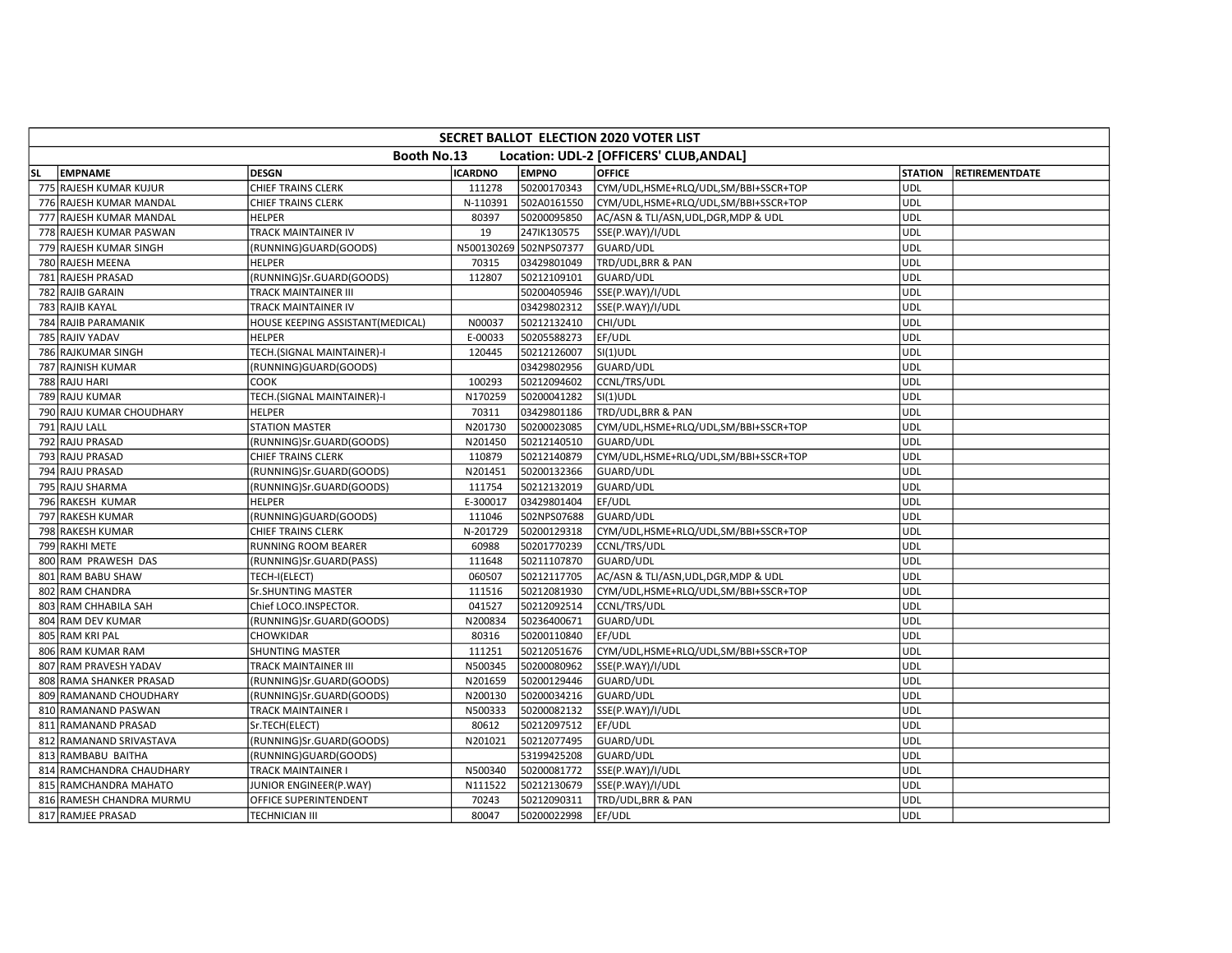|           | <b>SECRET BALLOT ELECTION 2020 VOTER LIST</b> |                                  |                |                        |                                         |                |                       |  |  |  |  |  |
|-----------|-----------------------------------------------|----------------------------------|----------------|------------------------|-----------------------------------------|----------------|-----------------------|--|--|--|--|--|
|           |                                               | Booth No.13                      |                |                        | Location: UDL-2 [OFFICERS' CLUB, ANDAL] |                |                       |  |  |  |  |  |
| <b>SL</b> | <b>EMPNAME</b>                                | <b>DESGN</b>                     | <b>ICARDNO</b> | <b>EMPNO</b>           | <b>OFFICE</b>                           | <b>STATION</b> | <b>RETIREMENTDATE</b> |  |  |  |  |  |
|           | 818 RAMJEE SINGH                              | <b>STATION MANAGER-NG</b>        | N200124        | 50212094080            | CYM/UDL,HSME+RLQ/UDL,SM/BBI+SSCR+TOP    | UDL            |                       |  |  |  |  |  |
|           | 819 RAMLAL HEMBRAM                            | (RUNNING)Sr.GUARD(GOODS)         | 113007         | 50212141185            | GUARD/UDL                               | UDL            |                       |  |  |  |  |  |
|           | 820 RAMNIWAS YADAV                            | <b>TRACK MAINTAINER I</b>        | N500318        | 50200081784            | SSE(P.WAY)/I/UDL                        | <b>UDL</b>     |                       |  |  |  |  |  |
|           | 821 RAMPARWESH YADAV                          | TRACK MAINTAINER I               | N500327        | 50200082144            | SSE(P.WAY)/I/UDL                        | <b>JUDL</b>    |                       |  |  |  |  |  |
|           | 822 RANBIR KUMAR PANDIT                       | (RUNNING)Sr.GUARD(GOODS)         | 113349         | 50212102600            | GUARD/UDL                               | UDL            |                       |  |  |  |  |  |
|           | 823 RANDHIR KUMAR                             | (RUNNING)Sr.GUARD(GOODS)         | N200147        | 50200032268            | GUARD/UDL                               | udl            |                       |  |  |  |  |  |
|           | 824 RANI DEVI                                 | HOUSE KEEPING ASSISTANT(MEDICAL) | 100500         | 50212132433            | CHI/UDL                                 | UDL            |                       |  |  |  |  |  |
|           | 825 RANI DEVI                                 | HOUSE KEEPING ASSISTANT(MEDICAL) | 100561         | 50212121083            | CHI/UDL                                 | <b>UDL</b>     |                       |  |  |  |  |  |
|           | 826 RANJAN KUMAR BANERJEE                     | (RUNNING)Sr.GUARD(GOODS)         | N201727        | 50205CB1149            | GUARD/UDL                               | ludl           |                       |  |  |  |  |  |
|           | 827 RANJAN KUMAR SHARMA                       | (RUNNING)GUARD(GOODS)            |                | 03429801708            | <b>GUARD/UDL</b>                        | UDL            |                       |  |  |  |  |  |
|           | 828 RANJAN MAHATA                             | <b>TRACK MAINTAINER III</b>      | N50012962      | 50200172960            | SSE(P.WAY)/I/UDL                        | UDL            |                       |  |  |  |  |  |
|           | 829 RANJAY KUMAR SINGH                        | (RUNNING)GUARD(GOODS)            |                | 50813791370            | GUARD/UDL                               | <b>UDL</b>     |                       |  |  |  |  |  |
|           | 830 RANJEET KUMAR GUPTA                       | ASSISTANT(S/T)                   |                | 50200157855            | $SI(1)$ UDL                             | UDL            |                       |  |  |  |  |  |
|           | 831 RANJEET KUMAR MANDAL                      | HOSPITAL ATTENDANT               | 140309         | 50200142645            | MEDICAL                                 | ludl           |                       |  |  |  |  |  |
|           | 832 RANJIT VISHWAKARMA                        | <b>HELPER</b>                    |                | 50209011511            | TRD/UDL, BRR & PAN                      | UDL            |                       |  |  |  |  |  |
|           | 833 RANJIT KUMAR DE                           | TRACK MAINTAINER IV              | N50012959      | 502NPS00234            | SSE(P.WAY)/I/UDL                        | UDL            |                       |  |  |  |  |  |
|           | 834 RANJIT KUMAR MANDAL                       | <b>CABIN MASTER</b>              | N200698        | 50200047168            | CYM/UDL,HSME+RLQ/UDL,SM/BBI+SSCR+TOP    | UDL            |                       |  |  |  |  |  |
|           | 835 RANJIT KUMAR SINGH                        | (RUNNING)GUARD(GOODS)            | N111550        | 50200125570            | GUARD/UDL                               | UDL            |                       |  |  |  |  |  |
|           | 836 RANJIT KUMAR YADAV                        | TRACK MAINTAINER III             |                | N500112258 50200144381 | SSE(P.WAY)/I/UDL                        | UDL            |                       |  |  |  |  |  |
|           | 837 RANJIT SARKAR                             | TRACK MAINTAINER II              |                | 50214106258            | SSE(P.WAY)/I/UDL                        | <b>UDL</b>     |                       |  |  |  |  |  |
|           | 838 RANJIT YADAV                              | <b>CABIN MASTER</b>              | N-200962       | 50200067076            | CYM/UDL,HSME+RLQ/UDL,SM/BBI+SSCR+TOP    | <b>UDL</b>     |                       |  |  |  |  |  |
|           | 839 RANVIR KUMAR                              | CHIEF TRAINS CLERK               | NG-0014        | 50205559145            | CYM/UDL,HSME+RLQ/UDL,SM/BBI+SSCR+TOP    | UDL            |                       |  |  |  |  |  |
|           | 840 RATANLAL MURMU                            | (RUNNING)Sr.GUARD(GOODS)         | N200907        | 50200092113            | GUARD/UDL                               | UDL            |                       |  |  |  |  |  |
|           | 841 RATNESH KUMAR                             | ASSISTANT(S/T)                   | N170415        | 50200041294            | $SI(1)$ UDL                             | ludl           |                       |  |  |  |  |  |
|           | 842 RAVI KUMAR RAHUL                          | YARD MASTER                      |                | 03429802456            | CYM/UDL,HSME+RLQ/UDL,SM/BBI+SSCR+TOP    | UDL            |                       |  |  |  |  |  |
|           | 843 RAVI SHANKAR                              | <b>STATION MASTER</b>            | <b>MLDT</b>    | 50205242216            | CYM/UDL,HSME+RLQ/UDL,SM/BBI+SSCR+TOP    | UDL            |                       |  |  |  |  |  |
|           | 844 RAVI SHANKAR KUMAR SINHA                  | TECH.(SIGNAL MAINTAINER)-II      |                | 50200168282            | $SI(1)$ UDL                             | UDL            |                       |  |  |  |  |  |
|           | 845 RAVI SHANKAR PRASAD                       | TECH.(ELE.SIG.MAINTAINER)-I      |                | 42610D00204            | SI(1)UDL                                | UDL            |                       |  |  |  |  |  |
|           | 846 RAVIKANT                                  | YARD MASTER                      | N201395        | 50299908141            | CYM/UDL,HSME+RLQ/UDL,SM/BBI+SSCR+TOP    | ludl           |                       |  |  |  |  |  |
|           | 847 RAVINDRA SHARMA                           | YARD MASTER                      | N201396        | 50200130114            | CYM/UDL,HSME+RLQ/UDL,SM/BBI+SSCR+TOP    | UDL            |                       |  |  |  |  |  |
|           | 848 RAVINDRA SINGH                            | (RUNNING)GUARD(GOODS)            | N200933        | 50212108947            | GUARD/UDL                               | UDL            |                       |  |  |  |  |  |
|           | 849 REENA KUMARI GUPTA                        | TRACK MAINTAINER IV              | E00077         | 332NP213988            | SSE(P.WAY)/I/UDL                        | ludl           |                       |  |  |  |  |  |
|           | 850 REKHA BALMIKI                             | HOUSE KEEPING ASSISTANT(MEDICAL) | H00026         | 03429801784            | MEDICAL                                 | UDL            |                       |  |  |  |  |  |
|           | 851 REKHA SINGH                               | <b>AYAH</b>                      | 100630         | 50206125463            | MEDICAL                                 | ludl           |                       |  |  |  |  |  |
|           | 852 RENU DEVI                                 | HOSPITAL ATTENDANT               | 140332         | 03429800007            | MEDICAL                                 | UDL            |                       |  |  |  |  |  |
|           | 853 RINA SAHA                                 | CHIEF NURSING SUPERINTENDENT     | 100427         | 50212119416            | MEDICAL                                 | UDL            |                       |  |  |  |  |  |
|           | 854 RINTU PAL                                 | TRACK MAINTAINER IV              |                | 03429802196            | SSE(P.WAY)/I/UDL                        | udl            |                       |  |  |  |  |  |
|           | 855 RIPON SAHA                                | TRACK MAINTAINER IV              | 500131003      | 03429800375            | SSE(P.WAY)/I/UDL                        | <b>UDL</b>     |                       |  |  |  |  |  |
|           | 856 RITA MONDAL                               | CHIEF NURSING SUPERINTENDENT     | 100453         | 50212119428            | <b>MEDICAL</b>                          | udl            |                       |  |  |  |  |  |
|           | 857 RITESH KUMAR                              | (RUNNING)GUARD(GOODS)            | 500131292      | 03429800984            | GUARD/UDL                               | UDL            |                       |  |  |  |  |  |
|           | 858 RITESH KUMAR RAY                          | CHOWKIDAR                        |                | 03429802980            | TRD/UDL,BRR & PAN                       | <b>UDL</b>     |                       |  |  |  |  |  |
|           | 859 RITIK KUMAR                               | <b>DRESSER</b>                   | N140233        | 50200144964            | MEDICAL                                 | UDL            |                       |  |  |  |  |  |
|           | 860 RITU RAJ                                  | <b>TRAINEES</b>                  |                | 03429803041            | SSE(P.WAY)/I/UDL                        | <b>UDL</b>     |                       |  |  |  |  |  |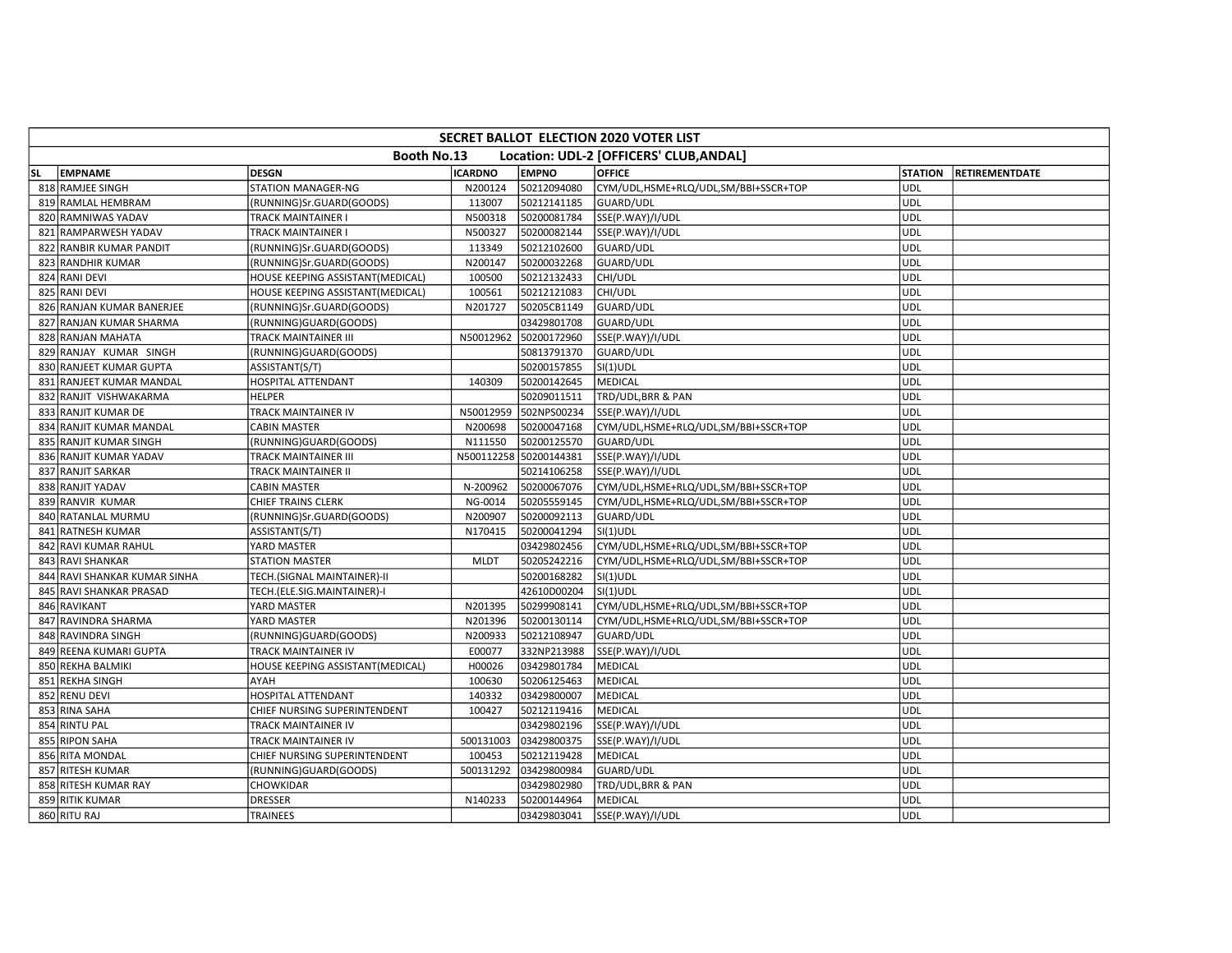|           | <b>SECRET BALLOT ELECTION 2020 VOTER LIST</b> |                                  |                |                        |                                         |                |                       |  |  |  |  |  |
|-----------|-----------------------------------------------|----------------------------------|----------------|------------------------|-----------------------------------------|----------------|-----------------------|--|--|--|--|--|
|           |                                               | Booth No.13                      |                |                        | Location: UDL-2 [OFFICERS' CLUB, ANDAL] |                |                       |  |  |  |  |  |
| <b>SL</b> | <b>EMPNAME</b>                                | <b>DESGN</b>                     | <b>ICARDNO</b> | <b>EMPNO</b>           | <b>OFFICE</b>                           | <b>STATION</b> | <b>RETIREMENTDATE</b> |  |  |  |  |  |
|           | 861 ROBAN MANDI                               | CHIEF TRAINS CLERK               | 113416         | 50212084955            | CYM/UDL,HSME+RLQ/UDL,SM/BBI+SSCR+TOP    | <b>UDL</b>     |                       |  |  |  |  |  |
|           | 862 ROCKEY PRASAD                             | CHIEF TRAINS CLERK               | N-202004       | 50200152778            | CYM/UDL,HSME+RLQ/UDL,SM/BBI+SSCR+TOP    | <b>UDL</b>     |                       |  |  |  |  |  |
|           | 863 ROCKY KUMAR                               | (RUNNING)GUARD(GOODS)            |                | 03429801980            | GUARD/UDL                               | <b>UDL</b>     |                       |  |  |  |  |  |
|           | 864 ROHIT KUMAR                               | (RUNNING)GUARD(GOODS)            |                | 03429801599            | GUARD/UDL                               | <b>UDL</b>     |                       |  |  |  |  |  |
|           | 865 ROHIT KUMAR                               | (RUNNING)GUARD(GOODS)            | T00038         | 03529800907            | GUARD/UDL                               | <b>UDL</b>     |                       |  |  |  |  |  |
|           | 866 ROHIT KUMAR                               | (RUNNING)GUARD(GOODS)            |                | 03429801908            | GUARD/UDL                               | <b>UDL</b>     |                       |  |  |  |  |  |
|           | 867 ROHIT KUMAR CHOUDHARY                     | (RUNNING)GUARD(GOODS)            |                | 502NPS05460            | GUARD/UDL                               | <b>UDL</b>     |                       |  |  |  |  |  |
|           | 868 ROHIT KUMAR TANTI                         | <b>HOSPITAL ASSISTANT</b>        | 113358         | 50200018247            | MEDICAL                                 | <b>UDL</b>     |                       |  |  |  |  |  |
|           | 869 ROSHAN KUMAR PATHAK                       | (RUNNING)GUARD(GOODS)            | 111020         | 502NPS06969            | <b>GUARD/UDL</b>                        | UDL            |                       |  |  |  |  |  |
|           | 870 ROSHAN TIRKEY                             | TECH.(BLACK SMITH)-III           | N111436        | 50200121423            | SSE(P.WAY)/I/UDL                        | <b>UDL</b>     |                       |  |  |  |  |  |
|           | 871 RUDRA MITRA                               | TECH.(SIGNAL MAINTAINER)-II      | 120137         | 50212145907            | $SI(1)$ UDL                             | <b>UDL</b>     |                       |  |  |  |  |  |
|           | 872 RUPESH KUMAR                              | (NON-RUN)CREW CONTROLLER         | N60624         | 50236401735            | CCNL/TRS/UDL                            | <b>UDL</b>     |                       |  |  |  |  |  |
|           | 873 RUPLAL SHAW                               | TRACK MAINTAINER I               | N500322        | 50200080974            | SSE(P.WAY)/I/UDL                        | <b>UDL</b>     |                       |  |  |  |  |  |
|           | 874 S K BAURI                                 | TECH.(SIGNAL MAINTAINER)-III     | 121078         | 50212083197            | SE(SIGNAL-2)/UDL                        | UDL            |                       |  |  |  |  |  |
|           | 875 S.K.BHARAT                                | (RUNNING)GUARD(GOODS)            |                | 03429801979            | GUARD/UDL                               | <b>UDL</b>     |                       |  |  |  |  |  |
|           | 876 SABITA KRI RAM                            | <b>STATION MASTER</b>            |                | 03429801468            | CYM/UDL,HSME+RLQ/UDL,SM/BBI+SSCR+TOP    | <b>UDL</b>     |                       |  |  |  |  |  |
|           | 877 SABITRI DEVI                              | TECH.(ELEC)-II                   | 060426         | 50212114212            | EF/UDL                                  | <b>UDL</b>     |                       |  |  |  |  |  |
|           | 878 SABUJ DAS                                 | TRAINEE SKILLED                  |                | 03429802976            | SE(SIGNAL-2)/UDL                        | <b>UDL</b>     |                       |  |  |  |  |  |
|           | 879 SACHCHIDDA NAND RAM                       | TECH.(SIGNAL MAINTAINER)-III     | 120508         | 50212123389            | $SI(1)$ UDL                             | <b>UDL</b>     |                       |  |  |  |  |  |
|           | 880 SACHIN BAGDI                              | TECH.(SIGNAL MAINTAINER)-I       | 121247         | 50212145208            | $SI(1)$ UDL                             | UDL            |                       |  |  |  |  |  |
|           | 881 SADA NAND SAH                             | (RUNNING)Sr.GUARD(GOODS)         | 113397         | 50212108250            | GUARD/UDL                               | UDL            |                       |  |  |  |  |  |
|           | 882 SADEK KHAN                                | <b>HELPER</b>                    | 120461         | 50212136943            | $SI(1)$ UDL                             | UDL            |                       |  |  |  |  |  |
|           | 883 SADHI BAGDI                               | HOUSE KEEPING ASSISTANT(MEDICAL) |                | 03429802140            | CHI/UDL                                 | <b>UDL</b>     |                       |  |  |  |  |  |
|           | 884 SADHU SHARAN SHARMA                       | Sr.TECH.(TRD)                    | 050254         | 50212113591            | TRD/UDL, BRR & PAN                      | <b>UDL</b>     |                       |  |  |  |  |  |
|           | 885 SAHINY DUTTA                              | TRAINEE SKILLED                  |                | 03429802873            | $SI(1)$ UDL                             | <b>UDL</b>     |                       |  |  |  |  |  |
|           | 886 SAJAL DAS                                 | TRACK MAINTAINER IV              |                | 03429802490            | SSE(P.WAY)/I/UDL                        | <b>UDL</b>     |                       |  |  |  |  |  |
|           | 887 SAJAL RUIDAS                              | TECHNICIAN GR-I                  | 80164          | 50200046693            | EF/UDL                                  | <b>UDL</b>     |                       |  |  |  |  |  |
|           | 888 SALINDRA MANDAL                           | TECHNICIAN GR-I                  | 80575          | 50212115861            | EF/UDL                                  | <b>UDL</b>     |                       |  |  |  |  |  |
|           | 889 SAMENDRA KUMAR                            | TRACK MAINTAINER II              |                | N500112417 50200155240 | SSE(P.WAY)/I/UDL                        | <b>UDL</b>     |                       |  |  |  |  |  |
|           | 890 SAMESH SOREN                              | <b>Sr.TRAINS CLERK</b>           | N201464        | 50200114327            | CYM/UDL,HSME+RLQ/UDL,SM/BBI+SSCR+TOP    | <b>UDL</b>     |                       |  |  |  |  |  |
|           | 891 SAMIR PARAI                               | (RUNNING)GUARD(GOODS)            |                | 27329804194            | GUARD/UDL                               | <b>UDL</b>     |                       |  |  |  |  |  |
|           | 892 SAMIRAN SIKDAR                            | (RUNNING)GUARD(GOODS)            | 111054         | 502NPS09272            | GUARD/UDL                               | UDL            |                       |  |  |  |  |  |
|           | 893 SAMIUL MONDAL                             | <b>HELPER</b>                    | 050236         | 50212136670            | TRD/UDL, BRR & PAN                      | <b>UDL</b>     |                       |  |  |  |  |  |
|           | 894 SAMSUDDIN                                 | Sr.TECH(FITTER)                  | 050237         | 50212095230            | TRD/UDL, BRR & PAN                      | <b>UDL</b>     |                       |  |  |  |  |  |
|           | 895 SANAT CHAKROBORTY                         | (RUNNING)Sr.GUARD(PASS)          | N201777        | 50212099417            | GUARD/UDL                               | <b>UDL</b>     |                       |  |  |  |  |  |
|           | 896 SANATAN MONDAL                            | TRACK MAINTAINER II              | E00097         | 50714505268            | SSE(P.WAY)/I/UDL                        | <b>UDL</b>     |                       |  |  |  |  |  |
|           | 897 SANCHAY PAUL                              | (RUNNING)GUARD(GOODS)            | 220895         | 50212108959            | GUARD/UDL                               | <b>UDL</b>     |                       |  |  |  |  |  |
|           | 898 SANCHAYITA GHOSH                          | TRACK MAINTAINER III             | N500112411     | 50200155068            | SSE(P.WAY)/I/UDL                        | <b>UDL</b>     |                       |  |  |  |  |  |
|           | 899 SANDEEP KUMAR RAM                         | (RUNNING)Sr.GUARD(GOODS)         | 110867         | 50200168490            | GUARD/UDL                               | <b>UDL</b>     |                       |  |  |  |  |  |
|           | 900 SANDEEP KUMAR SHAW                        | TRACK MAINTAINER III             | N50012984      | 50200176904            | SSE(P.WAY)/I/UDL                        | <b>UDL</b>     |                       |  |  |  |  |  |
|           | 901 SANDHYA SINGH                             | <b>HELPER</b>                    | 070948         | 50212110899            | IOW/LINE/UDL                            | UDL            |                       |  |  |  |  |  |
|           | 902 SANDIP GHOSH                              | TRACK MAINTAINER IV              |                | 03429802484            | SSE(P.WAY)/I/UDL                        | <b>UDL</b>     |                       |  |  |  |  |  |
|           | 903 SANDIP SARKAR                             | TRACK MAINTAINER IV              |                | 03429802319            | SSE(P.WAY)/I/UDL                        | <b>UDL</b>     |                       |  |  |  |  |  |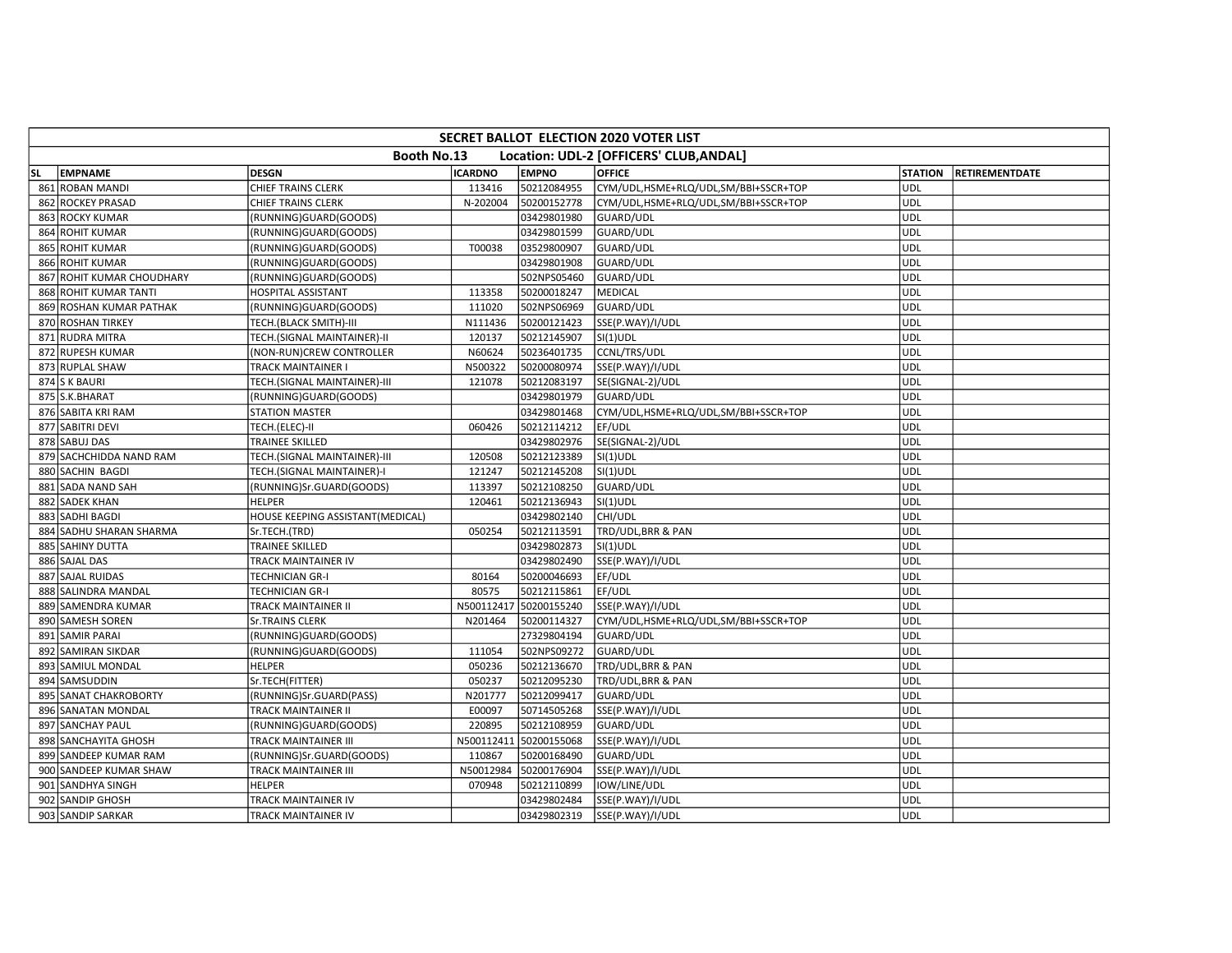|           | <b>SECRET BALLOT ELECTION 2020 VOTER LIST</b> |                                  |                |                        |                                         |                |                       |  |  |  |  |  |
|-----------|-----------------------------------------------|----------------------------------|----------------|------------------------|-----------------------------------------|----------------|-----------------------|--|--|--|--|--|
|           |                                               | Booth No.13                      |                |                        | Location: UDL-2 [OFFICERS' CLUB, ANDAL] |                |                       |  |  |  |  |  |
| <b>SL</b> | <b>EMPNAME</b>                                | <b>DESGN</b>                     | <b>ICARDNO</b> | <b>EMPNO</b>           | <b>OFFICE</b>                           | <b>STATION</b> | <b>RETIREMENTDATE</b> |  |  |  |  |  |
|           | 904 SANDIPA PAUL                              | SENIOR NURSING SUPERINTENDENT    | N140172        | 50200132688            | <b>MEDICAL</b>                          | <b>UDL</b>     |                       |  |  |  |  |  |
|           | 905 SANGIT SAHA                               | CHIEF.LAB. SUPDT.(MEDICAL)       | N100120        | 50200043291            | <b>MEDICAL</b>                          | <b>UDL</b>     |                       |  |  |  |  |  |
|           | 906 SANJAY BHAKAT                             | ASSISTANT(S/T)                   | N170008        | 50200062388            | $SI(1)$ UDL                             | <b>UDL</b>     |                       |  |  |  |  |  |
|           | 907 SANJAY KR SINGH                           | <b>STATION MASTER</b>            | N200132        | 50212141227            | CYM/UDL,HSME+RLQ/UDL,SM/BBI+SSCR+TOP    | <b>UDL</b>     |                       |  |  |  |  |  |
|           | 908 SANJAY KUMAR                              | TECH.(SIGNAL MAINTAINER)-I       | 120420         | 50212123377            | $SI(1)$ UDL                             | <b>UDL</b>     |                       |  |  |  |  |  |
|           | 909 SANJAY KUMAR                              | Sr. SECTION ENGINEER(TRD-ELEC)   | N70012         | 50212145361            | TRD/UDL, BRR & PAN                      | <b>UDL</b>     |                       |  |  |  |  |  |
|           | 910 SANJAY KUMAR                              | <b>TRACK MAINTAINER II</b>       |                | N500130440 50262120799 | SSE(P.WAY)/I/UDL                        | <b>UDL</b>     |                       |  |  |  |  |  |
|           | 911 SANJAY KUMAR                              | (RUNNING)Sr.GUARD(GOODS)         | 111489         | 50212107621            | GUARD/UDL                               | UDL            |                       |  |  |  |  |  |
|           | 912 SANJAY KUMAR                              | (RUNNING)Sr.GUARD(GOODS)         | N201427        | 50200129902            | GUARD/UDL                               | UDL            |                       |  |  |  |  |  |
|           | 913 SANJAY KUMAR                              | Sr.TECH.(SIGNAL MAINTAINER)      | 120730         | 50212137315            | SE(SIGNAL-2)/UDL                        | <b>UDL</b>     |                       |  |  |  |  |  |
|           | 914 SANJAY KUMAR                              | ASSISTANT(S/T)                   |                | 50200142694            | SE(SIGNAL-2)/UDL                        | <b>UDL</b>     |                       |  |  |  |  |  |
|           | 915 SANJAY KUMAR GUPTA                        | (RUNNING)Sr.GUARD(GOODS)         | T00053         | 50200180750            | <b>GUARD/UDL</b>                        | <b>UDL</b>     |                       |  |  |  |  |  |
|           | 916 SANJAY KUMAR MAHATO                       | TRACK MAINTAINER IV              |                | 03429800651            | SSE(P.WAY)/I/UDL                        | <b>UDL</b>     |                       |  |  |  |  |  |
|           | 917 SANJAY KUMAR MISTRY                       | <b>STATION MASTER</b>            | N201335        | 50200118795            | CYM/UDL,HSME+RLQ/UDL,SM/BBI+SSCR+TOP    | <b>UDL</b>     |                       |  |  |  |  |  |
|           | 918 SANJAY KUMAR PRASAD                       | CHIEF COMMERCIAL CLERK           | 030711         | 50212100547            | CYM/UDL,HSME+RLQ/UDL,SM/BBI+SSCR+TOP    | UDL            |                       |  |  |  |  |  |
|           | 919 SANJAY YADAV                              | <b>TECHNICIAN GR-I</b>           | 80659          | 50212120030            | EF/UDL                                  | <b>UDL</b>     |                       |  |  |  |  |  |
|           | 920 SANJAYA SWAIN                             | (RUNNING)GUARD(GOODS)            | N201018        | 50200062741            | GUARD/UDL                               | <b>UDL</b>     |                       |  |  |  |  |  |
|           | 921 SANJEEB KUMAR KARN                        | TECH.(T.W. DRIVER)-I(RUNNING)    | 050038         | 50212114856            | TW/DRVR/UDL+PAN                         | <b>UDL</b>     |                       |  |  |  |  |  |
|           | 922 SANJEEV KUMAR                             | TRACK MAINTAINER III             |                | N500112423 50200155226 | SSE(P.WAY)/I/UDL                        | <b>UDL</b>     |                       |  |  |  |  |  |
|           | 923 SANJEEV KUMAR PASWAN                      | (RUNNING)Sr.GUARD(GOODS)         | N201038        | 50212118837            | GUARD/UDL                               | <b>UDL</b>     |                       |  |  |  |  |  |
|           | 924 SANJIB DAS                                | (RUNNING)Sr.GUARD(GOODS)         | N200998        | 50212129082            | GUARD/UDL                               | <b>UDL</b>     |                       |  |  |  |  |  |
|           | 925 SANJIB DAS                                | TRAINEE                          | N111776        | 50200130199            | EF/UDL                                  | <b>UDL</b>     |                       |  |  |  |  |  |
|           | 926 SANJIB KUMAR DEY                          | (RUNNING)Sr.GUARD(GOODS)         | N201722        | 50212134260            | GUARD/UDL                               | <b>UDL</b>     |                       |  |  |  |  |  |
|           | 927 SANJIB KUMAR SHAW                         | <b>TECHNICIAN III</b>            | 050228         | 50212140363            | TRD/UDL, BRR & PAN                      | <b>UDL</b>     |                       |  |  |  |  |  |
|           | 928 SANJIT SADHU                              | TRACK MAINTAINER IV              | N500130455     | 502NPS07013            | SSE(P.WAY)/I/UDL                        | <b>UDL</b>     |                       |  |  |  |  |  |
|           | 929 SANJOY DAS                                | TECH.(CABLE-JOINTER)-I           | 120439         | 50212084736            | SI(1)UDL                                | <b>UDL</b>     |                       |  |  |  |  |  |
|           | 930 SANJOY DAS                                | <b>HELPER</b>                    |                | 12221404094            | TRD/UDL, BRR & PAN                      | <b>UDL</b>     |                       |  |  |  |  |  |
|           | 931 SANJOY KUMAR BISWAS                       | STATION MANAGER-NG               | 110770         | 50212098668            | CYM/UDL,HSME+RLQ/UDL,SM/BBI+SSCR+TOP    | <b>UDL</b>     |                       |  |  |  |  |  |
|           | 932 SANJOY KUMAR MAJI                         | (RUNNING)Sr.GUARD(GOODS)         |                | 27309541986            | GUARD/UDL                               | <b>UDL</b>     |                       |  |  |  |  |  |
|           | 933 SANJOY MAJUMDER                           | TRACK MAINTAINER IV              |                | N500130446 502NPS10897 | SSE(P.WAY)/I/UDL                        | <b>UDL</b>     |                       |  |  |  |  |  |
|           | 934 SANJOY ROY                                | <b>ENQUIRY/RESERVATION CLERK</b> | N30382         | 50244831183            | CYM/UDL,HSME+RLQ/UDL,SM/BBI+SSCR+TOP    | <b>UDL</b>     |                       |  |  |  |  |  |
|           | 935 SANJOY SINGHA ROY                         | TRACK MAINTAINER II              | N111584        | 50200125222            | SSE(P.WAY)/I/UDL                        | <b>UDL</b>     |                       |  |  |  |  |  |
|           | 936 SANOJ KUMAR                               | (RUNNING)GUARD(GOODS)            | E00434         | 03429800926            | GUARD/UDL                               | <b>UDL</b>     |                       |  |  |  |  |  |
|           | 937 SANTIMOY DE                               | TRACK MAINTAINER IV              |                | 03429802492            | SSE(P.WAY)/I/UDL                        | <b>UDL</b>     |                       |  |  |  |  |  |
|           | 938 SANTIMOY MONDAL                           | TECHNICIAN GR-I                  | 060397         | 50212119994            | EF/UDL                                  | <b>UDL</b>     |                       |  |  |  |  |  |
|           | 939 SANTOSH KUMAR                             | (RUNNING)GUARD(GOODS)            |                | 03429800974            | GUARD/UDL                               | UDL            |                       |  |  |  |  |  |
|           | 940 SANTOSH KUMAR                             | (RUNNING)GUARD(GOODS)            | 111032         | 50200137194            | <b>GUARD/UDL</b>                        | <b>UDL</b>     |                       |  |  |  |  |  |
|           | 941 SANTOSH KUMAR GUPTA                       | CHIEF TRAINS CLERK               | 000961         | 275N0009617            | CYM/UDL,HSME+RLQ/UDL,SM/BBI+SSCR+TOP    | <b>UDL</b>     |                       |  |  |  |  |  |
|           | 942 SANTOSH KUMAR PATHAK                      | (RUNNING)GUARD(GOODS)            | UDL7721        | 03429802199            | GUARD/UDL                               | <b>UDL</b>     |                       |  |  |  |  |  |
|           | 943 SANTOSH KUMAR SAH                         | YARD MASTER                      |                | ASN/001375 39510AE0123 | CYM/UDL,HSME+RLQ/UDL,SM/BBI+SSCR+TOP    | <b>UDL</b>     |                       |  |  |  |  |  |
|           | 944 SANTOSH KUMAR SAHU                        | (RUNNING)Sr.GUARD(GOODS)         |                | 124N0400113            | GUARD/UDL                               | UDL            |                       |  |  |  |  |  |
|           | 945 SANTOSH KUMAR SINGH                       | TRACK MAINTAINER II              | N500112404     | 50200144198            | SSE(P.WAY)/I/UDL                        | <b>UDL</b>     |                       |  |  |  |  |  |
|           | 946 SANTOSH KUMAR SINGH                       | <b>HELPER</b>                    | 80549          | 502NPS06514            | EF/UDL                                  | <b>UDL</b>     |                       |  |  |  |  |  |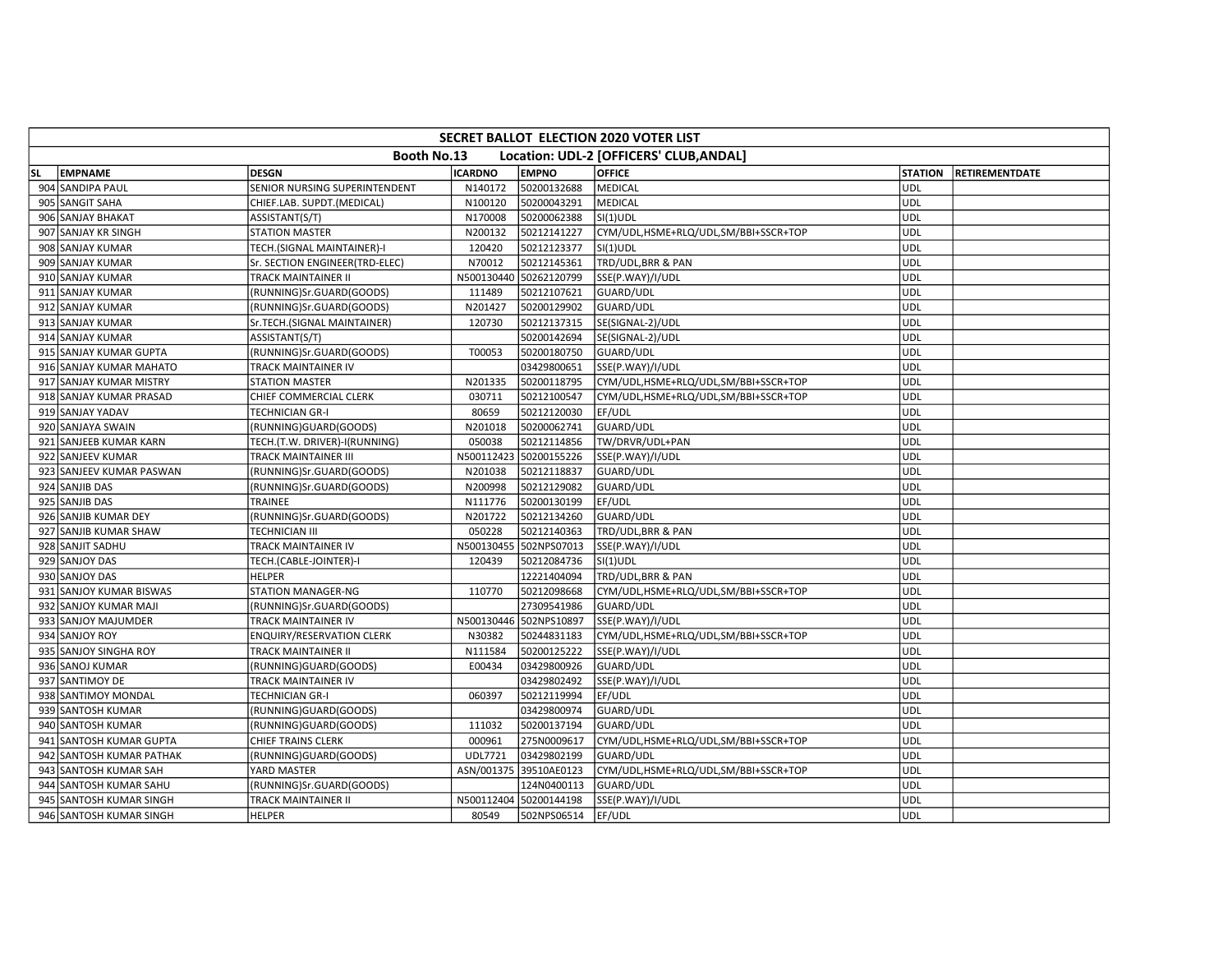|     | <b>SECRET BALLOT ELECTION 2020 VOTER LIST</b> |                                  |                 |                        |                                         |            |                        |  |  |  |  |  |  |
|-----|-----------------------------------------------|----------------------------------|-----------------|------------------------|-----------------------------------------|------------|------------------------|--|--|--|--|--|--|
|     |                                               | Booth No.13                      |                 |                        | Location: UDL-2 [OFFICERS' CLUB, ANDAL] |            |                        |  |  |  |  |  |  |
| lsL | <b>EMPNAME</b>                                | <b>DESGN</b>                     | <b>ICARDNO</b>  | <b>EMPNO</b>           | <b>OFFICE</b>                           |            | STATION RETIREMENTDATE |  |  |  |  |  |  |
|     | 947 SANTOSH KUMAR UPADHYAY                    | <b>STATION MASTER</b>            |                 | ASN/001379 00302718704 | CYM/UDL,HSME+RLQ/UDL,SM/BBI+SSCR+TOP    | UDL        |                        |  |  |  |  |  |  |
|     | 948 SANTOSH RAWANI                            | <b>TECHNICIAN GR-I</b>           | 80611           | 50212125970            | EF/UDL                                  | <b>UDL</b> |                        |  |  |  |  |  |  |
|     | 949 SANTU MAL                                 | (RUNNING)Sr.GUARD(GOODS)         | N201132         | 50212127619            | <b>GUARD/UDL</b>                        | <b>UDL</b> |                        |  |  |  |  |  |  |
|     | 950 SANYASI CHATTERJEE                        | <b>TECHNICIAN GR-I</b>           | 050226          | 50212118977            | TRD/UDL, BRR & PAN                      | <b>UDL</b> |                        |  |  |  |  |  |  |
|     | 951 SAPHINA BEGAM                             | RUNNING ROOM BEARER              | 60989           | 50200133670            | CCNL/TRS/UDL                            | <b>UDL</b> |                        |  |  |  |  |  |  |
|     | 952 SARASWATI BAGDI                           | HOUSE KEEPING ASSISTANT(MEDICAL) | 140316          | 50212121060            | CHI/UDL                                 | <b>UDL</b> |                        |  |  |  |  |  |  |
|     | 953 SARASWATI MAL                             | HOUSE KEEPING ASSISTANT(MEDICAL) | N130007         | 50212134170            | CHI/UDL                                 | <b>UDL</b> |                        |  |  |  |  |  |  |
|     | 954 SARBANI KAR                               | HOUSE KEEPING ASSISTANT(MEDICAL) | 100553          | 50212109642            | CHI/UDL                                 | UDL        |                        |  |  |  |  |  |  |
|     | 955 SARVESH UPADHYAY                          | <b>STATION MANAGER-NG</b>        |                 | 50200173459            | CYM/UDL,HSME+RLQ/UDL,SM/BBI+SSCR+TOP    | <b>UDL</b> |                        |  |  |  |  |  |  |
|     | 956 SASANKA SEKHAR BANERJEE                   | <b>CHIEF TRAINS CLERK</b>        | 110871          | 50212049270            | CYM/UDL,HSME+RLQ/UDL,SM/BBI+SSCR+TOP    | <b>UDL</b> |                        |  |  |  |  |  |  |
|     | 957 SASHI PRASAD GUPTA                        | <b>CABIN MASTER</b>              | 113403          | 50200018715            | CYM/UDL,HSME+RLQ/UDL,SM/BBI+SSCR+TOP    | UDL        |                        |  |  |  |  |  |  |
|     | 958 SASTI PADA MAJI                           | TECH.(T.W. DRIVER)-I(RUNNING)    | 100085          | 50210103946            | TW/DRVR/UDL+PAN                         | <b>UDL</b> |                        |  |  |  |  |  |  |
|     | 959 SATENDAR KUMAR                            | (RUNNING)GUARD(GOODS)            | E000188         | 03429801507            | GUARD/UDL                               | UDL        |                        |  |  |  |  |  |  |
|     | 960 SATISH KUMAR                              | TRACK MAINTAINER II              |                 | N500112409 50200155135 | SSE(P.WAY)/I/UDL                        | <b>UDL</b> |                        |  |  |  |  |  |  |
|     | 961 SATYA DEO PRASAD YADAV                    | Chief LOCO.INSPECTOR.            | 041250          | 50212098309            | CCNL/TRS/UDL                            | <b>UDL</b> |                        |  |  |  |  |  |  |
|     | 962 SATYAJIT KUNDU                            | TRACK MAINTAINER IV              |                 | 03429802192            | SSE(P.WAY)/I/UDL                        | <b>UDL</b> |                        |  |  |  |  |  |  |
|     | 963 SATYAJIT MISTRY                           | Sr. SECTION ENGINEER(ELEC)       | E-00041         | 50200060112            | EF/UDL                                  | <b>UDL</b> |                        |  |  |  |  |  |  |
|     | 964 SATYENDRA KUMAR                           | (RUNNING)GUARD(GOODS)            |                 | 03429801885            | GUARD/UDL                               | UDL        |                        |  |  |  |  |  |  |
|     | 965 SATYENDRA PASWAN                          | (RUNNING)GUARD(GOODS)            | 111033          | 50200154751            | GUARD/UDL                               | UDL        |                        |  |  |  |  |  |  |
|     | 966 SAYAN KARMAKAR                            | <b>HELPER ELECTRICAL</b>         |                 | 03429802246            | EF/UDL                                  | <b>UDL</b> |                        |  |  |  |  |  |  |
|     | 967 SAYANTANI CHATTERJEE                      | OFFICE SUPERINTENDENT            | N200706         | 50200108753            | CYM/UDL,HSME+RLQ/UDL,SM/BBI+SSCR+TOP    | <b>UDL</b> |                        |  |  |  |  |  |  |
|     | 968 SEFALI SADHU                              | SAFAIWALA                        | 060403          | 50212125994            | EF/UDL                                  | <b>UDL</b> |                        |  |  |  |  |  |  |
|     | 969 SELIM SK                                  | HOUSE KEEPING ASSISTANT(MEDICAL) | ASN/001514      | 03429802090            | MEDICAL                                 | UDL        |                        |  |  |  |  |  |  |
|     | 970 SHAMBHU LAL                               | SR. TECHNICIAN                   | 041741          | 50212034885            | CCNL/TRS/UDL                            | <b>UDL</b> |                        |  |  |  |  |  |  |
|     | 971 SHAMBHU NATH SINGH                        | TECH.(SIGNAL MAINTAINER)-I       | 120695          | 50212107359            | SI(1)UDL                                | <b>UDL</b> |                        |  |  |  |  |  |  |
|     | 972 SHAMBHU PRASAD                            | (RUNNING)Sr.GUARD(GOODS)         | N200176         | 50200034290            | GUARD/UDL                               | UDL        |                        |  |  |  |  |  |  |
|     | 973 SHAMBHU SHARAN SHAW                       | <b>HELPER</b>                    | 120467          | 50212112630            | $SI(1)$ UDL                             | <b>UDL</b> |                        |  |  |  |  |  |  |
|     | 974 SHAMBHU SHARAN SUDHANSHU                  | TRACK MAINTAINER II              | N111594         | 50200129069            | SSE(P.WAY)/I/UDL                        | UDL        |                        |  |  |  |  |  |  |
|     | 975 SHANKAR KUMAR RAY                         | (RUNNING)GUARD(GOODS)            | 111027          | 502NPS08858            | GUARD/UDL                               | <b>UDL</b> |                        |  |  |  |  |  |  |
|     | 976 SHANKER KUMAR                             | (RUNNING)GUARD(GOODS)            | N-110549        | 50200180816            | GUARD/UDL                               | <b>UDL</b> |                        |  |  |  |  |  |  |
|     | 977 SHANTI RANJAN DAS                         | (RUNNING)Sr.GUARD(PASS)          | N111974         | 50212090384            | GUARD/UDL                               | <b>UDL</b> |                        |  |  |  |  |  |  |
|     | 978 SHANTI SWAROOP                            | (RUNNING)Sr.GUARD(GOODS)         | N200961         | 50200045445            | GUARD/UDL                               | <b>UDL</b> |                        |  |  |  |  |  |  |
|     | 979 SHARMILA DEVI                             | TECH-III(ELECT)                  | 80574           | 50200049888            | EF/UDL                                  | <b>UDL</b> |                        |  |  |  |  |  |  |
|     | 980 SHARWAN KUMAR                             | (RUNNING)GUARD(GOODS)            |                 | 332NP208605            | GUARD/UDL                               | <b>UDL</b> |                        |  |  |  |  |  |  |
|     | 981 SHASHI KUMAR                              | TRACK MAINTAINER IV              |                 | 50382327294            | SSE(P.WAY)/I/UDL                        | <b>UDL</b> |                        |  |  |  |  |  |  |
|     | 982 SHASHI RANJAN                             | (RUNNING)GUARD(GOODS)            | <b>UDL 7709</b> | 03429802108            | GUARD/UDL                               | UDL        |                        |  |  |  |  |  |  |
|     | 983 SHASHIKANT MISHRA                         | (RUNNING)Sr.GUARD(GOODS)         | N200979         | 50252421223            | GUARD/UDL                               | UDL        |                        |  |  |  |  |  |  |
|     | 984 SHASTHI PADA MAJI                         | <b>CHIEF TRAINS CLERK</b>        | N201006         | 50212089588            | CYM/UDL,HSME+RLQ/UDL,SM/BBI+SSCR+TOP    | <b>UDL</b> |                        |  |  |  |  |  |  |
|     | 985 SHEKHAR ROY                               | TRACK MAINTAINER IV              |                 | 03429802313            | SSE(P.WAY)/I/UDL                        | <b>UDL</b> |                        |  |  |  |  |  |  |
|     | 986 SHEO LALL HELA                            | HOUSE KEEPING ASSISTANT(MEDICAL) | 100538          | 50212050258            | CHI/UDL                                 | <b>UDL</b> |                        |  |  |  |  |  |  |
|     | 987 SHIB PADA GOPE                            | CALL PORTER(TRANSPORTATION)      | N60330          | 50200043345            | CCNL/TRS/UDL                            | UDL        |                        |  |  |  |  |  |  |
|     | 988 SHIBPRASAD MANDAL                         | TRACK MAINTAINER II              | N50012956       | 50200177039            | SSE(P.WAY)/I/UDL                        | UDL        |                        |  |  |  |  |  |  |
|     | 989 SHIBU DUTTA                               | <b>DRESSER-I</b>                 | 140213          | 50212120984            | <b>MEDICAL</b>                          | <b>UDL</b> |                        |  |  |  |  |  |  |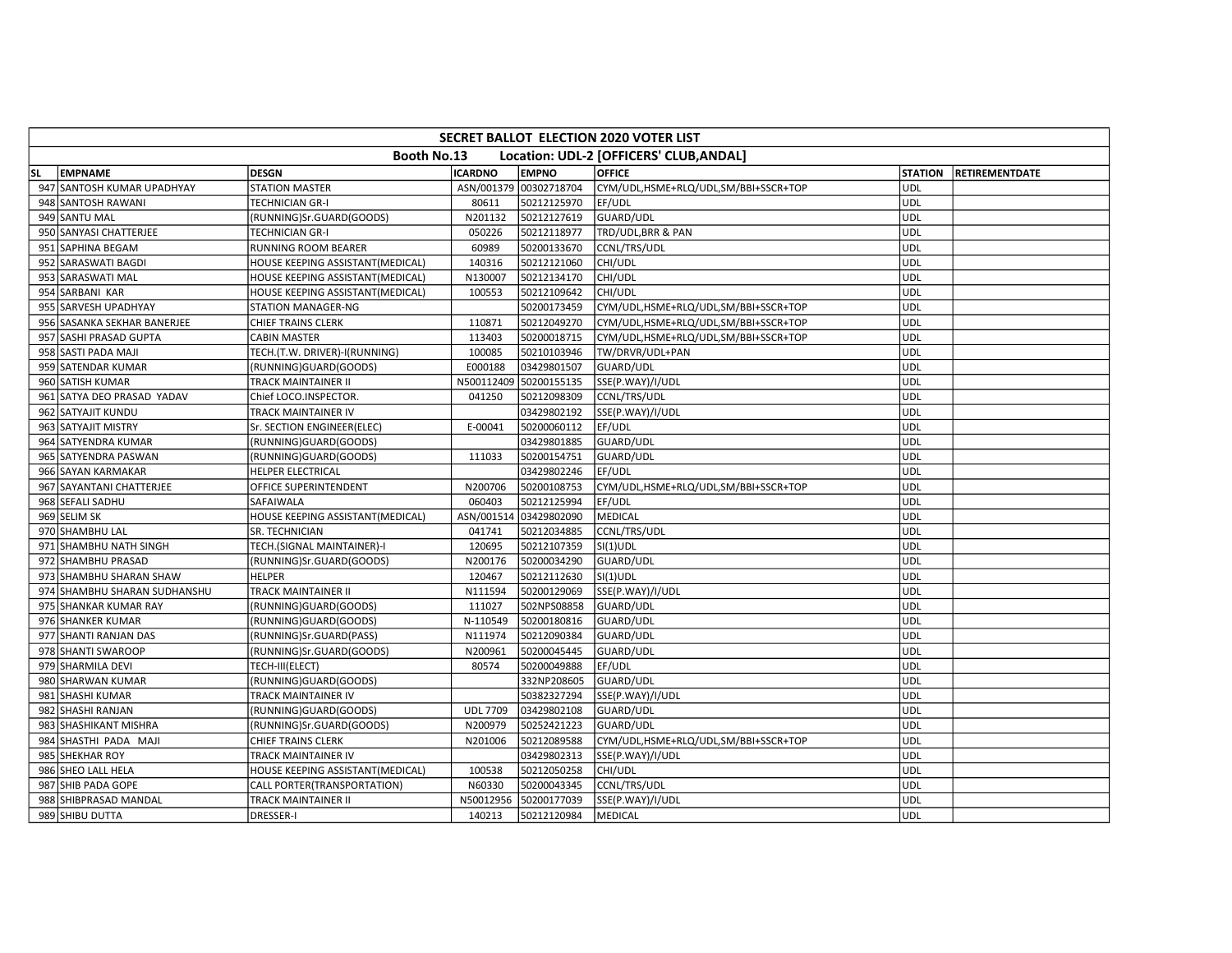|           | SECRET BALLOT ELECTION 2020 VOTER LIST |                                  |                |                        |                                         |                |                       |  |  |  |  |  |
|-----------|----------------------------------------|----------------------------------|----------------|------------------------|-----------------------------------------|----------------|-----------------------|--|--|--|--|--|
|           |                                        | <b>Booth No.13</b>               |                |                        | Location: UDL-2 [OFFICERS' CLUB, ANDAL] |                |                       |  |  |  |  |  |
| <b>SL</b> | <b>EMPNAME</b>                         | <b>DESGN</b>                     | <b>ICARDNO</b> | <b>EMPNO</b>           | <b>OFFICE</b>                           | <b>STATION</b> | <b>RETIREMENTDATE</b> |  |  |  |  |  |
|           | 990 SHISHUPAL KUMAR                    | (RUNNING)GUARD(GOODS)            |                | 03429801716            | GUARD/UDL                               | UDL            |                       |  |  |  |  |  |
|           | 991 SHIV DUTTA RAM                     | (RUNNING)Sr.GUARD(GOODS)         | 111669         | 50212109009            | GUARD/UDL                               | <b>UDL</b>     |                       |  |  |  |  |  |
|           | 992 SHIV KUMAR                         | Chief LOCO.INSPECTOR.            | 040975         | 50212098310            | CCNL/TRS/UDL                            | UDL            |                       |  |  |  |  |  |
|           | 993 SHIV SHANKAR                       | Sr.TECH(FITTER)                  | N111346        | 50212049311            | IOW/LINE/UDL                            | <b>UDL</b>     |                       |  |  |  |  |  |
|           | 994 SHIV SHANKAR KUMAR                 | TRACK MAINTAINER II              | N50011229      | 50200144204            | SSE(P.WAY)/I/UDL                        | <b>UDL</b>     |                       |  |  |  |  |  |
|           | 995 SHIVA SHANKAR YADAV                | Sr.COMMERCIAL CLERK(PARCEL)      | N30109         | 50212115198            | CYM/UDL,HSME+RLQ/UDL,SM/BBI+SSCR+TOP    | UDL            |                       |  |  |  |  |  |
|           | 996 SHIVANANDAN PD SHAH                | (RUNNING)Sr.GUARD(GOODS)         | 113344         | 50210091890            | GUARD/UDL                               | <b>UDL</b>     |                       |  |  |  |  |  |
|           | 997 SHOBHA KUMARI                      | <b>COMMERCIAL CLERK</b>          |                | 50200148969            | CYM/UDL, HSME+RLQ/UDL, SM/BBI+SSCR+TOP  | <b>UDL</b>     |                       |  |  |  |  |  |
|           | 998 SHRAWAN KUMAR SONKAR               | (RUNNING)GUARD(GOODS)            |                | 24505539973            | GUARD/UDL                               | <b>UDL</b>     |                       |  |  |  |  |  |
|           | 999 SHRIBHAGWAN SAH                    | (RUNNING)GUARD(GOODS)            |                | 03429802271            | GUARD/UDL                               | UDL            |                       |  |  |  |  |  |
|           | 1000 SHUBHASHISH DATTA                 | TRACK MAINTAINER III             |                | N500130466 502NPS06768 | SSE(P.WAY)/I/UDL                        | UDL            |                       |  |  |  |  |  |
|           | 1001 SHUDHANGSHU SAREN                 | TRACK MAINTAINER II              | N500112762     | 50200138617            | SSE(P.WAY)/I/UDL                        | <b>UDL</b>     |                       |  |  |  |  |  |
|           | 1002 SHYAM CHAND DUTTA                 | ASSISTANT(S/T)                   |                | 50207AB0303            | SE(SIGNAL-2)/UDL                        | <b>UDL</b>     |                       |  |  |  |  |  |
|           | 1003 SHYAM CHARAN MURMU                | TECHNICIAN III                   | 060757         | 50212143856            | EF/UDL                                  | <b>UDL</b>     |                       |  |  |  |  |  |
|           | 1004 SHYAM SUNDAR GHOSH                | TRACK MAINTAINER III             | N50012952      | 50200171736            | SSE(P.WAY)/I/UDL                        | <b>UDL</b>     |                       |  |  |  |  |  |
|           | 1005 SHYAMA PRASAD BANERJEE            | (RUNNING)Sr.GUARD(PASS)          | 110919         | 50211098326            | GUARD/UDL                               | UDL            |                       |  |  |  |  |  |
|           | 1006 SHYAMA PRASAD BHATTACHARYYA       | SR SECTION ENGINEER              | 80622          | 50212070233            | EF/UDL                                  | <b>UDL</b>     |                       |  |  |  |  |  |
|           | 1007 SHYAMASIS ROY                     | TECHNICIAN III                   | 060603         | 50212102106            | EF/UDL                                  | UDL            |                       |  |  |  |  |  |
|           | 1008 SHYAMLAL YADAV                    | COOK                             | 100219         | 50212120959            | CCNL/TRS/UDL                            | <b>UDL</b>     |                       |  |  |  |  |  |
|           | 1009 SIBSANKAR MANDAL                  | TRACK MAINTAINER IV              | E00075         | 03429801406            | SSE(P.WAY)/I/UDL                        | UDL            |                       |  |  |  |  |  |
|           | 1010 SIDDHARTHA GHOSH                  | TRACK MAINTAINER IV              |                | 03429802482            | SSE(P.WAY)/I/UDL                        | UDL            |                       |  |  |  |  |  |
|           | 1011 SIKHA CHOWDHURY                   | AYAH                             | 100032         | 50200057812            | MEDICAL                                 | <b>UDL</b>     |                       |  |  |  |  |  |
|           | 1012 SIKHA SHARMA                      | <b>GENERAL ASSISTANT(GA)</b>     | 100237         | 50200103305            | <b>SCHOOLS</b>                          | <b>UDL</b>     |                       |  |  |  |  |  |
|           | 1013 SIMA BANERJEE                     | CHIEF NURSING SUPERINTENDENT     | 100442         | 50212116956            | MEDICAL                                 | <b>UDL</b>     |                       |  |  |  |  |  |
|           | 1014 SIMA DEVI                         | HOUSE KEEPING ASSISTANT(MEDICAL) | N140184        | 50200093063            | CHI/UDL                                 | UDL            |                       |  |  |  |  |  |
|           | 1015 SIMA RAM                          | KHALASI(MULTI PURPOSE)           | N40099         | 50200062261            | IOW/LINE/UDL                            | UDL            |                       |  |  |  |  |  |
|           | 1016 SIMANTA SARDAR                    | TRACK MAINTAINER IV              | N500130456     | 502NPS07014            | SSE(P.WAY)/I/UDL                        | <b>UDL</b>     |                       |  |  |  |  |  |
|           | 1017 SIPRA SARKAR                      | RUNNING ROOM BEARER              | N60646         | 50200134399            | CCNL/TRS/UDL                            | <b>UDL</b>     |                       |  |  |  |  |  |
|           | 1018 SISIR KUMAR BISWAS                | (RUNNING)Sr.GUARD(GOODS)         | N200940        | 50212100500            | GUARD/UDL                               | <b>UDL</b>     |                       |  |  |  |  |  |
|           | 1019 SISIR MAITY                       | TRACK MAINTAINER II              | N500112275     | 50200141185            | SSE(P.WAY)/I/UDL                        | UDL            |                       |  |  |  |  |  |
|           | 1020 SK ABDUL HAI                      | TECH-III(ELECT)                  | 80600          | 50200163867            | EF/UDL                                  | UDL            |                       |  |  |  |  |  |
|           | 1021 SK JAHANGIR ALAM                  | (RUNNING)GUARD(GOODS)            | 112701         | 50212128417            | GUARD/UDL                               | <b>UDL</b>     |                       |  |  |  |  |  |
|           | 1022 SK JAKIR HOSSAIN                  | TRACK MAINTAINER III             |                | N500130476 502NPS06775 | SSE(P.WAY)/I/UDL                        | <b>UDL</b>     |                       |  |  |  |  |  |
|           | 1023 SK RIAT ALI                       | Sr.CABINMAN                      | 201097         | 50212122506            | CYM/UDL,HSME+RLQ/UDL,SM/BBI+SSCR+TOP    | <b>UDL</b>     |                       |  |  |  |  |  |
|           | 1024 SK SARIFUL RAHAMAN                | TRACK MAINTAINER IV              |                | 03429802619            | SSE(P.WAY)/I/UDL                        | UDL            |                       |  |  |  |  |  |
|           | 1025 SK. ABDUL AHED                    | TRACK MAINTAINER IV              |                | 03329800462            | SSE(P.WAY)/I/UDL                        | <b>UDL</b>     |                       |  |  |  |  |  |
|           | 1026 SMAROJIT BISWAS                   | TRACK MAINTAINER II              | N500130463     | 502NPS06770            | SSE(P.WAY)/I/UDL                        | <b>UDL</b>     |                       |  |  |  |  |  |
|           | 1027 SOMENATH ACHARJEE                 | (RUNNING)Sr.GUARD(GOODS)         |                | 50200149111            | GUARD/UDL                               | <b>UDL</b>     |                       |  |  |  |  |  |
|           | 1028 SOMENATH DAS                      | TRACK MAINTAINER IV              |                | 03429802299            | SSE(P.WAY)/I/UDL                        | <b>UDL</b>     |                       |  |  |  |  |  |
|           | 1029 SOMESH KUMAR                      | (RUNNING)Sr.GUARD(GOODS)         | N200488        | 50200034241            | GUARD/UDL                               | <b>UDL</b>     |                       |  |  |  |  |  |
|           | 1030 SOMNATH ACHARYA                   | CHIEF TRAINS CLERK               | 110868         | 50212088237            | CYM/UDL,HSME+RLQ/UDL,SM/BBI+SSCR+TOP    | UDL            |                       |  |  |  |  |  |
|           | 1031 SOMNATH BAG                       | <b>TRACK MAINTAINER IV</b>       |                | 03429802301            | SSE(P.WAY)/I/UDL                        | UDL            |                       |  |  |  |  |  |
|           | 1032 SOMNATH BHOWMICK                  | TRACK MAINTAINER IV              |                | 03429802190            | SSE(P.WAY)/I/UDL                        | <b>UDL</b>     |                       |  |  |  |  |  |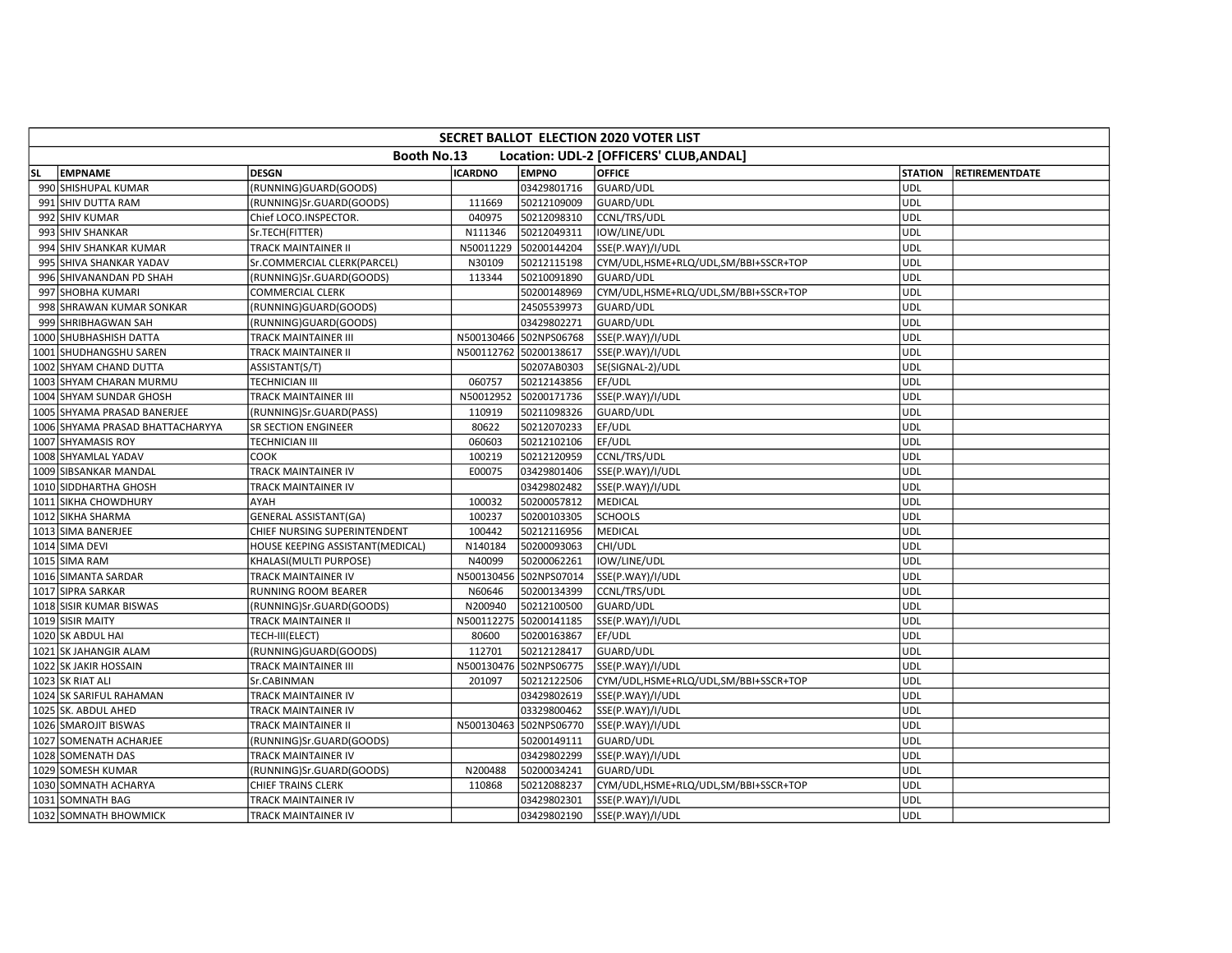| <b>SECRET BALLOT ELECTION 2020 VOTER LIST</b>          |                                 |                                  |                |                        |                                       |                |                       |  |
|--------------------------------------------------------|---------------------------------|----------------------------------|----------------|------------------------|---------------------------------------|----------------|-----------------------|--|
| Booth No.13<br>Location: UDL-2 [OFFICERS' CLUB, ANDAL] |                                 |                                  |                |                        |                                       |                |                       |  |
| lsl.                                                   | <b>EMPNAME</b>                  | <b>DESGN</b>                     | <b>ICARDNO</b> | <b>EMPNO</b>           | <b>OFFICE</b>                         | <b>STATION</b> | <b>RETIREMENTDATE</b> |  |
|                                                        | 1033 SOMNATH DUTTA              | (RUNNING)Sr.GUARD(GOODS)         |                | 12329800209            | GUARD/UDL                             | UDL            |                       |  |
|                                                        | 1034 SOMNATH KUNDU              | Sr.PHARMACIST                    | 100044         | 50212132380            | <b>MEDICAL</b>                        | <b>UDL</b>     |                       |  |
|                                                        | 1035 SONALI NAYAK RAWAT         | SENIOR NURSING SUPERINTENDENT    | N140247        | 502P0000837            | <b>MEDICAL</b>                        | UDL            |                       |  |
|                                                        | 1036 SONIA HARI                 | HOUSE KEEPING ASSISTANT(MEDICAL) | N140189        | 50200114170            | CHI/UDL                               | <b>UDL</b>     |                       |  |
|                                                        | 1037 SOUBHIK SARKAR             | TRACK MAINTAINER IV              |                | 03429802300            | SSE(P.WAY)/I/UDL                      | <b>UDL</b>     |                       |  |
|                                                        | 1038 SOUMAVA CHATTOPADHYAY      | SENIOR SECTION ENGINEER(WORKS)   | N40206         | 50200506825            | IOW/LINE/UDL                          | <b>UDL</b>     |                       |  |
|                                                        | 1039 SOUMIK PAL                 | TRACK MAINTAINER IV              |                | 03429802194            | SSE(P.WAY)/I/UDL                      | <b>UDL</b>     |                       |  |
|                                                        | 1040 SOUMITRA DAS               | TRAINEE SKILLED                  |                | 03429802890            | SE(SIGNAL-2)/UDL                      | UDL            |                       |  |
|                                                        | 1041 SOUMYA MAZUMDAR            | (RUNNING)Sr.GUARD(GOODS)         | N200918        | 50200048756            | GUARD/UDL                             | <b>UDL</b>     |                       |  |
|                                                        | 1042 SOURAV CHATTERJEE          | TRACK MAINTAINER II              | N112266        | 50200138691            | SSE(P.WAY)/I/UDL                      | UDL            |                       |  |
|                                                        | 1043 SOURAV DUTTA               | (RUNNING)GUARD(GOODS)            | N-110555       | 50200180658            | GUARD/UDL                             | <b>UDL</b>     |                       |  |
|                                                        | 1044 SOURAV KANTI MALLICK       | Sr.PHARMACIST                    | N140173        | 50200086745            | <b>MEDICAL</b>                        | <b>UDL</b>     |                       |  |
|                                                        | 1045 SRAYA DAS                  | <b>Sr.TRAINS CLERK</b>           |                | 03429801750            | CYM/UDL,HSME+RLQ/UDL,SM/BBI+SSCR+TOP  | <b>UDL</b>     |                       |  |
|                                                        | 1046 SRI RAM PASWAN             | TECH.(TL FITTER EHLF)-I          | 060524         | 50212115939            | AC/ASN & TLI/ASN, UDL, DGR, MDP & UDL | <b>UDL</b>     |                       |  |
|                                                        | 1047 SRI KONGRESS               | ASSISTANT(S/T)                   |                | 50212084724            | SE(SIGNAL-2)/UDL                      | <b>UDL</b>     |                       |  |
|                                                        | 1048 SRI RAJU MONDAL            | TECH.(BLACK SMITH)-I             |                | 50200032490            | SSE(P.WAY)/I/UDL                      | <b>UDL</b>     |                       |  |
|                                                        | 1049 SRI RANJIT KUMAR PANDEY    | (RUNNING)GUARD(GOODS)            |                | 502NPS10692            | <b>GUARD/UDL</b>                      | <b>UDL</b>     |                       |  |
|                                                        | 1050 SRI SARBESH KUMAR          | JUNIOR ENGINEER(SIG)             |                | 502NPS11046            | $SI(1)$ UDL                           | <b>UDL</b>     |                       |  |
|                                                        | 1051 SRI SURESH SAO             | TRACK MAINTAINER I               | 071629         | 50212132720            | SSE(P.WAY)/I/UDL                      | UDL            |                       |  |
|                                                        | 1052 SRIBHAGWAN SHAW            | (RUNNING)Sr.GUARD(GOODS)         | N201400        | 50220900818            | GUARD/UDL                             | <b>UDL</b>     |                       |  |
|                                                        | 1053 SRIDAM DHIBAR              | TECHNICIAN III                   | 050217         | 50212113797            | TRD/UDL, BRR & PAN                    | <b>UDL</b>     |                       |  |
|                                                        | 1054 SRIDHAR NANDI              | Sr.PHARMACIST                    | 100447         | 50212089280            | <b>MEDICAL</b>                        | <b>UDL</b>     |                       |  |
|                                                        | 1055 SRIDHAR VARMA VUPPARAPALLI | OFFICE SUPERINTENDENT            | N111851        | 50206015633            | SSE(P.WAY)/I/UDL                      | UDL            |                       |  |
|                                                        | 1056 SRIKANTA DAS               | TECH.(SIGNAL MAINTAINER)-I       | 120668         | 50212084712            | SE(SIGNAL-2)/UDL                      | <b>UDL</b>     |                       |  |
|                                                        | 1057 SUBASH RAM                 | Sr.TECH.(SIGNAL MAINTAINER)      | 120729         | 50204564601            | SE(SIGNAL-2)/UDL                      | <b>UDL</b>     |                       |  |
|                                                        | 1058 SUBHAJIT DAS               | CHIEF TRAINS CLERK               | N201397        | 50200117468            | CYM/UDL,HSME+RLQ/UDL,SM/BBI+SSCR+TOP  | UDL            |                       |  |
|                                                        | 1059 SUBHAM PAUL                | TRACK MAINTAINER IV              |                | 03429802310            | SSE(P.WAY)/I/UDL                      | <b>UDL</b>     |                       |  |
|                                                        | 1060 SUBHAS BISWAS              | TRACK MAINTAINER IV              |                | 03429802303            | SSE(P.WAY)/I/UDL                      | UDL            |                       |  |
|                                                        | 1061 SUBHAS KANTI BOSE          | CHIEF TRAINS CLERK               | 110848         | 50212088110            | CYM/UDL,HSME+RLQ/UDL,SM/BBI+SSCR+TOP  | <b>UDL</b>     |                       |  |
|                                                        | 1062 SUBHAS KUMAR MANDAL        | (RUNNING)Sr.GUARD(GOODS)         | N201131        | 50212129951            | GUARD/UDL                             | <b>UDL</b>     |                       |  |
|                                                        | 1063 SUBHASH YADAV              | <b>HELPER</b>                    | 00033          | 129NP001437            | EF/UDL                                | UDL            |                       |  |
|                                                        | 1064 SUBIR KUMAR MAJI           | <b>HELPER</b>                    | N60667         | 50200112008            | EF/UDL                                | <b>UDL</b>     |                       |  |
|                                                        | 1065 SUBIR MAHATO               | TRACK MAINTAINER IV              |                | 03429802485            | SSE(P.WAY)/I/UDL                      | <b>UDL</b>     |                       |  |
|                                                        | 1066 SUBODH BISWAS              | <b>HELPER</b>                    | 70329          | 03429800593            | TRD/UDL, BRR & PAN                    | <b>UDL</b>     |                       |  |
|                                                        | 1067 SUBODH HORO                | CHIEF TRAINS CLERK               | N-202007       | 502A4761960            | CYM/UDL,HSME+RLQ/UDL,SM/BBI+SSCR+TOP  | <b>UDL</b>     |                       |  |
|                                                        | 1068 SUBODH KUMAR SINGH         | (RUNNING)GUARD(GOODS)            | N110907        | 50200126159            | GUARD/UDL                             | UDL            |                       |  |
|                                                        | 1069 SUBODH KUMAR SUMAN         | <b>HELPER</b>                    | ASN/000933     | 03429801381            | EF/UDL                                | <b>UDL</b>     |                       |  |
|                                                        | 1070 SUBRATA BASAK              | TRACK MAINTAINER IV              |                | 03429802188            | SSE(P.WAY)/I/UDL                      | <b>UDL</b>     |                       |  |
|                                                        | 1071 SUBRATA BISWAS             | OFFICE SUPERINTENDENT            | 140167         | 50212106884            | MEDICAL                               | <b>UDL</b>     |                       |  |
|                                                        | 1072 SUBRATA BISWAS             | TRACK MAINTAINER III             |                | N500130450 502NPS06909 | SSE(P.WAY)/I/UDL                      | <b>UDL</b>     |                       |  |
|                                                        | 1073 SUBRATA CHOUDHURY          | CHIEF TRAINS CLERK               | N201002        | 50204762617            | CYM/UDL,HSME+RLQ/UDL,SM/BBI+SSCR+TOP  | UDL            |                       |  |
|                                                        | 1074 SUBRATA HALDER             | CARE TAKER                       | 042026         | 50212143637            | CCNL/TRS/UDL                          | <b>UDL</b>     |                       |  |
|                                                        | 1075 SUBRATA KANJILAL           | (RUNNING)Sr.GUARD(GOODS)         | 112653         | 50212101436            | GUARD/UDL                             | UDL            |                       |  |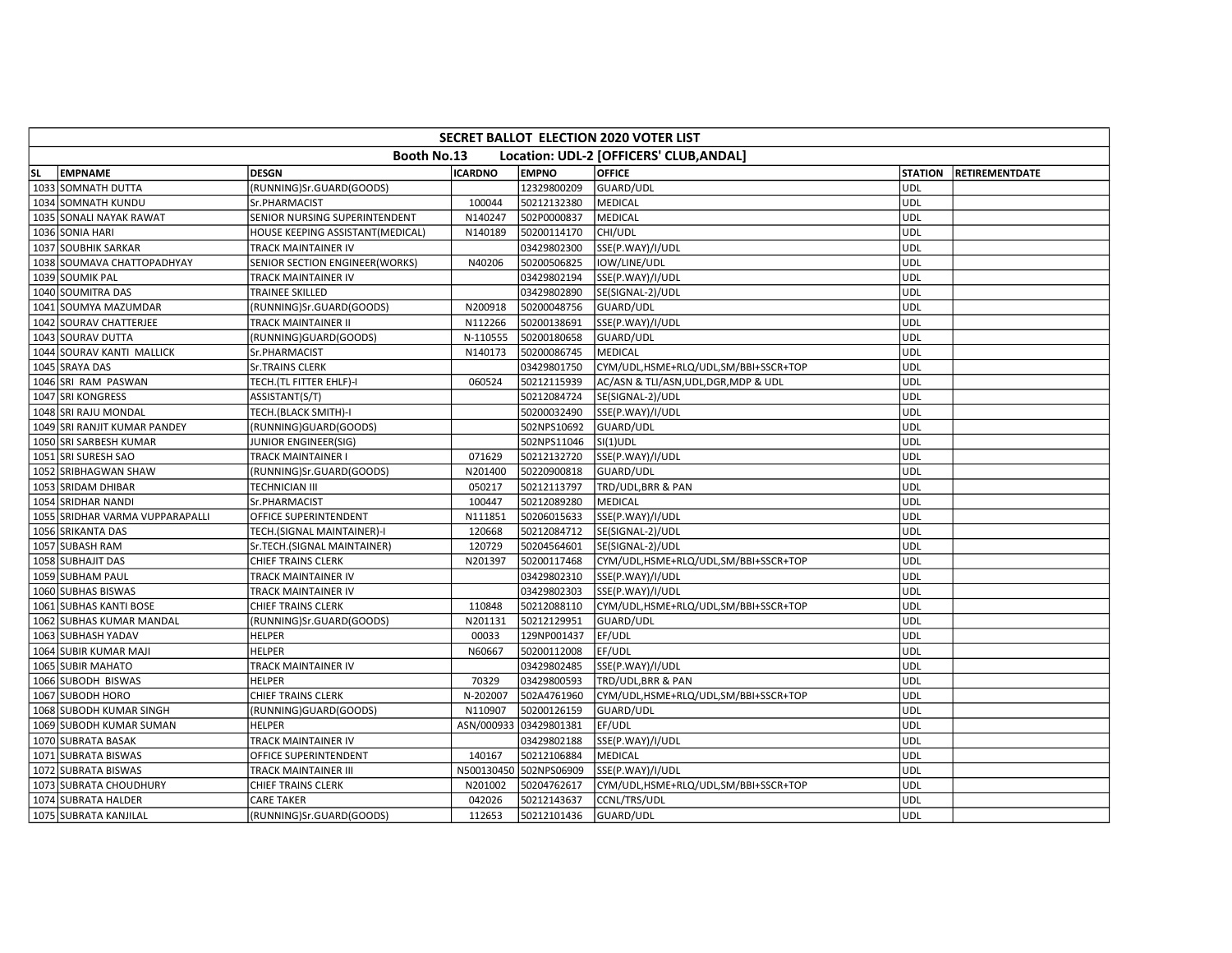| SECRET BALLOT ELECTION 2020 VOTER LIST                 |                                  |                                |                |                        |                                      |                |                       |  |
|--------------------------------------------------------|----------------------------------|--------------------------------|----------------|------------------------|--------------------------------------|----------------|-----------------------|--|
| Booth No.13<br>Location: UDL-2 [OFFICERS' CLUB, ANDAL] |                                  |                                |                |                        |                                      |                |                       |  |
| lsl.                                                   | <b>EMPNAME</b>                   | <b>DESGN</b>                   | <b>ICARDNO</b> | <b>EMPNO</b>           | <b>OFFICE</b>                        | <b>STATION</b> | <b>RETIREMENTDATE</b> |  |
|                                                        | 1076 SUBRATA KARMAKAR            | SR. TECHNICIAN                 | 80621          | 50212116282            | EF/UDL                               | UDL            |                       |  |
|                                                        | 1077 SUBRATA KUMAR MUKHERJEE     | (RUNNING)Sr.GUARD(PASS)        | 110989         | 50212049104            | GUARD/UDL                            | UDL            |                       |  |
|                                                        | 1078 SUBRATA REJ                 | TRACK MAINTAINER IV            |                | N500130454 502NPS06283 | SSE(P.WAY)/I/UDL                     | UDL            |                       |  |
|                                                        | 1079 SUDESHNA ROY                | HOSPITAL ATTENDANT             |                | 502NPS09380            | MEDICAL                              | <b>UDL</b>     |                       |  |
|                                                        | 1080 SUDHEER KUMAR SINGH         | (RUNNING)GUARD(GOODS)          | 500131204      | 03429800456            | GUARD/UDL                            | UDL            |                       |  |
|                                                        | 1081 SUDHIR KUMAR                | (RUNNING)GUARD(GOODS)          |                | 50200149937            | GUARD/UDL                            | <b>UDL</b>     |                       |  |
|                                                        | 1082 SUDHU RAY                   | Sr.TECH.(TRS)                  | 041745         | 50212123894            | CCNL/TRS/UDL                         | UDL            |                       |  |
|                                                        | 1083 SUDIPTA KUMAR RAY           | YARD MASTER                    | N201386        | 50206MAS644            | CYM/UDL,HSME+RLQ/UDL,SM/BBI+SSCR+TOP | UDL            |                       |  |
|                                                        | 1084 SUDIPTA KUMAR SEAL          | Sr.TECH.(SIGNAL MAINTAINER)    | 120428         | 50212074044            | SI(1)UDL                             | <b>UDL</b>     |                       |  |
|                                                        | 1085 SUDIPTA SEKHAR DAS          | COMMERCIAL SUPERVISOR          | N30327         | 50209417606            | CYM/UDL,HSME+RLQ/UDL,SM/BBI+SSCR+TOP | UDL            |                       |  |
|                                                        | 1086 SUJAN HANSDA                | <b>HELPER</b>                  | 70313          | 03429801188            | TRD/UDL, BRR & PAN                   | <b>UDL</b>     |                       |  |
|                                                        | 1087 SUJIT BANDOPADHYAY          | ASSISTANT(S/T)                 | 121246         | 50200011897            | $SI(1)$ UDL                          | UDL            |                       |  |
|                                                        | 1088 SUJIT CHOWDHURY             | TRACK MAINTAINER III           |                | N500130469 502NPS06772 | SSE(P.WAY)/I/UDL                     | <b>UDL</b>     |                       |  |
|                                                        | 1089 SUJIT KUMAR                 | (RUNNING)GUARD(GOODS)          | 112565         | 50212094146            | GUARD/UDL                            | <b>UDL</b>     |                       |  |
|                                                        | 1090 SUJIT KUMAR                 | (RUNNING)GUARD(GOODS)          |                | 50200151440            | GUARD/UDL                            | <b>UDL</b>     |                       |  |
|                                                        | 1091 SUJIT KUMAR BANERJEE        | STATION MASTER                 | N201546        | 50209398697            | CYM/UDL,HSME+RLQ/UDL,SM/BBI+SSCR+TOP | UDL            |                       |  |
|                                                        | 1092 SUJIT KUMAR DHAWAL          | STATION MANAGER-NG             | 110759         | 50209379484            | CYM/UDL,HSME+RLQ/UDL,SM/BBI+SSCR+TOP | <b>UDL</b>     |                       |  |
|                                                        | 1093 SUJOY SADHU                 | OFFICE SUPERINTENDENT          | N111599        | 50205508253            | IOW/LINE/UDL                         | <b>UDL</b>     |                       |  |
|                                                        | 1094 SUKANTA MAJUMDER            | TRACK MAINTAINER II            |                | 50714505267            | SSE(P.WAY)/I/UDL                     | <b>UDL</b>     |                       |  |
|                                                        | 1095 SUKDEB BISWAS               | TRACK MAINTAINER IV            |                | N500130448 502NPS07011 | SSE(P.WAY)/I/UDL                     | <b>UDL</b>     |                       |  |
|                                                        | 1096 SUKDEO                      | CHOWKIDAR                      | 70241          | 50212140156            | TRD/UDL, BRR & PAN                   | UDL            |                       |  |
|                                                        | 1097 SUKDEV GORAI                | ASSISTANT(S/T)                 | N170366        | 50200095710            | SE(SIGNAL-2)/UDL                     | UDL            |                       |  |
|                                                        | 1098 SUKHEN DAS                  | HELPER                         | E00022         | 03429801374            | EF/UDL                               | <b>UDL</b>     |                       |  |
|                                                        | 1099 SUKHENDU KUMAR CHAKRABORTTY | Sr. SECTION ENGINEER(ELEC)     | 80623          | 50200092496            | EF/UDL                               | <b>UDL</b>     |                       |  |
|                                                        | 1100 SUMAN GHARAMI               | TRACK MAINTAINER IV            |                | 03429802498            | SSE(P.WAY)/I/UDL                     | <b>UDL</b>     |                       |  |
|                                                        | 1101 SUMAN MONDAL                | TRACK MAINTAINER IV            |                | 03429802308            | SSE(P.WAY)/I/UDL                     | UDL            |                       |  |
|                                                        | 1102 SUMAN SRIVASTAVA            | Sr.COMMERCIAL CLERK            | N30325         | 50212118655            | CYM/UDL,HSME+RLQ/UDL,SM/BBI+SSCR+TOP | <b>UDL</b>     |                       |  |
|                                                        | 1103 SUMANTA MANDAL              | TRACK MAINTAINER IV            |                | 03429802197            | SSE(P.WAY)/I/UDL                     | <b>UDL</b>     |                       |  |
|                                                        | 1104 SUMIT KUMAR GUPTA           | <b>HELPER</b>                  | 80443          | 50200140065            | EF/UDL                               | <b>UDL</b>     |                       |  |
|                                                        | 1105 SUNDAR LAL SHAW             | соок                           | 401771         | 50212113256            | CCNL/TRS/UDL                         | <b>UDL</b>     |                       |  |
|                                                        | 1106 SUNDAR PRASAD               | (RUNNING)Sr.GUARD(GOODS)       | N201381        | 50200129847            | GUARD/UDL                            | UDL            |                       |  |
|                                                        | 1107 SUNDER RAJ TIRKEY           | TICKET EXAMINER                | N170410        | 50208362701            | CYM/UDL,HSME+RLQ/UDL,SM/BBI+SSCR+TOP | <b>UDL</b>     |                       |  |
|                                                        | 1108 SUNIL KUMAR                 | TRACK MAINTAINER III           |                | 50200403158            | SSE(P.WAY)/I/UDL                     | <b>UDL</b>     |                       |  |
|                                                        | 1109 SUNIL BOURI                 | CHIEF TRAINS CLERK             | 111058         | 50212134004            | CYM/UDL,HSME+RLQ/UDL,SM/BBI+SSCR+TOP | <b>UDL</b>     |                       |  |
|                                                        | 1110 SUNIL CHANDRA SAREN         | STATION MANAGER-NG             | 113425         | 50212083033            | CYM/UDL,HSME+RLQ/UDL,SM/BBI+SSCR+TOP | <b>UDL</b>     |                       |  |
|                                                        | 1111 SUNIL KUMAR                 | TECH.(SIGNAL MAINTAINER)-I     | N170031        | 50200068986            | SE(SIGNAL-2)/UDL                     | UDL            |                       |  |
|                                                        | 1112 SUNIL KUMAR                 | TECH.(SIGNAL MAINTAINER)-I     | N170413        | 50209009280            | $SI(1)$ UDL                          | <b>UDL</b>     |                       |  |
|                                                        | 1113 SUNIL KUMAR                 | (RUNNING)GUARD(GOODS)          |                | 508BRC00185            | GUARD/UDL                            | UDL            |                       |  |
|                                                        | 1114 SUNIL KUMAR LAL             | SENIOR SECTION ENGINEER(P.WAY) | 075847         | 50212096209            | SSE(P.WAY)/I/UDL                     | <b>UDL</b>     |                       |  |
|                                                        | 1115 SUNIL KUMAR DAS             | (RUNNING)GUARD(GOODS)          | N200650        | 50200051561            | GUARD/UDL                            | UDL            |                       |  |
|                                                        | 1116 SUNIL KUMAR DAS             | (RUNNING)Sr.GUARD(GOODS)       | N200656        | 50212110814            | GUARD/UDL                            | UDL            |                       |  |
|                                                        | 1117 SUNIL KUMAR MISHRA          | YARD MASTER                    | 111717         | 50212076016            | CYM/UDL,HSME+RLQ/UDL,SM/BBI+SSCR+TOP | <b>UDL</b>     |                       |  |
|                                                        | 1118 SUNIL KUMAR SINGH           | (RUNNING)GUARD(GOODS)          |                | 500130974 50200143480  | <b>GUARD/UDL</b>                     | <b>UDL</b>     |                       |  |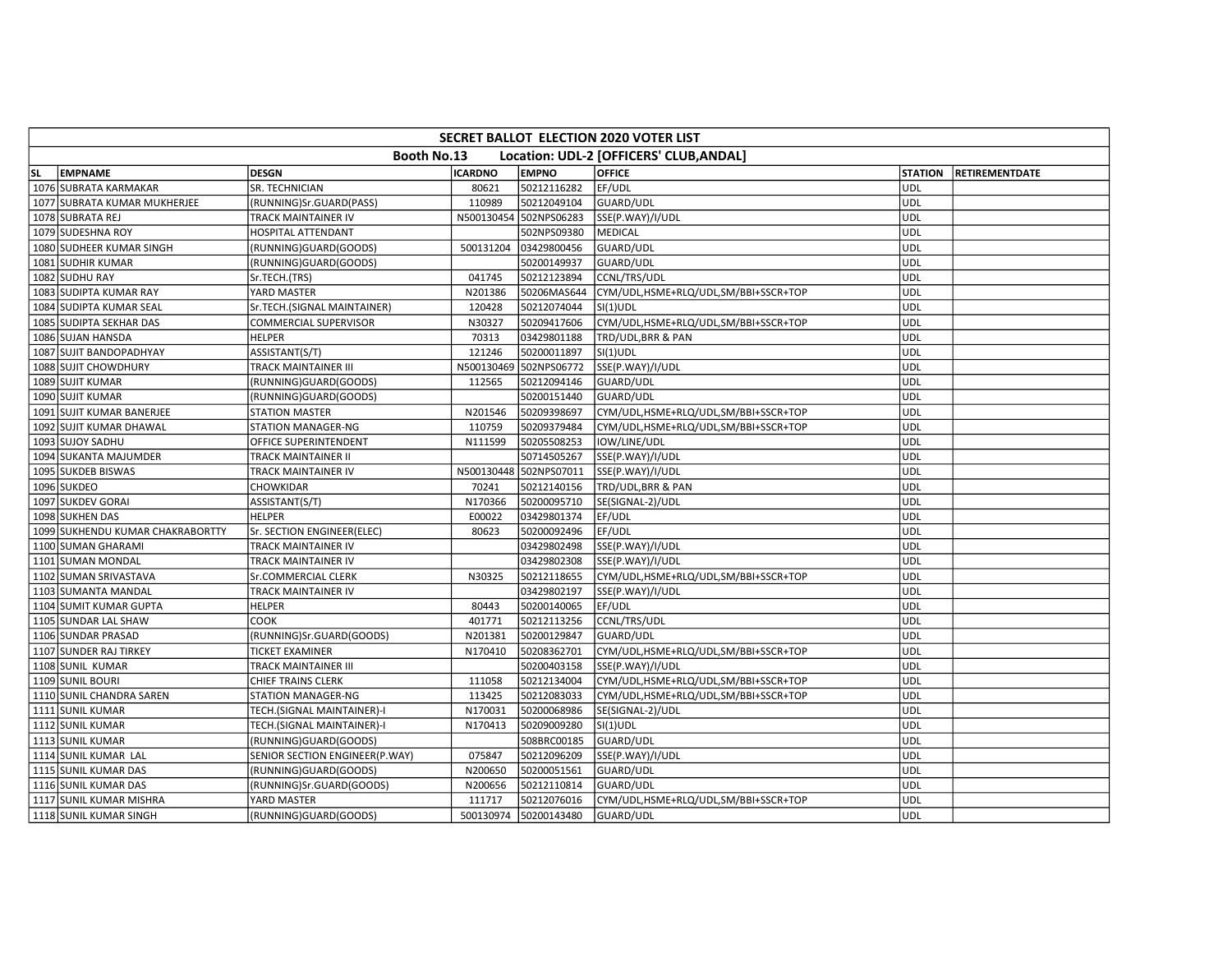| <b>SECRET BALLOT ELECTION 2020 VOTER LIST</b>                 |                             |                              |                |              |                                       |                |                       |  |
|---------------------------------------------------------------|-----------------------------|------------------------------|----------------|--------------|---------------------------------------|----------------|-----------------------|--|
| Location: UDL-2 [OFFICERS' CLUB, ANDAL]<br><b>Booth No.13</b> |                             |                              |                |              |                                       |                |                       |  |
| <b>SL</b>                                                     | <b>EMPNAME</b>              | <b>DESGN</b>                 | <b>ICARDNO</b> | <b>EMPNO</b> | <b>OFFICE</b>                         | <b>STATION</b> | <b>RETIREMENTDATE</b> |  |
|                                                               | 1119 SUNIL RAM              | (RUNNING)GUARD(GOODS)        | 113191         | 50200004479  | GUARD/UDL                             | <b>UDL</b>     |                       |  |
|                                                               | 1120 SUPRABHAT KUMAR CHUNNU | (RUNNING)GUARD(GOODS)        | E00024         | 03429801412  | <b>GUARD/UDL</b>                      | <b>UDL</b>     |                       |  |
|                                                               | 1121 SUPRADIP MALLICK       | TRACK MAINTAINER IV          | E00079         | 03429801224  | SSE(P.WAY)/I/UDL                      | <b>UDL</b>     |                       |  |
|                                                               | 1122 SURAJ KUMAR SINGH      | (RUNNING)GUARD(GOODS)        | E00139         | 03429800649  | GUARD/UDL                             | UDL            |                       |  |
|                                                               | 1123 SURAJ KUMAR SINGH      | TRAINEE                      | 80521          | 502NPS05533  | EF/UDL                                | <b>UDL</b>     |                       |  |
|                                                               | 1124 SURAJIT KUMAR NATH     | <b>HELPER</b>                | N60273         | 50200021982  | CCNL/TRS/UDL                          | UDL            |                       |  |
|                                                               | 1125 SURAJIT BAUL           | YARD MASTER                  | N200954        | 50200050260  | CYM/UDL,HSME+RLQ/UDL,SM/BBI+SSCR+TOP  | <b>UDL</b>     |                       |  |
|                                                               | 1126 SURAJIT KHAN           | TRACK MAINTAINER IV          |                | 03429802496  | SSE(P.WAY)/I/UDL                      | <b>UDL</b>     |                       |  |
|                                                               | 1127 SURENDRA KUMAR PRASAD  | TECH-I(ELECT)                | N80107         | 50212138903  | AC/ASN & TLI/ASN, UDL, DGR, MDP & UDL | UDL            |                       |  |
|                                                               | 1128 SURENDRA PRASAD SINGH  | (RUNNING)Sr.GUARD(GOODS)     | N-110542       | 50200180580  | GUARD/UDL                             | <b>UDL</b>     |                       |  |
|                                                               | 1129 SURESH MONDAL          | (RUNNING)Sr.GUARD(GOODS)     | N201729        | 50212081966  | GUARD/UDL                             | <b>UDL</b>     |                       |  |
|                                                               | 1130 SURESH PRASAD          | TRACK MAINTAINER IV          | E00103         | 03429800889  | SSE(P.WAY)/I/UDL                      | <b>UDL</b>     |                       |  |
|                                                               | 1131 SURESH PRASAD SINGH    | TRACK MAINTAINER I           | N111581        | 50200125179  | SSE(P.WAY)/I/UDL                      | <b>UDL</b>     |                       |  |
|                                                               | 1132 SURESH SINGH           | TRACK MAINTAINER III         |                | 50200403087  | SSE(P.WAY)/I/UDL                      | <b>UDL</b>     |                       |  |
|                                                               | 1133 SURESH THAKUR          | (RUNNING)GUARD(GOODS)        | N200264        | 50200011733  | GUARD/UDL                             | <b>UDL</b>     |                       |  |
|                                                               | 1134 SURESH YADAV           | <b>TRACK MAINTAINER I</b>    | N500337        | 50200080998  | SSE(P.WAY)/I/UDL                      | UDL            |                       |  |
|                                                               | 1135 SURYA KUMAR MANDAL     | CHIEF TRAINS CLERK           | 113092         | 50212080263  | CYM/UDL,HSME+RLQ/UDL,SM/BBI+SSCR+TOP  | UDL            |                       |  |
|                                                               | 1136 SUSANTA KUMAR DEY      | <b>HELPER</b>                | 80159          | 50200159529  | EF/UDL                                | <b>UDL</b>     |                       |  |
|                                                               | 1137 SUSHANTA KUMAR PAICK   | <b>HELPER</b>                | N60648         | 50200112010  | EF/UDL                                | <b>UDL</b>     |                       |  |
|                                                               | 1138 SUSHEEL KUMAR          | ASSISTANT(S/T)               |                | 50200147102  | $SI(1)$ UDL                           | <b>UDL</b>     |                       |  |
|                                                               | 1139 SUSHEEL SUDHANSU       | <b>CABIN MASTER</b>          | 111213         | 50200126925  | CYM/UDL,HSME+RLQ/UDL,SM/BBI+SSCR+TOP  | UDL            |                       |  |
|                                                               | 1140 SUSHIL KUMAR           | (RUNNING)GUARD(GOODS)        | 110558         | 03429801909  | GUARD/UDL                             | <b>UDL</b>     |                       |  |
|                                                               | 1141 SUSHIL KUMAR           | (RUNNING)GUARD(GOODS)        | 500131211      | 03429801015  | GUARD/UDL                             | <b>UDL</b>     |                       |  |
|                                                               | 1142 SUSHIL KUMAR           | (RUNNING)Sr.GUARD(GOODS)     |                | 50200180634  | GUARD/UDL                             | <b>UDL</b>     |                       |  |
|                                                               | 1143 SUSHIL KUMAR           | OFFICE SUPERINTENDENT        |                | 50200018867  | SSE(P.WAY)/I/UDL                      | UDL            |                       |  |
|                                                               | 1144 SUSHIL KUMAR PITTER    | Chief LOCO.INSPECTOR.        | N60515         | 50204608203  | CCNL/TRS/UDL                          | <b>UDL</b>     |                       |  |
|                                                               | 1145 SUSHIL KUMAR SINHA     | (RUNNING)GUARD(MAIL/EXP.)    | N200917        | 50212071997  | GUARD/UDL                             | <b>UDL</b>     |                       |  |
|                                                               | 1146 SUSHIL MURMU           | <b>HELPER</b>                | N70201         | 50200110772  | TRD/UDL, BRR & PAN                    | UDL            |                       |  |
|                                                               | 1147 SUSHMA ORAON           | Sr.COMMERCIAL CLERK(BOOKING) | N110619        | 502NPS05671  | CYM/UDL,HSME+RLQ/UDL,SM/BBI+SSCR+TOP  | <b>UDL</b>     |                       |  |
|                                                               | 1148 SUSHMA SWARAJ          | (RUNNING)GUARD(GOODS)        |                | 03429801722  | <b>GUARD/UDL</b>                      | UDL            |                       |  |
|                                                               | 1149 SUSMITA RAY            | <b>TECHNICIAN GR-I</b>       | 060752         | 50212145592  | EF/UDL                                | <b>UDL</b>     |                       |  |
|                                                               | 1150 SUVENDU ACHARIA        | <b>CHIEF TRAINS CLERK</b>    | N201016        | 50212121253  | CYM/UDL,HSME+RLQ/UDL,SM/BBI+SSCR+TOP  | UDL            |                       |  |
|                                                               | 1151 SWAPAN CHAKRABORTY     | Sr.TECH.(SIGNAL MAINTAINER)  | 120664         | 50212074019  | $SI(1)$ UDL                           | <b>UDL</b>     |                       |  |
|                                                               | 1152 SWAPAN KUMAR GHARUI    | (RUNNING)GUARD(MAIL/EXP.]    | 110829         | 50212082764  | GUARD/UDL                             | UDL            |                       |  |
|                                                               | 1153 SWAPAN KUMAR GHOSH     | TRACK MAINTAINER II          | N500112405     | 50200138654  | SSE(P.WAY)/I/UDL                      | <b>UDL</b>     |                       |  |
|                                                               | 1154 SWAPAN KUMAR MONDAL    | TECHNICIAN GR-I              | 80323          | 50209808243  | EF/UDL                                | <b>UDL</b>     |                       |  |
|                                                               | 1155 SWAPAN MONDAL          | TRACK MAINTAINER II          | 500131007      | 50200404546  | SSE(P.WAY)/I/UDL                      | UDL            |                       |  |
|                                                               | 1156 SWAPAN SARKAR          | (RUNNING)Sr.GUARD(PASS)      | 110914         | 50212091297  | GUARD/UDL                             | <b>UDL</b>     |                       |  |
|                                                               | 1157 SWAPNA CHAKRABORTY     | HOSPITAL ATTENDANT           | 140305         | 502NPS06052  | <b>MEDICAL</b>                        | <b>UDL</b>     |                       |  |
|                                                               | 1158 SWARUP MONDAL          | (RUNNING)GUARD(GOODS)        | N200566        | 50212119143  | GUARD/UDL                             | <b>UDL</b>     |                       |  |
|                                                               | 1159 TAMAL CHAKRABORTY      | STATION MANAGER-NG           | 110773         | 50212015210  | CYM/UDL,HSME+RLQ/UDL,SM/BBI+SSCR+TOP  | UDL            |                       |  |
|                                                               | 1160 TANDRA ROY             | TRACK MAINTAINER IV          |                | 03429802304  | SSE(P.WAY)/I/UDL                      | <b>UDL</b>     |                       |  |
|                                                               | 1161 TAPAN KANTA DEY        | (NON-RUN)CREW CONTROLLER     | 110841         | 50212080974  | CCNL/TRS/UDL                          | UDL            |                       |  |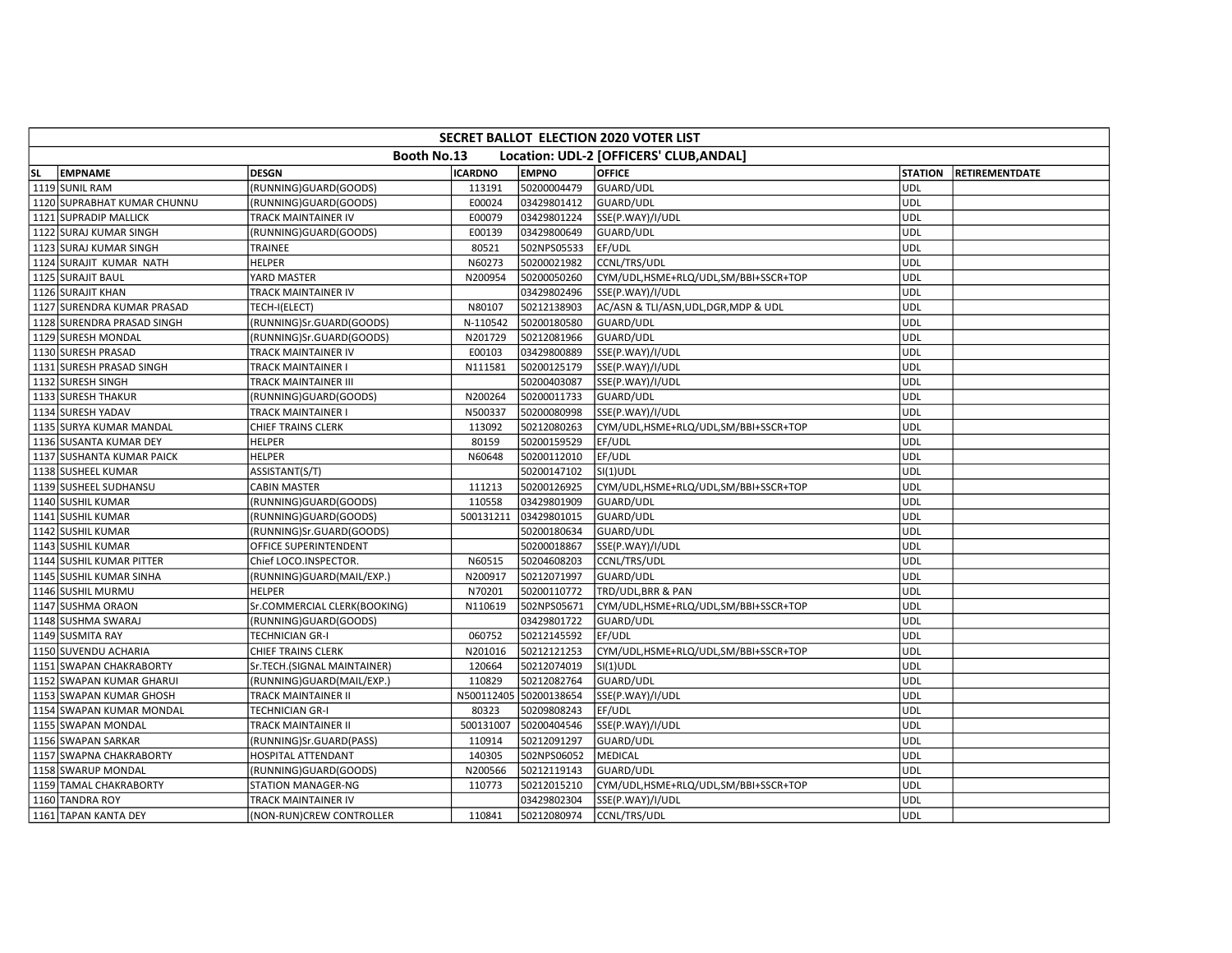| SECRET BALLOT ELECTION 2020 VOTER LIST                 |                              |                                  |                |                        |                                      |                |                       |  |
|--------------------------------------------------------|------------------------------|----------------------------------|----------------|------------------------|--------------------------------------|----------------|-----------------------|--|
| Booth No.13<br>Location: UDL-2 [OFFICERS' CLUB, ANDAL] |                              |                                  |                |                        |                                      |                |                       |  |
| lsl.                                                   | <b>EMPNAME</b>               | <b>DESGN</b>                     | <b>ICARDNO</b> | <b>EMPNO</b>           | <b>OFFICE</b>                        | <b>STATION</b> | <b>RETIREMENTDATE</b> |  |
|                                                        | 1162 TAPAN KUMAR MUKHERJEE   | (RUNNING)Sr.GUARD(GOODS)         | 110997         | 50211114319            | GUARD/UDL                            | <b>UDL</b>     |                       |  |
|                                                        | 1163 TAPAS KUMAR DEY         | CHIEF TRAINS CLERK               | 113328         | 50212018399            | CYM/UDL,HSME+RLQ/UDL,SM/BBI+SSCR+TOP | <b>UDL</b>     |                       |  |
|                                                        | 1164 TAPAS KUMAR GORAI       | TECHNICIAN GR-I                  | 80625          | 50200106434            | EF/UDL                               | UDL            |                       |  |
|                                                        | 1165 TAPAS KUMAR MONDAL      | (RUNNING)GUARD(GOODS)            |                | 502NPS06671            | GUARD/UDL                            | <b>UDL</b>     |                       |  |
|                                                        | 1166 TAPAS MUKHERJEE         | TECH.(MASON)-II                  | 120412         | 50212084827            | $SI(1)$ UDL                          | <b>UDL</b>     |                       |  |
|                                                        | 1167 TARAK NATH KARMAKAR     | TECH.(SIGNAL MAINTAINER)-II      | N170419        | 50200129963            | $SI(1)$ UDL                          | <b>UDL</b>     |                       |  |
|                                                        | 1168 TARAK NATH MANDI        | TECHNICIAN GR-III                |                | 50200164100            | EF/UDL                               | <b>UDL</b>     |                       |  |
|                                                        | 1169 TARANI MONDAL           | <b>TECHNICIAN III</b>            | 050253         | 50212092642            | TRD/UDL, BRR & PAN                   | <b>UDL</b>     |                       |  |
|                                                        | 1170 TARUN BAWRI             | TECHNICIAN GR-I                  | 060567         | 50212114250            | EF/UDL                               | UDL            |                       |  |
|                                                        | 1171 TARUN BISWAS            | (RUNNING)GUARD(GOODS)            | 500131223      | 03429800785            | GUARD/UDL                            | <b>UDL</b>     |                       |  |
|                                                        | 1172 TARUN KUMAR DAS         | SENIOR SECTION ENGINEER(P.WAY)   | 074092         | 50212101357            | SSE(P.WAY)/I/UDL                     | UDL            |                       |  |
|                                                        | 1173 TARUN KUMAR SAMANTA     | <b>HOSPITAL ATTENDANT</b>        | 100097         | 50212127450            | MEDICAL                              | <b>UDL</b>     |                       |  |
|                                                        | 1174 TATHAGAT KUMAR          | (RUNNING)GUARD(GOODS)            |                | N500130519 502NPS10953 | GUARD/UDL                            | <b>UDL</b>     |                       |  |
|                                                        | 1175 TEJNARAYAN SAH          | JUNIOR ENGINEER(WORKS)           |                | N500111562 502A0021738 | IOW/LINE/UDL                         | <b>UDL</b>     |                       |  |
|                                                        | 1176 TIMIR BARAN JANA        | CHIEF TRAINS CLERK               | N200460        | 50200012452            | CYM/UDL,HSME+RLQ/UDL,SM/BBI+SSCR+TOP | <b>UDL</b>     |                       |  |
|                                                        | 1177 TINU BOURI              | ASSISTANT(S/T)                   | N170038        | 50212086320            | SE(SIGNAL-2)/UDL                     | UDL            |                       |  |
|                                                        | 1178 TIRTHAMOY CHATTERJEE    | TECHNICIAN III                   | 060473         | 50212114145            | EF/UDL                               | <b>UDL</b>     |                       |  |
|                                                        | 1179 TIRTHARAJ MAJEE         | TRACK MAINTAINER IV              |                | 03429802486            | SSE(P.WAY)/I/UDL                     | <b>UDL</b>     |                       |  |
|                                                        | 1180 TIYAS MAHANTA           | COMMERCIAL CLERK(BOOKING)        | N30336         | 50200109496            | CYM/UDL,HSME+RLQ/UDL,SM/BBI+SSCR+TOP | <b>UDL</b>     |                       |  |
|                                                        | 1181 TULSI DAS               | TRACK MAINTAINER IV              |                | N500112675 50200162838 | CCNL/TRS/UDL                         | <b>UDL</b>     |                       |  |
|                                                        | 1182 TULSIDAS MONDAL         | TECH.(ELEC)-II                   | 80366          | 50200082302            | EF/UDL                               | UDL            |                       |  |
|                                                        | 1183 TUMPA MUKHERJEE         | CHIEF TRAINS CLERK               | N201407        | 50200032505            | CYM/UDL,HSME+RLQ/UDL,SM/BBI+SSCR+TOP | <b>UDL</b>     |                       |  |
|                                                        | 1184 UDAY SHANKAR RAVT       | TECHNICIAN GR-I                  | 80647          | 50212115848            | EF/UDL                               | <b>UDL</b>     |                       |  |
|                                                        | 1185 UJJAL GHOSH             | <b>STATION MASTER</b>            | N201725        | 50200031057            | CYM/UDL,HSME+RLQ/UDL,SM/BBI+SSCR+TOP | <b>UDL</b>     |                       |  |
|                                                        | 1186 UJJAL MONDAL            | TRACK MAINTAINER I               | N500308        | 50200085509            | SSE(P.WAY)/I/UDL                     | <b>UDL</b>     |                       |  |
|                                                        | 1187 UJJAL SIKDAR            | (RUNNING)Sr.GUARD(GOODS)         | N200930        | 50204403538            | <b>GUARD/UDL</b>                     | UDL            |                       |  |
|                                                        | 1188 UJJWAL KUMAR            | (RUNNING)GUARD(GOODS)            |                | 502NPS05627            | GUARD/UDL                            | UDL            |                       |  |
|                                                        | 1189 UMESH BARAIK            | CHIEF TRAINS CLERK               | N200109        | 50212144289            | CYM/UDL,HSME+RLQ/UDL,SM/BBI+SSCR+TOP | UDL            |                       |  |
|                                                        | 1190 UMESH DAS               | CHIEF TRAINS CLERK               | 111261         | 50200148568            | CYM/UDL,HSME+RLQ/UDL,SM/BBI+SSCR+TOP | <b>UDL</b>     |                       |  |
|                                                        | 1191 UMESH KUMAR             | HEALTH - MALARIA INSP.-I         | N/100114       | 50200092990            | <b>MEDICAL</b>                       | <b>UDL</b>     |                       |  |
|                                                        | 1192 UMESH KUMAR             | (RUNNING)Sr.GUARD(GOODS)         |                | 53164121388            | GUARD/UDL                            | UDL            |                       |  |
|                                                        | 1193 UMESH KUMAR SHAW        | TRACK MAINTAINER III             |                | N500130453 502NPS06284 | SSE(P.WAY)/I/UDL                     | <b>UDL</b>     |                       |  |
|                                                        | 1194 UMESH KUMAR SINGH       | TRACK MAINTAINER IV              |                | N500130474 502NPS05289 | SSE(P.WAY)/I/UDL                     | UDL            |                       |  |
|                                                        | 1195 UMESH PRASAD GUPTA      | <b>CHIEF TRAINS CLERK</b>        | 110892         | 50212110802            | CYM/UDL,HSME+RLQ/UDL,SM/BBI+SSCR+TOP | <b>UDL</b>     |                       |  |
|                                                        | 1196 UPENDRA KR SINGH        | PORTER (COMMERCIAL)              | N200235        | 50200067064            | CYM/UDL,HSME+RLQ/UDL,SM/BBI+SSCR+TOP | <b>UDL</b>     |                       |  |
|                                                        | 1197 UPENDRA PRASAD KUSHWAHA | ASSISTANT(S/T)                   |                | 03429800594            | $SI(1)$ UDL                          | <b>UDL</b>     |                       |  |
|                                                        | 1198 URMILA BAGDI            | HOUSE KEEPING ASSISTANT(MEDICAL) | N140185        | 50200093701            | CHI/UDL                              | <b>UDL</b>     |                       |  |
|                                                        | 1199 USHA HALDER             | HOUSE KEEPING ASSISTANT(MEDICAL) | 100498         | 50212132421            | CHI/UDL                              | UDL            |                       |  |
|                                                        | 1200 UTPAL PANJA             | (RUNNING)GUARD(GOODS)            |                | 50200180567            | GUARD/UDL                            | <b>UDL</b>     |                       |  |
|                                                        | 1201 UTTAM KUMAR             | (RUNNING)Sr.GUARD(GOODS)         | 112829         | 50212099843            | <b>GUARD/UDL</b>                     | <b>UDL</b>     |                       |  |
|                                                        | 1202 UTTAM KUMAR BAIRAGYA    | (RUNNING)Sr.GUARD(GOODS)         | N200073        | 50200053491            | GUARD/UDL                            | <b>UDL</b>     |                       |  |
|                                                        | 1203 UTTAM KUMAR BISWAS      | TRACK MAINTAINER IV              |                | 50714106212            | SSE(P.WAY)/I/UDL                     | <b>UDL</b>     |                       |  |
|                                                        | 1204 UTTAM KUMAR DAN         | (RUNNING)GUARD(MAIL/EXP.)        | 111451         | 50212082855            | GUARD/UDL                            | UDL            |                       |  |